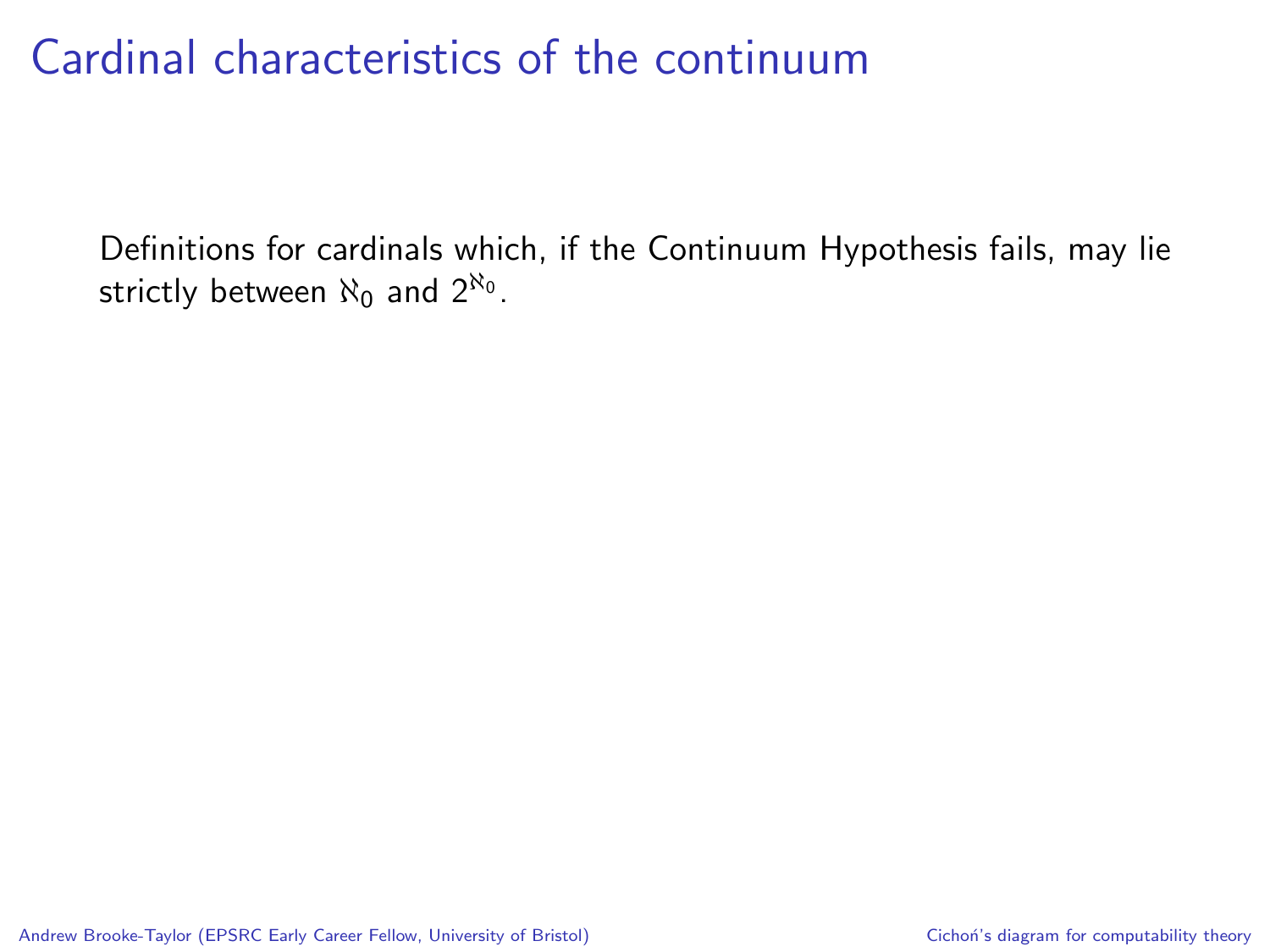Definitions for cardinals which, if the Continuum Hypothesis fails, may lie strictly between  $\aleph_0$  and  $2^{\aleph_0}$ .

### **Examples**

• non( $\mathcal{N}$ ) = the least cardinality of a set of reals that is not Lebesgue measurable.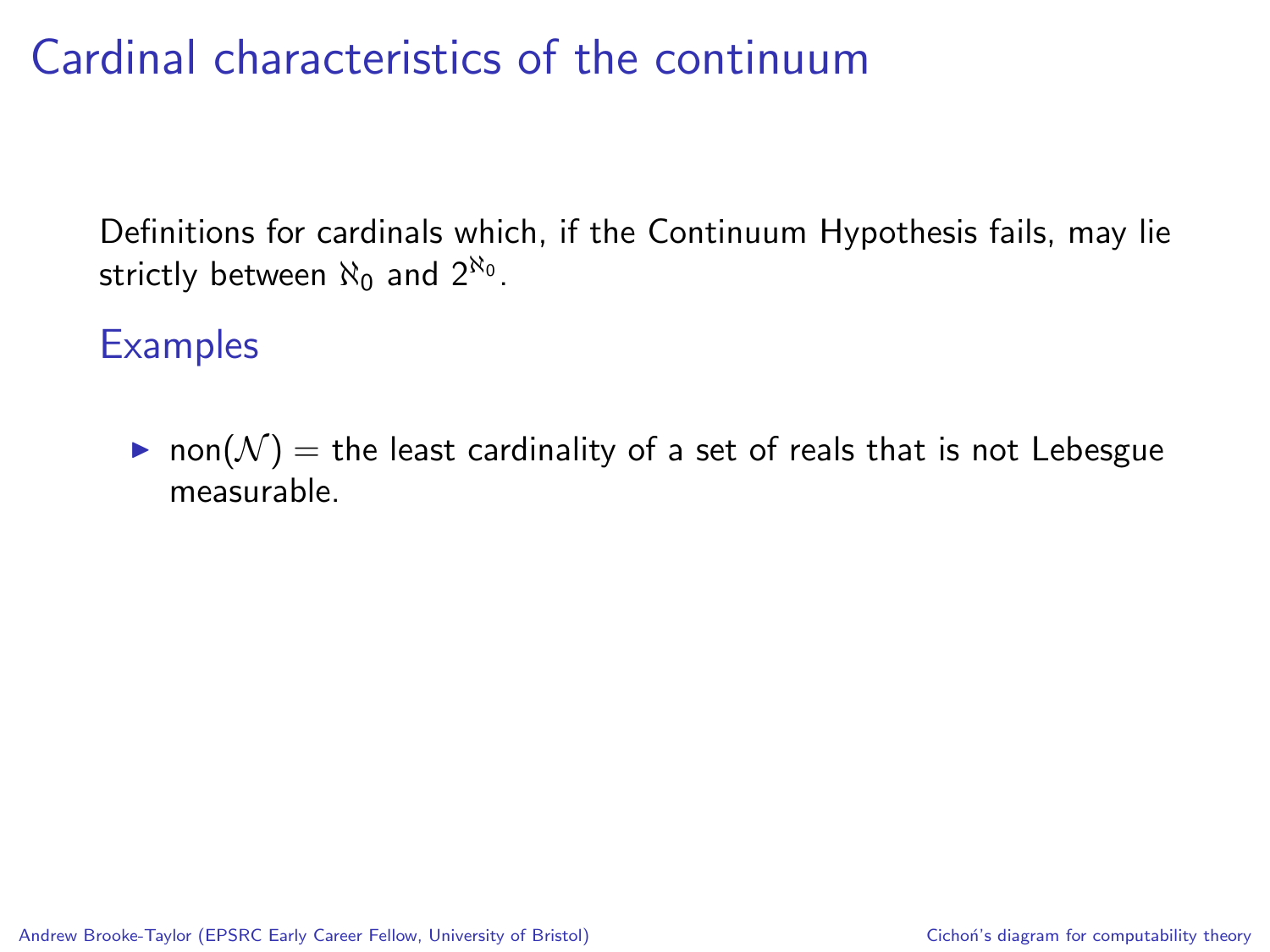Definitions for cardinals which, if the Continuum Hypothesis fails, may lie strictly between  $\aleph_0$  and  $2^{\aleph_0}$ .

#### **Examples**

• non $(N)$  = the least cardinality of a set of reals that is not Lebesgue null.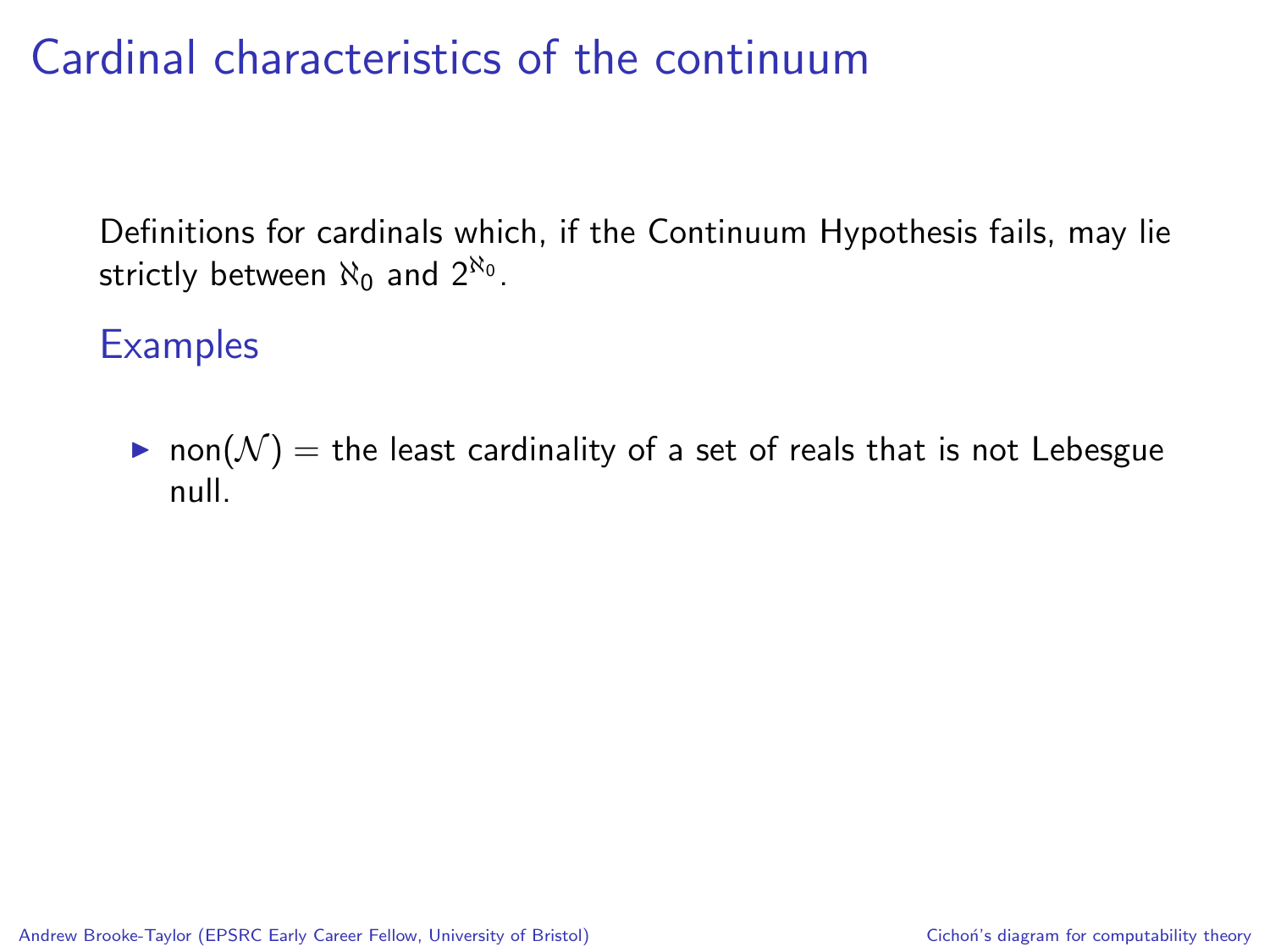Definitions for cardinals which, if the Continuum Hypothesis fails, may lie strictly between  $\aleph_0$  and  $2^{\aleph_0}$ .

### **Examples**

We denote by  $N$  the ideal of all Lebesgue null sets.

non( $\mathcal{N}$ ) = the least cardinality of a set of reals that is not Lebesgue null.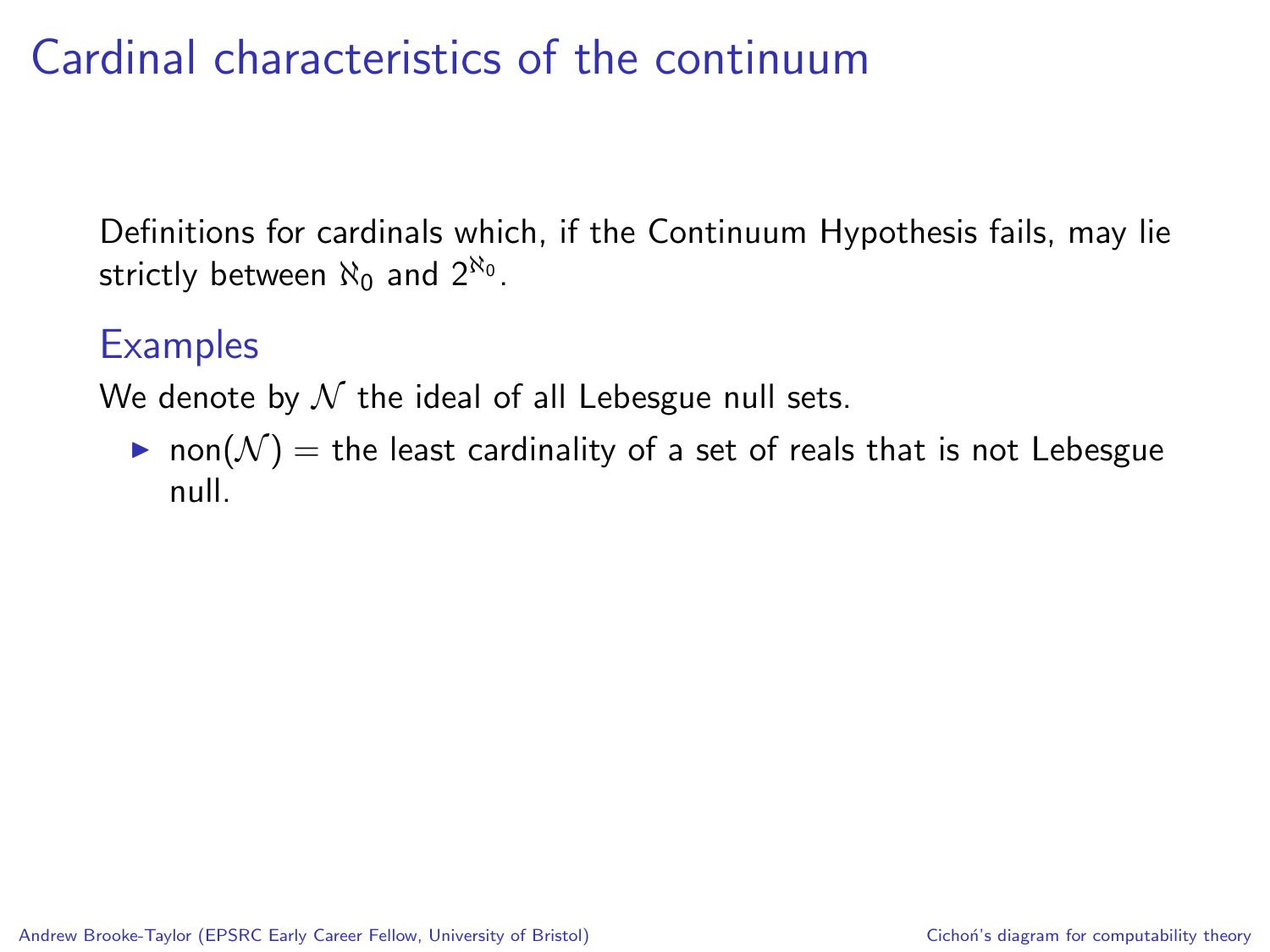Definitions for cardinals which, if the Continuum Hypothesis fails, may lie strictly between  $\aleph_0$  and  $2^{\aleph_0}$ .

### **Examples**

We denote by  $N$  the ideal of all Lebesgue null sets.

- non( $\mathcal{N}$ ) = the least cardinality of a set of reals that is not Lebesgue null.
- $\blacktriangleright$  add( $\mathcal{N}$ ) = the least cardinality of a set of Lebesgue null sets whose union is not Lebesgue null.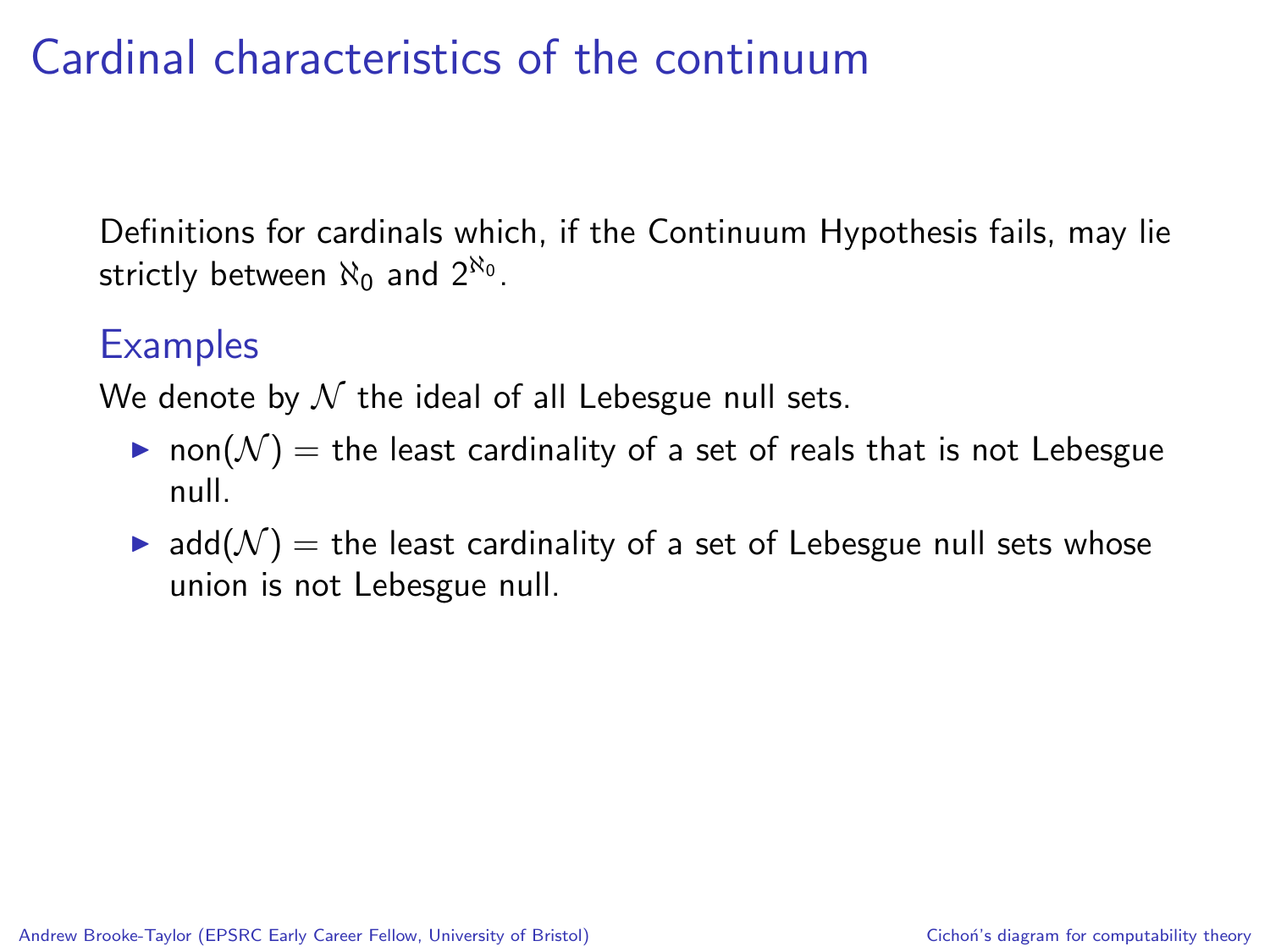Definitions for cardinals which, if the Continuum Hypothesis fails, may lie strictly between  $\aleph_0$  and  $2^{\aleph_0}$ .

### **Examples**

We denote by  $N$  the ideal of all Lebesgue null sets.

- non( $\mathcal{N}$ ) = the least cardinality of a set of reals that is not Lebesgue null.
- $\blacktriangleright$  add $(N)$  = the least cardinality of a set of Lebesgue null sets whose union is not Lebesgue null.
- $\triangleright$  cov $(\mathcal{N})$  = the least cardinality of a set of Lebesuge null sets whose  $union$  is  $\mathbb{R}$ .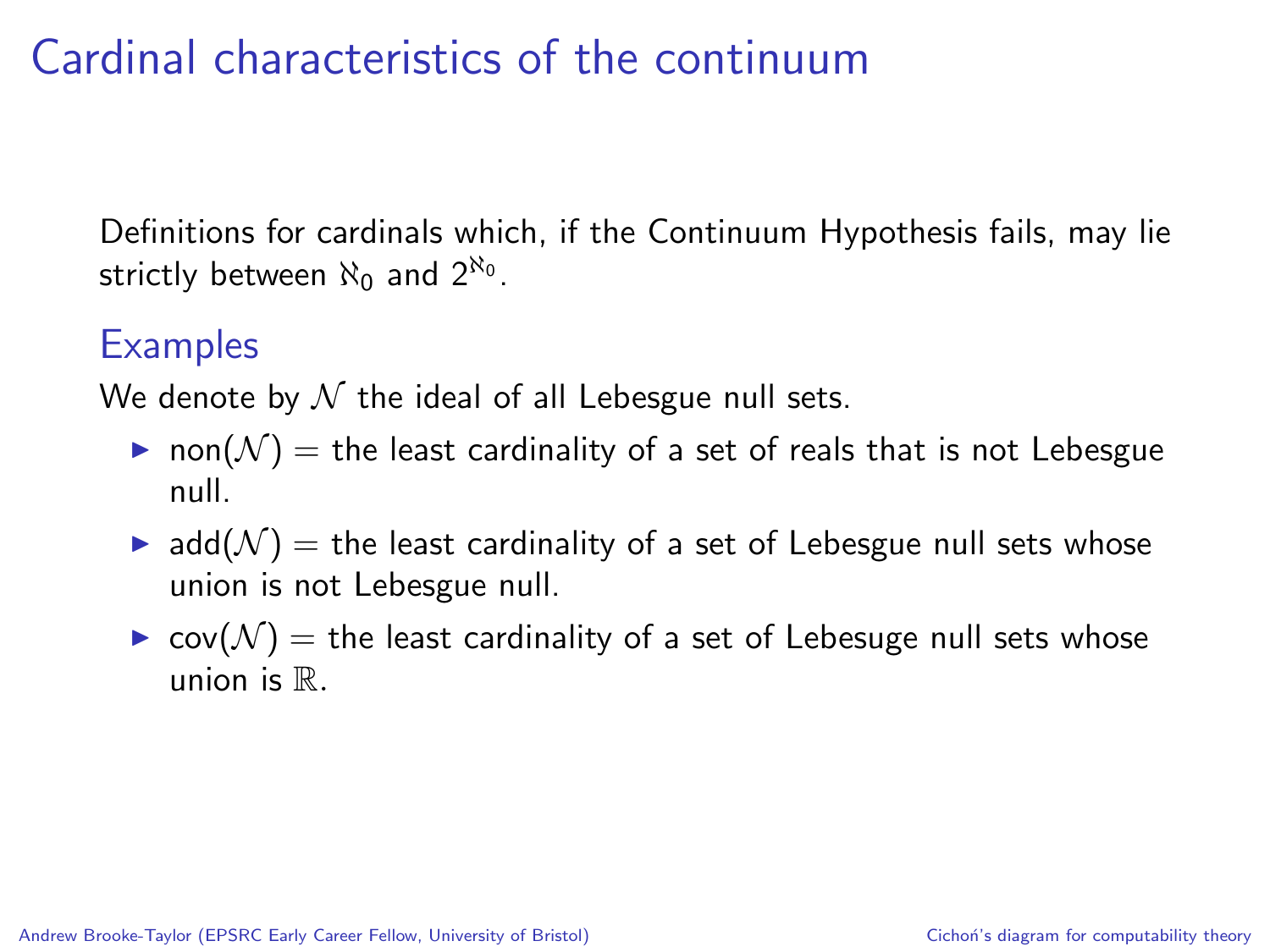Definitions for cardinals which, if the Continuum Hypothesis fails, may lie strictly between  $\aleph_0$  and  $2^{\aleph_0}$ .

### **Examples**

We denote by  $N$  the ideal of all Lebesgue null sets.

- non( $\mathcal{N}$ ) = the least cardinality of a set of reals that is not Lebesgue null.
- $\blacktriangleright$  add $(N)$  = the least cardinality of a set of Lebesgue null sets whose union is not Lebesgue null.
- $\triangleright$  cov( $\mathcal{N}$ ) = the least cardinality of a set of Lebesuge null sets whose union is  $\mathbb R$ .
- $\triangleright$  cof( $\mathcal{N}$ ) = the least cardinality of a set of Lebesgue null sets such that every Lebesgue null set is a subset of one of them.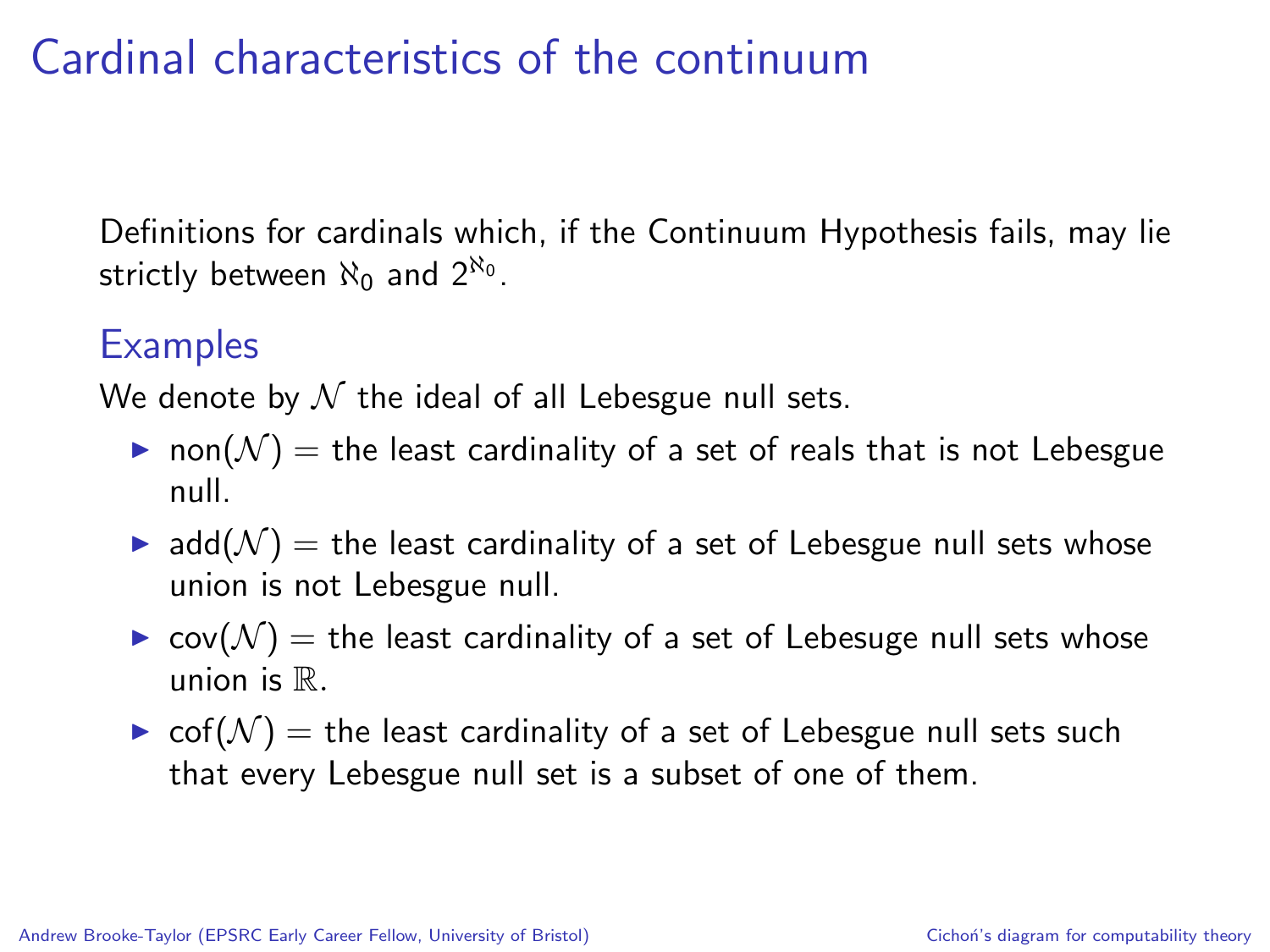$$
non(\mathcal{N}) = min\{|X| : X \subseteq \mathbb{R} \land X \notin \mathcal{N}\}
$$
  
add( $\mathcal{N}$ ) = min{ $|\mathcal{F}| : \mathcal{F} \subseteq \mathcal{N} \land \bigcup \mathcal{F} \notin \mathcal{N}$ }  
cov( $\mathcal{N}$ ) = min{ $|\mathcal{F}| : \mathcal{F} \subseteq \mathcal{N} \land \bigcup \mathcal{F} = \mathbb{R}$ }  
cof( $\mathcal{N}$ ) = min{ $|\mathcal{F}| : \mathcal{F} \subseteq \mathcal{N} \land \forall N \in \mathcal{N} \exists F \in \mathcal{F}(N \subseteq F)$ }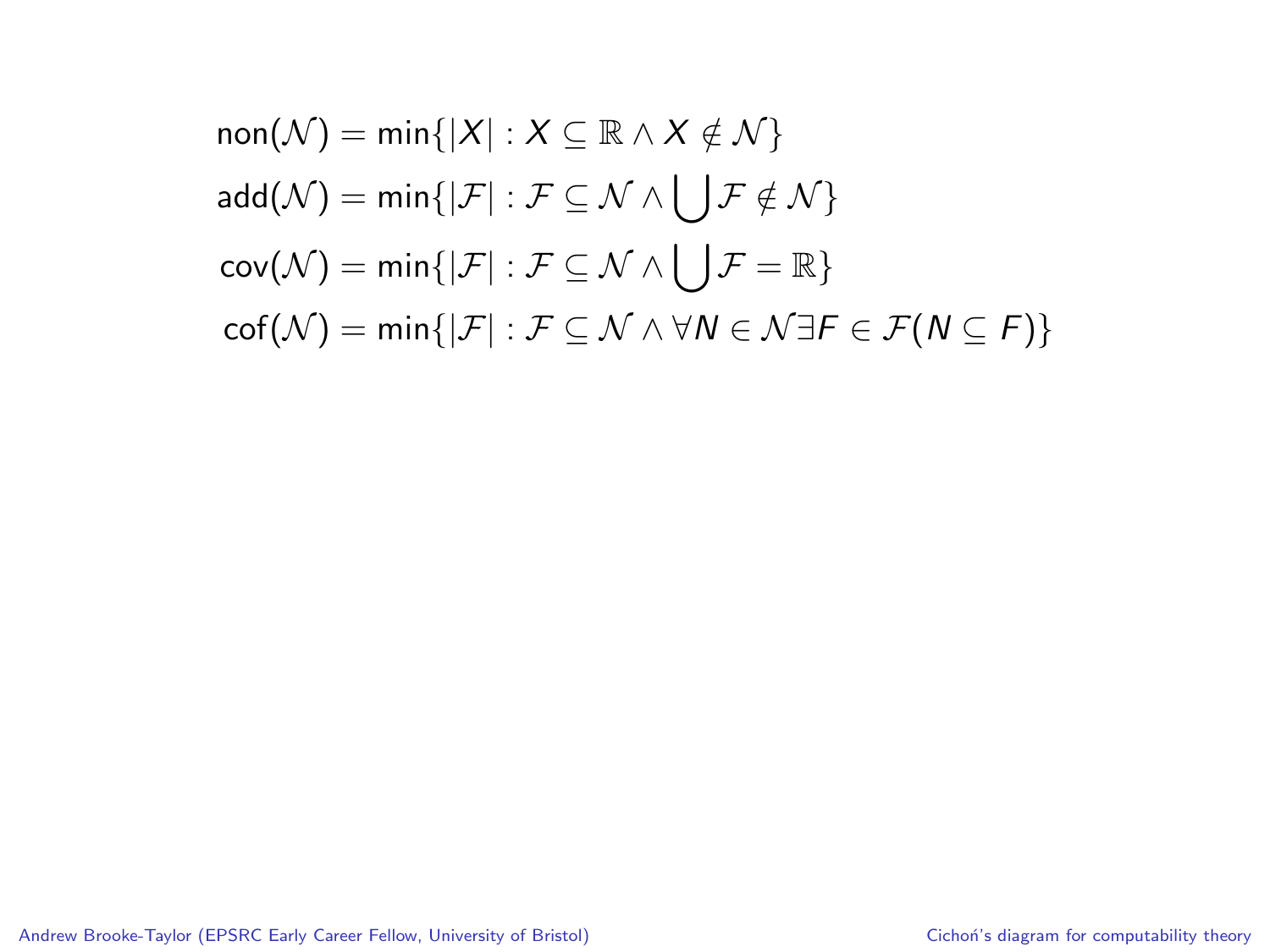$$
non(\mathcal{N}) = min\{|X| : X \subseteq \mathbb{R} \land X \notin \mathcal{N}\}
$$
  
add( $\mathcal{N}$ ) = min{ $|\mathcal{F}| : \mathcal{F} \subseteq \mathcal{N} \land \bigcup \mathcal{F} \notin \mathcal{N}$ }  
cov( $\mathcal{N}$ ) = min{ $|\mathcal{F}| : \mathcal{F} \subseteq \mathcal{N} \land \bigcup \mathcal{F} = \mathbb{R}$ }  
cof( $\mathcal{N}$ ) = min{ $|\mathcal{F}| : \mathcal{F} \subseteq \mathcal{N} \land \forall \mathcal{N} \in \mathcal{N} \exists \mathcal{F} \in \mathcal{F}(\mathcal{N} \subseteq \mathcal{F})$ }

$$
\operatorname{cov}(\mathcal{N}) \xrightarrow{\leq} \operatorname{cof}(\mathcal{N}) \xrightarrow{\leq} 2^{\aleph_0}
$$
\n
$$
\leq \bigwedge_{\aleph_1} \xrightarrow{\leq} \operatorname{add}(\mathcal{N}) \xrightarrow{\leq} \operatorname{non}(\mathcal{N})
$$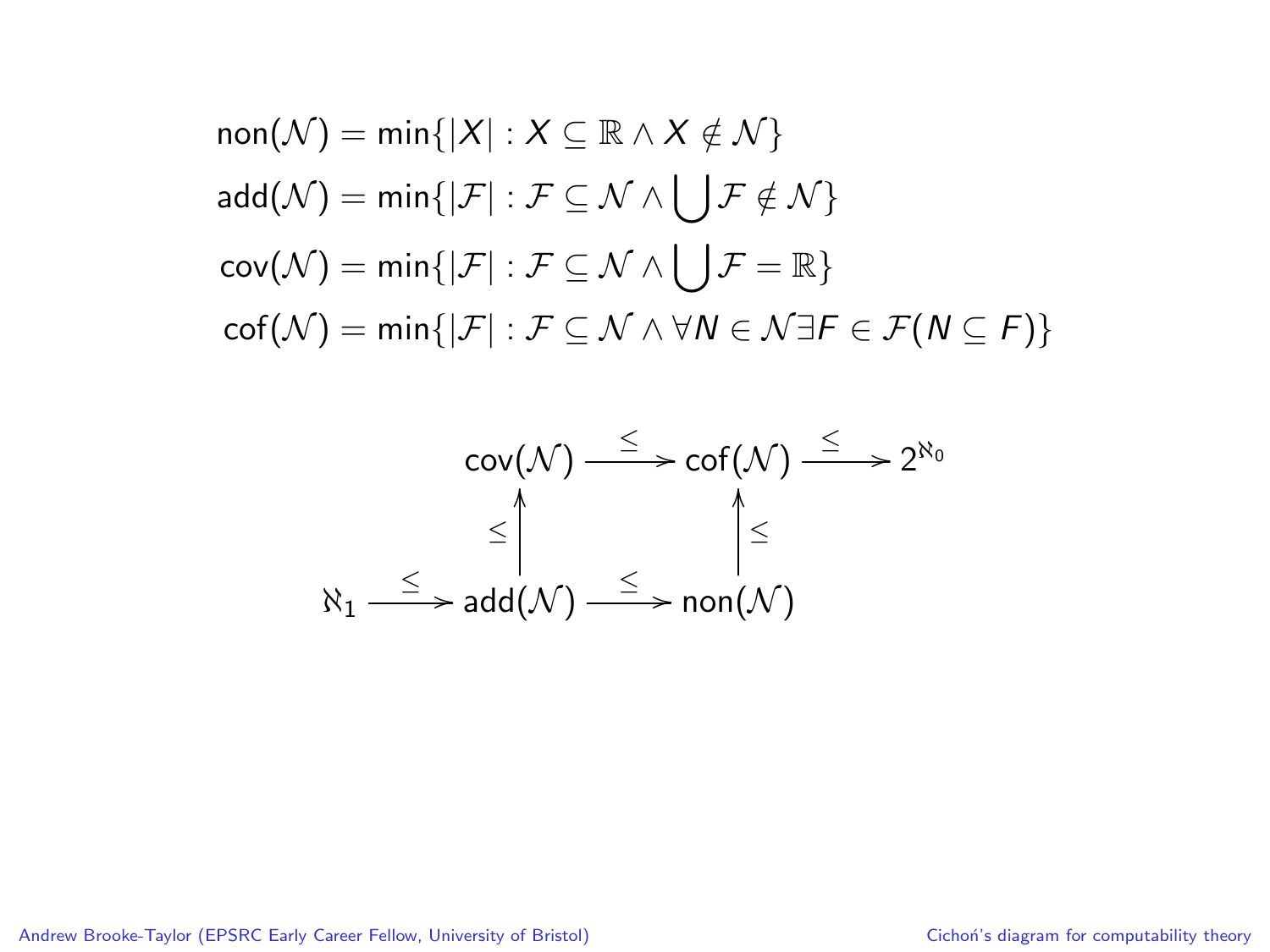$$
non(\mathcal{N}) = min\{|X| : X \subseteq \mathbb{R} \land X \notin \mathcal{N}\}
$$
  
add( $\mathcal{N}$ ) = min{ $|\mathcal{F}| : \mathcal{F} \subseteq \mathcal{N} \land \bigcup \mathcal{F} \notin \mathcal{N}$ }  
cov( $\mathcal{N}$ ) = min{ $|\mathcal{F}| : \mathcal{F} \subseteq \mathcal{N} \land \bigcup \mathcal{F} = \mathbb{R}$ }  
cof( $\mathcal{N}$ ) = min{ $|\mathcal{F}| : \mathcal{F} \subseteq \mathcal{N} \land \forall \mathcal{N} \in \mathcal{N} \exists \mathcal{F} \in \mathcal{F}(\mathcal{N} \subseteq \mathcal{F})$ }

$$
\operatorname{cov}(\mathcal{N}) \xrightarrow{\leq} \operatorname{cof}(\mathcal{N}) \xrightarrow{\leq} 2^{\aleph_0}
$$
\n
$$
\leq \qquad \qquad \diamondsuit
$$
\n
$$
\aleph_1 \xrightarrow{\leq} \operatorname{add}(\mathcal{N}) \xrightarrow{\leq} \operatorname{non}(\mathcal{N})
$$

 $\mathsf{non}(\mathcal{N}) \leq \mathsf{cof}(\mathcal{N})$ :

Suppose F is as in the definition of  $\text{cof}(\mathcal{N})$ . For each  $F \in \mathcal{F}$ , choose  $x_F \notin F$ . Then  $\{x_F : F \in \mathcal{F}\}\$ is not covered by any  $F \in \mathcal{F}$ , and so is not in  $N$ .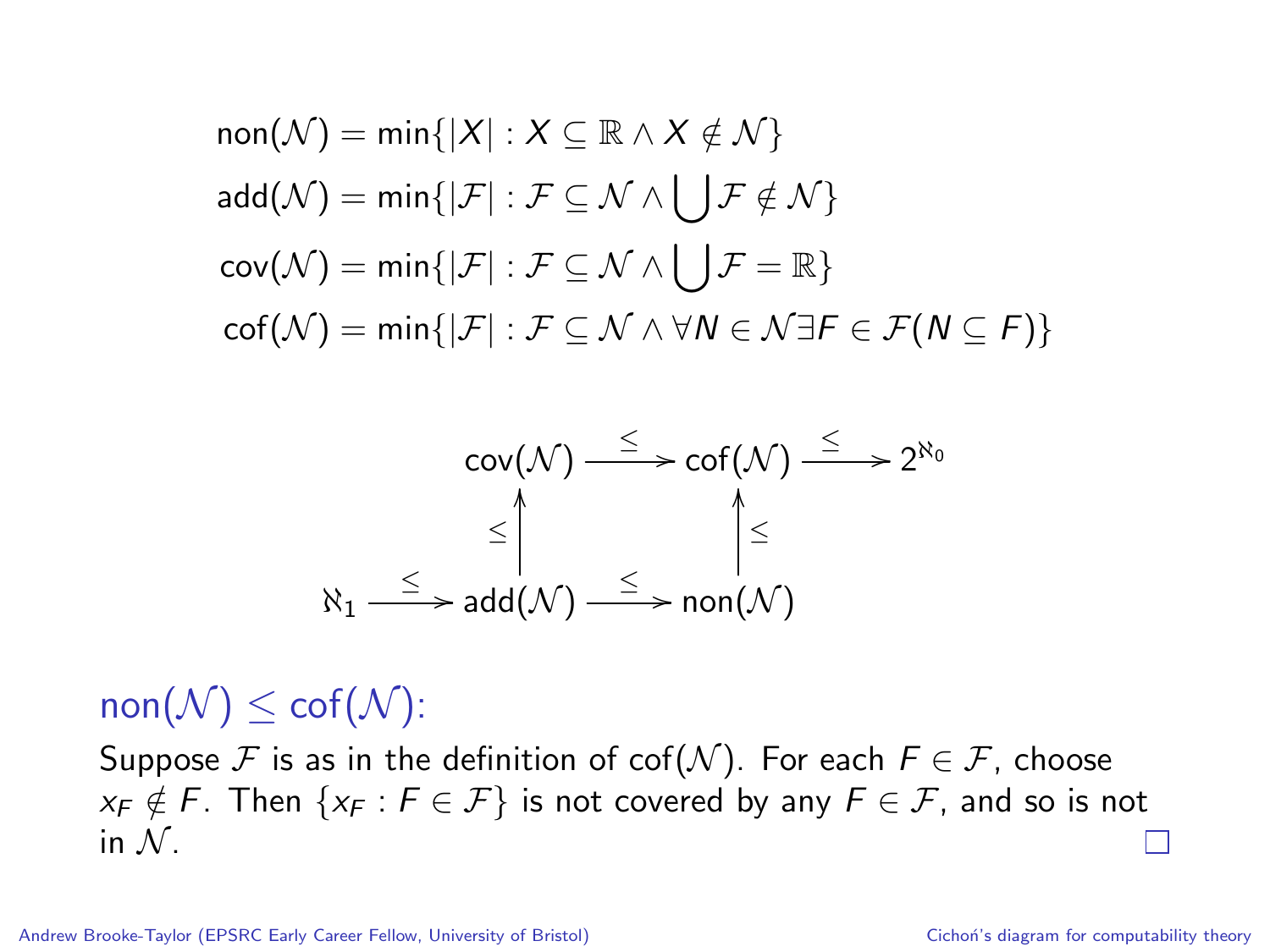## Cichoń's diagram

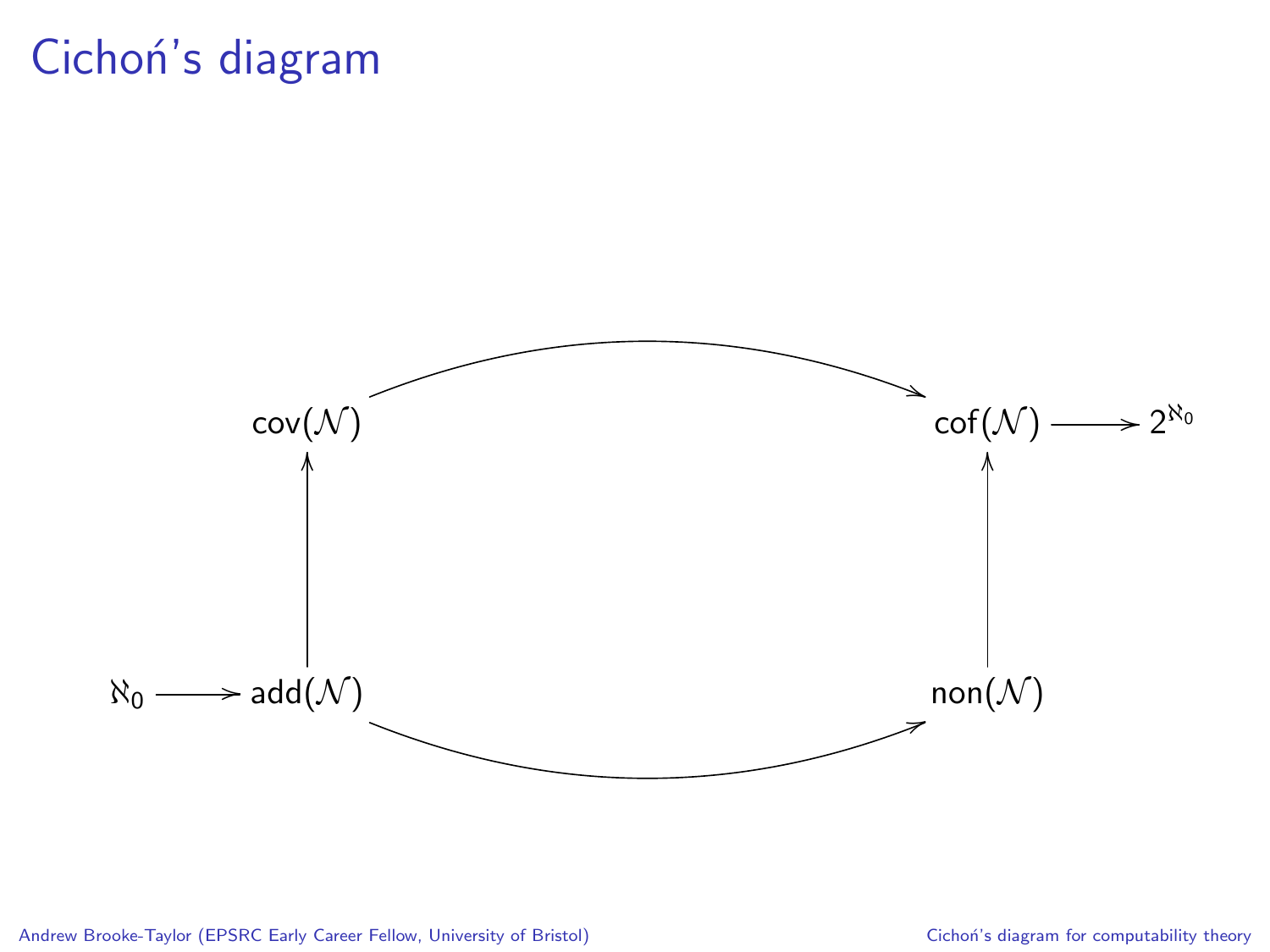## Cichoń's diagram

 $M =$  the ideal of meagre sets (i.e. first category sets, i.e. countable unions of nowhere dense sets).

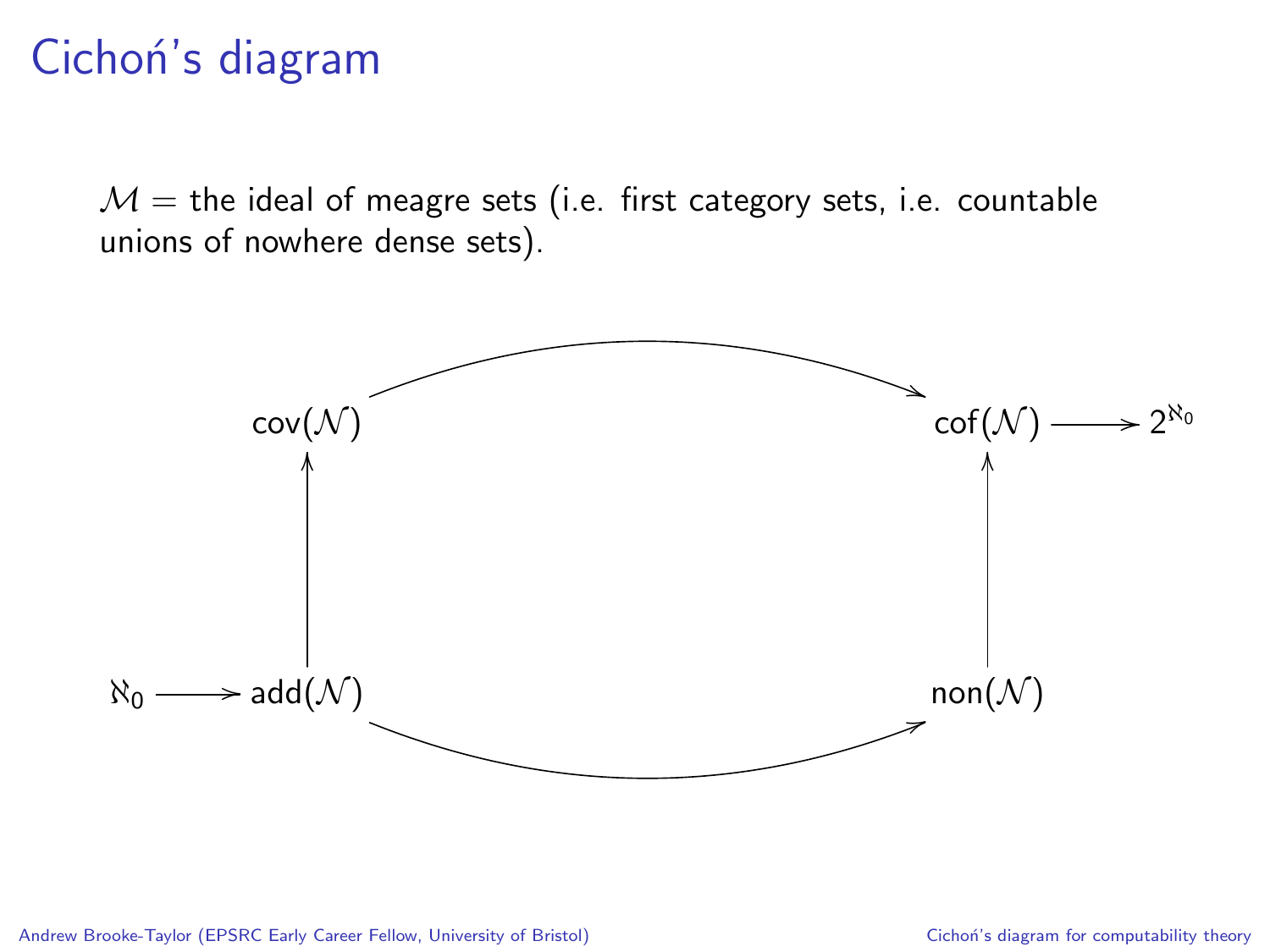## Cichon's diagram

 $M =$  the ideal of meagre sets (i.e. first category sets, i.e. countable unions of nowhere dense sets).

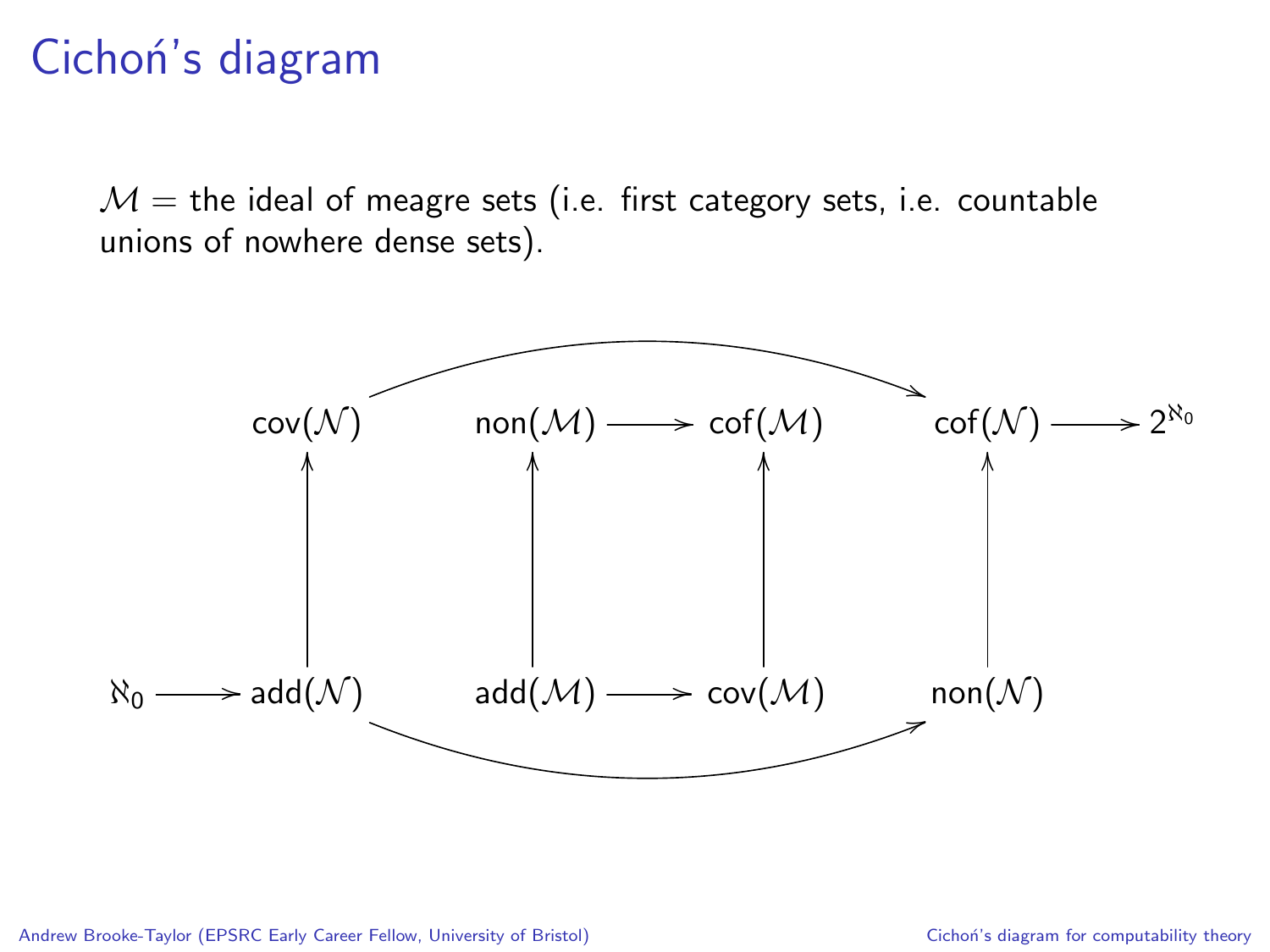## Cichoń's diagram

 $M =$  the ideal of meagre sets (i.e. first category sets, i.e. countable unions of nowhere dense sets).

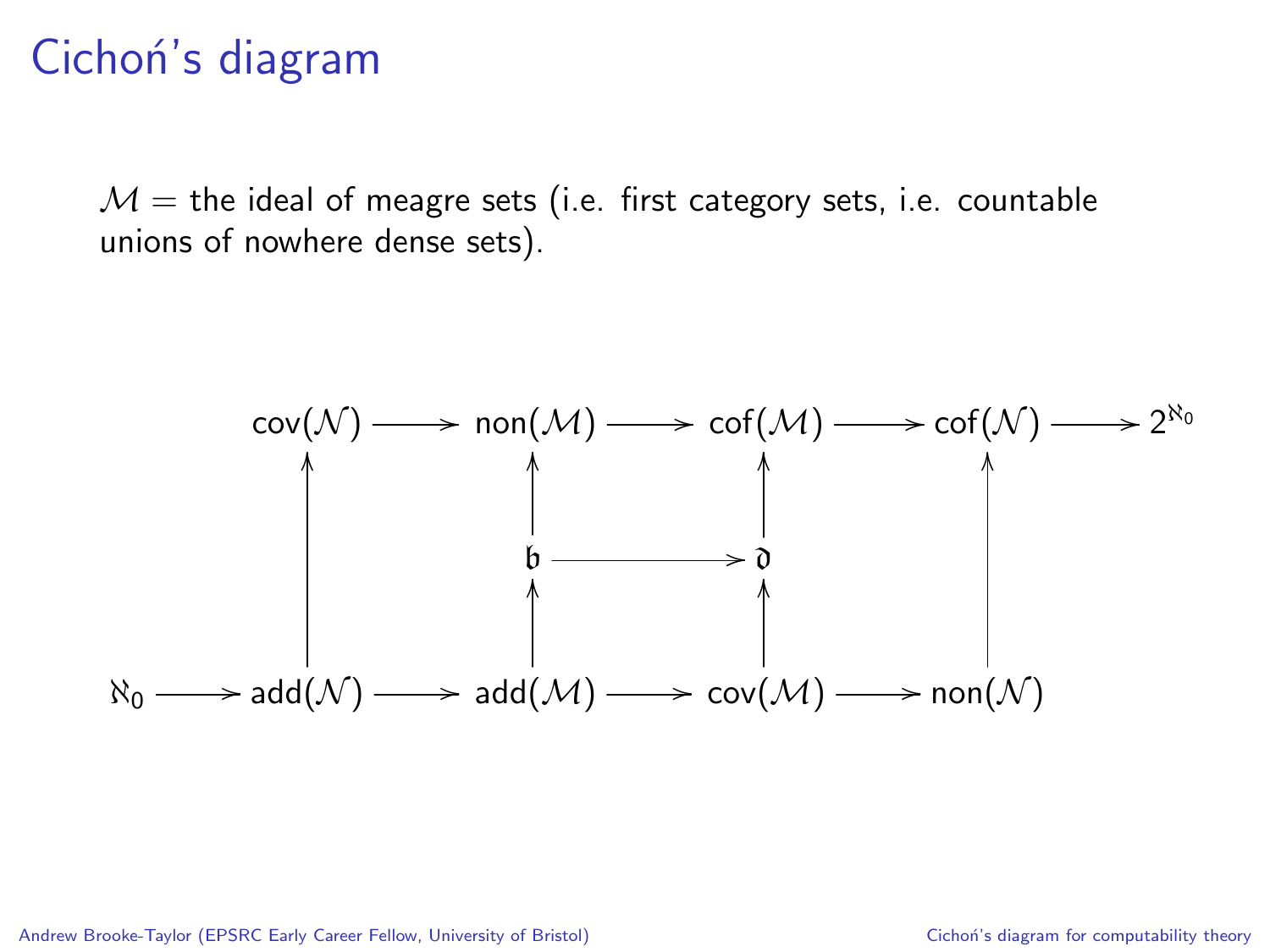$\exists^{\infty}$ n means "there exist infinitely many n",  $\forall^{\infty}$ n means "for all but finitely many n".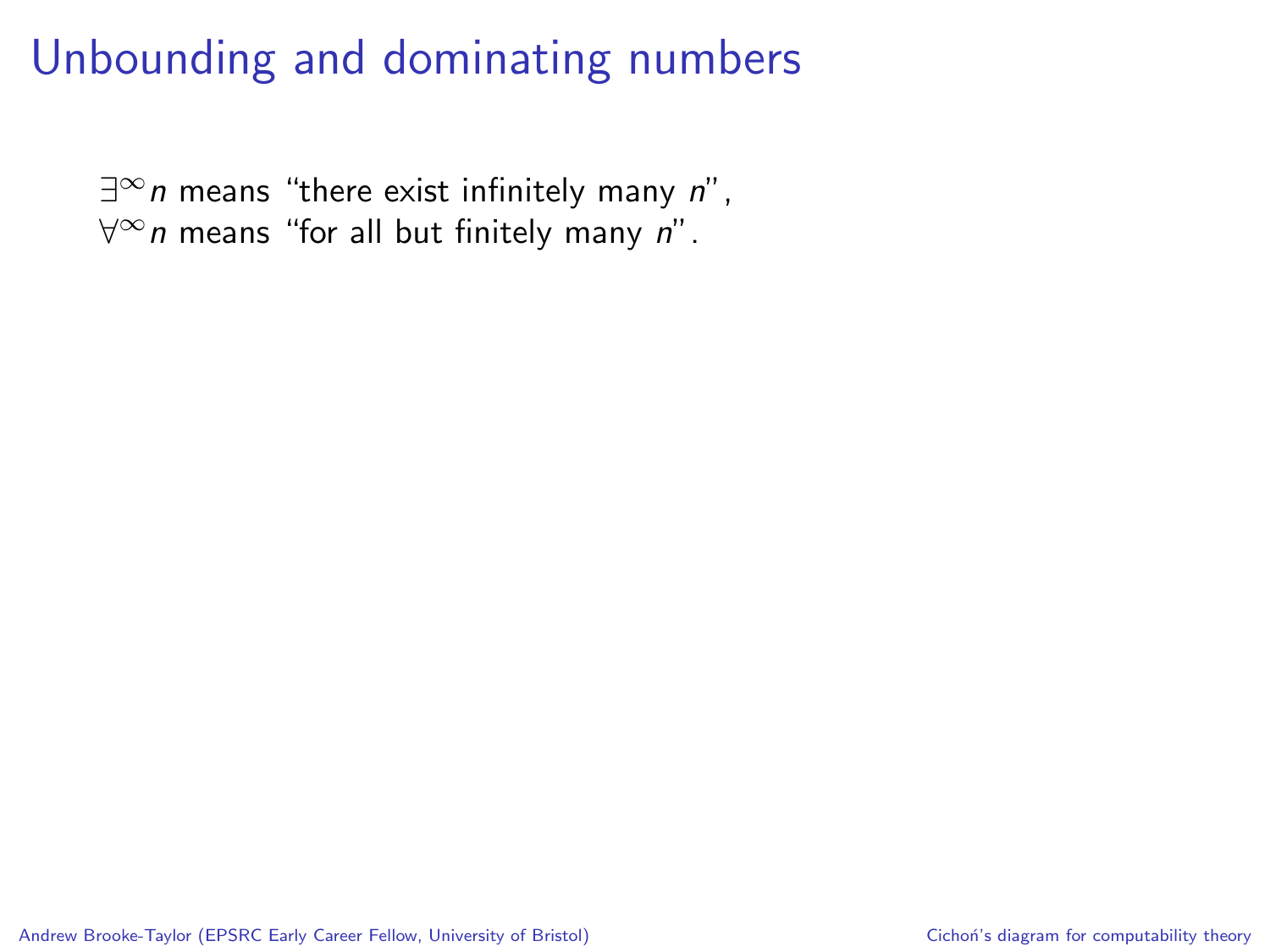$\exists^{\infty}$ n means "there exist infinitely many n",  $\forall^{\infty}$ n means "for all but finitely many n". For functions  $f, g : \omega \to \omega$ ,  $f \leq^* g$  means  $\forall^{\infty} n(f(n) \leq g(n))$ .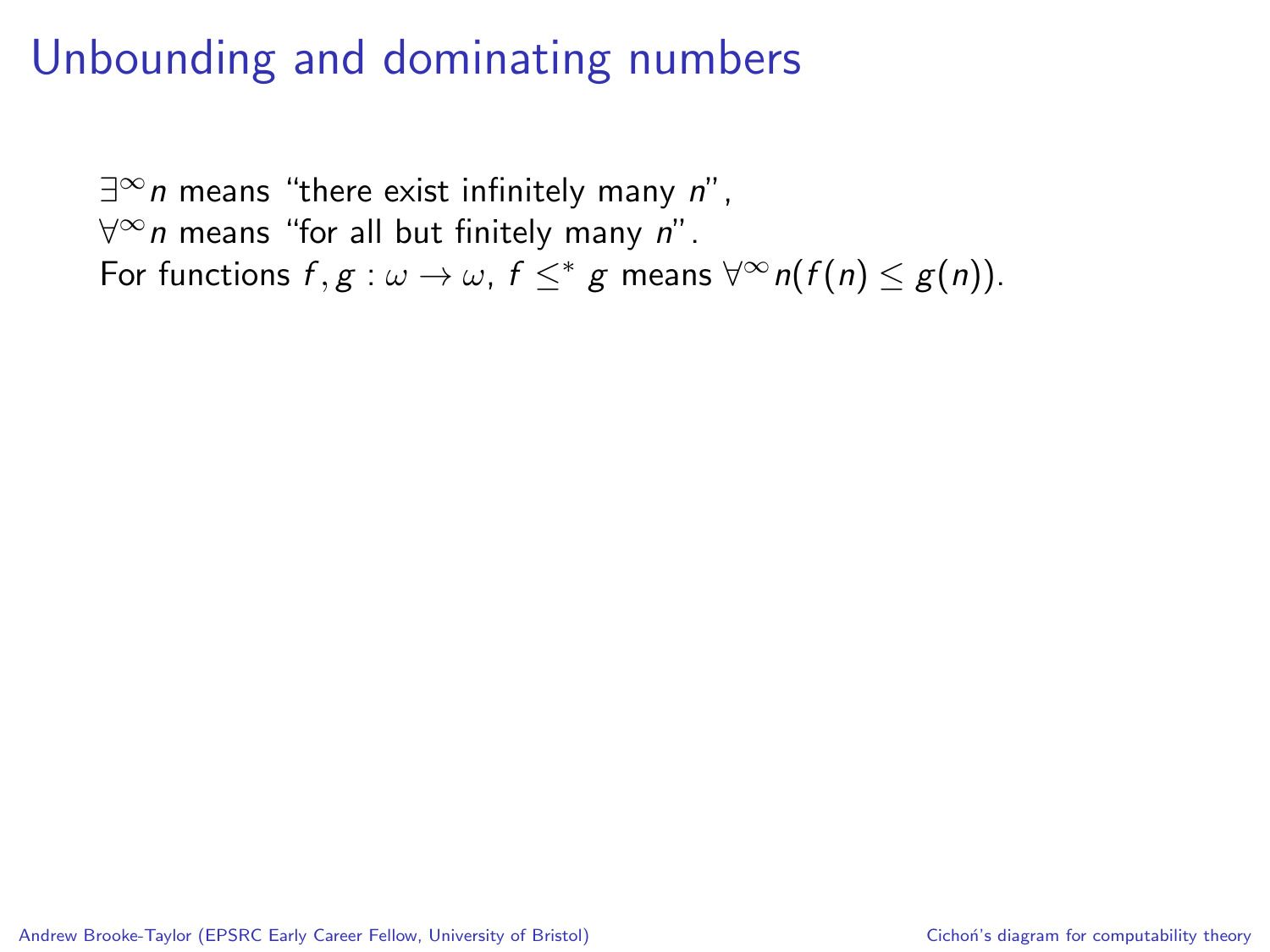$\exists^{\infty}$ n means "there exist infinitely many n",  $\forall^{\infty}$ n means "for all but finitely many n". For functions  $f, g : \omega \to \omega$ ,  $f \leq^* g$  means  $\forall^{\infty} n(f(n) \leq g(n))$ .

$$
\begin{aligned} \mathfrak{b} &= \mathfrak{b}(\leq^*) = \min\{|\mathcal{F}| : \mathcal{F} \subseteq \omega^\omega \land \forall \mathsf{g} \in \omega^\omega \exists \mathsf{f} \in \mathcal{F} \neg (\mathsf{f} \leq^* \mathsf{g})\} \\ \mathfrak{d} &= \mathfrak{d}(\leq^*) = \min\{|\mathcal{G}| : \mathcal{G} \subseteq \omega^\omega \land \forall \mathsf{f} \in \omega^\omega \exists \mathsf{g} \in \mathcal{G}(\mathsf{f} \leq^* \mathsf{g})\} \end{aligned}
$$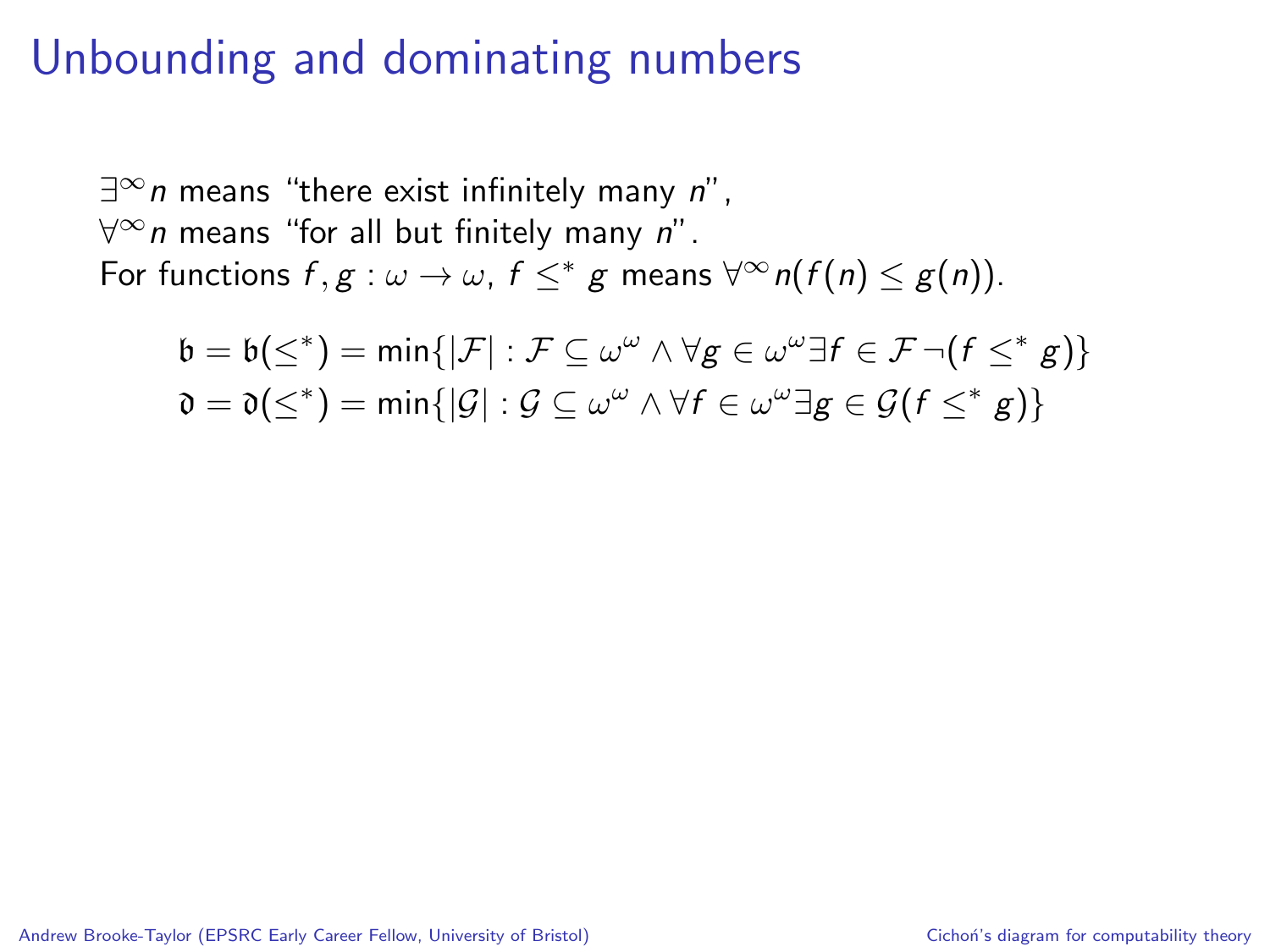$\exists^{\infty}$ n means "there exist infinitely many n",  $\forall^{\infty}$ n means "for all but finitely many n". For functions  $f, g : \omega \to \omega$ ,  $f \leq^* g$  means  $\forall^{\infty} n(f(n) \leq g(n))$ .

$$
\begin{aligned} \mathfrak{b} &= \mathfrak{b}(\leq^*) = \min\{|\mathcal{F}| : \mathcal{F} \subseteq \omega^\omega \land \forall g \in \omega^\omega \exists f \in \mathcal{F} \neg (f \leq^* g)\} \\ \mathfrak{d} &= \mathfrak{d}(\leq^*) = \min\{|\mathcal{G}| : \mathcal{G} \subseteq \omega^\omega \land \forall f \in \omega^\omega \exists g \in \mathcal{G}(f \leq^* g)\} \end{aligned}
$$

Other relations

Let R be a relation on  $X \times Y$ .

$$
b(R) = \min\{|\mathcal{F}| : \mathcal{F} \subseteq X \land \forall g \in Y \exists f \in \mathcal{F} \neg (f R g)\}
$$
  

$$
\mathfrak{d}(R) = \min\{|\mathcal{G}| : \mathcal{G} \subseteq Y \land \forall f \in X \exists g \in \mathcal{G}(f R g)\}
$$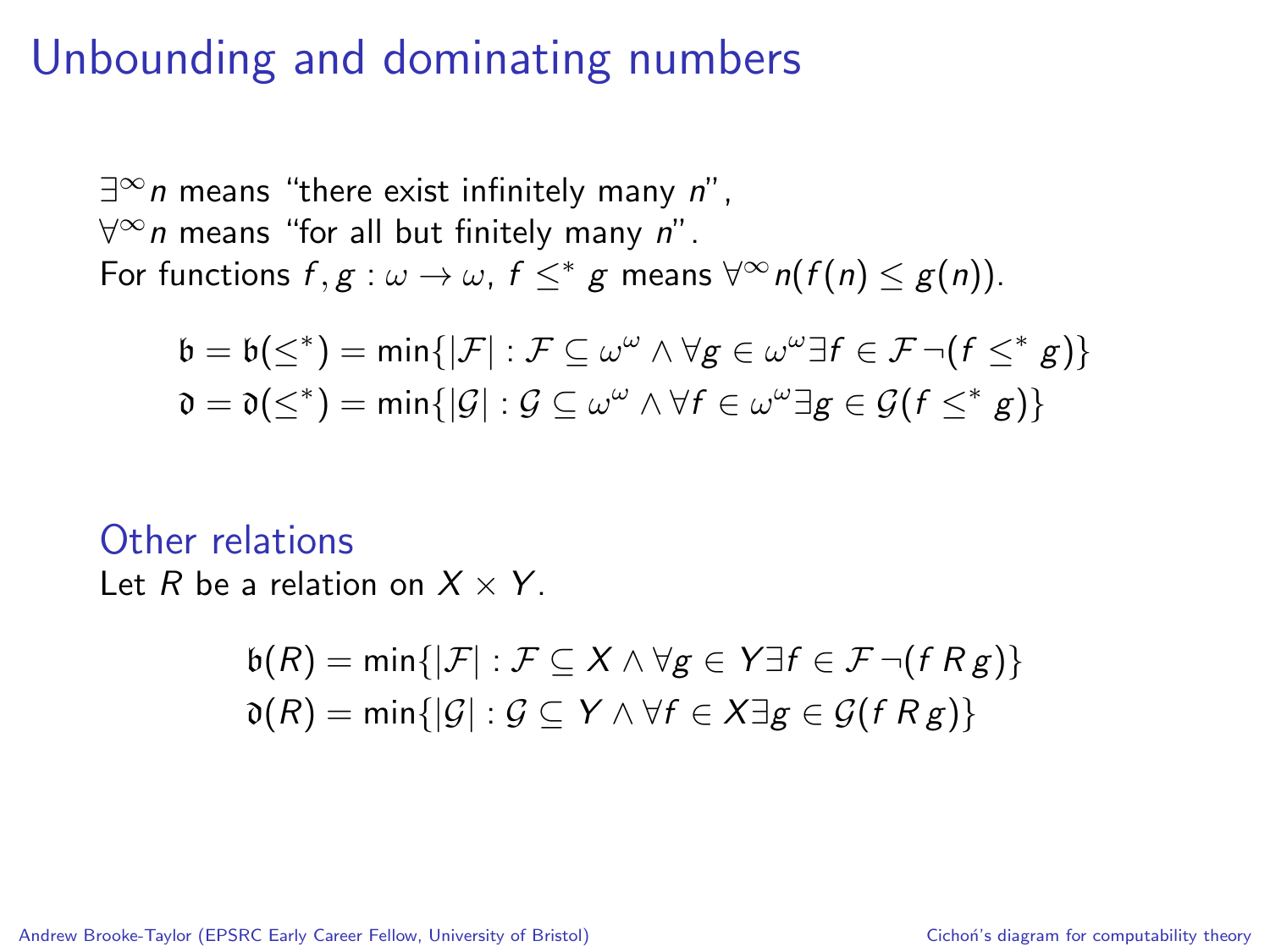\n- $$
\vdash \subseteq_N
$$
 on  $\mathcal{N} \times \mathcal{N}$
\n- $\vdash$   $b(\subseteq_N) = \text{add}(\mathcal{N}), \mathfrak{d}(\subseteq_N) = \text{cof}(\mathcal{N}).$
\n- $\vdash \subseteq_M$  on  $\mathcal{M} \times \mathcal{M}$
\n- $\vdash$   $b(\subseteq_M) = \text{add}(\mathcal{M}), \mathfrak{d}(\subseteq_M) = \text{cof}(\mathcal{M}).$
\n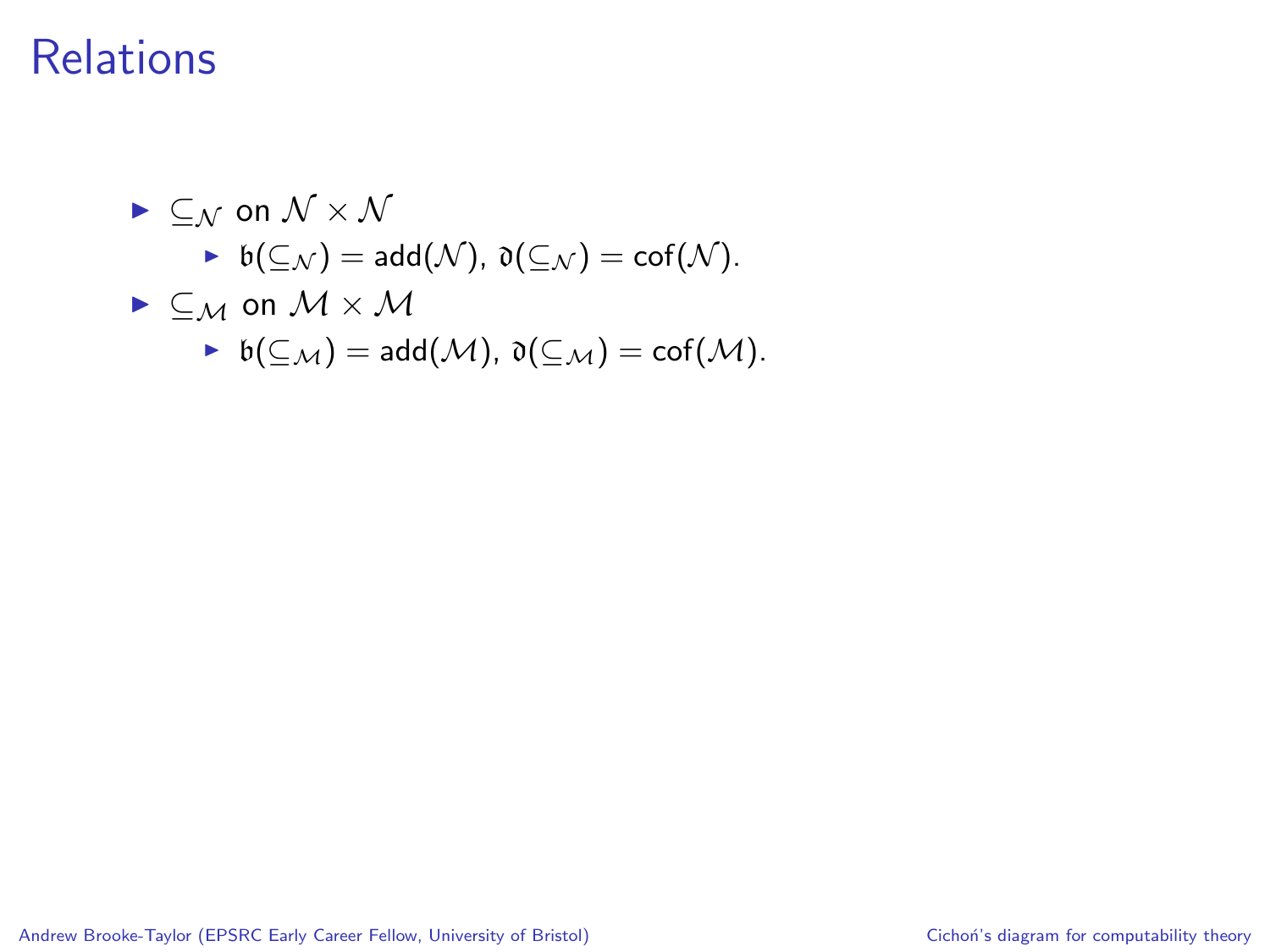\n- \n
$$
\subseteq_{\mathcal{N}} \text{ on } \mathcal{N} \times \mathcal{N}
$$
\n
\n- \n $\models$   $b(\subseteq_{\mathcal{N}}) = \text{add}(\mathcal{N}), \, \mathfrak{d}(\subseteq_{\mathcal{N}}) = \text{cof}(\mathcal{N}).$ \n
\n- \n $\subseteq_{\mathcal{M}} \text{ on } \mathcal{M} \times \mathcal{M}$ \n
\n- \n $\models$   $b(\subseteq_{\mathcal{M}}) = \text{add}(\mathcal{M}), \, \mathfrak{d}(\subseteq_{\mathcal{M}}) = \text{cof}(\mathcal{M}).$ \n
\n- \n $\models$   $\in_{\mathcal{N}} \text{ on } \mathbb{R} \times \mathcal{N}$ \n
\n- \n $\models$   $\mathfrak{b}(\in_{\mathcal{N}}) = \text{non}(\mathcal{N}), \, \mathfrak{d}(\in_{\mathcal{N}}) = \text{cov}(\mathcal{N}).$ \n
\n- \n $\in_{\mathcal{M}} \text{ on } \mathbb{R} \times \mathcal{M}$ \n
\n

$$
\quad \blacktriangleright \ \mathfrak{b}(\in_{\mathcal{M}})=\text{non}(\mathcal{M}),\ \mathfrak{d}(\in_{\mathcal{M}})=\text{cov}(\mathcal{M}).
$$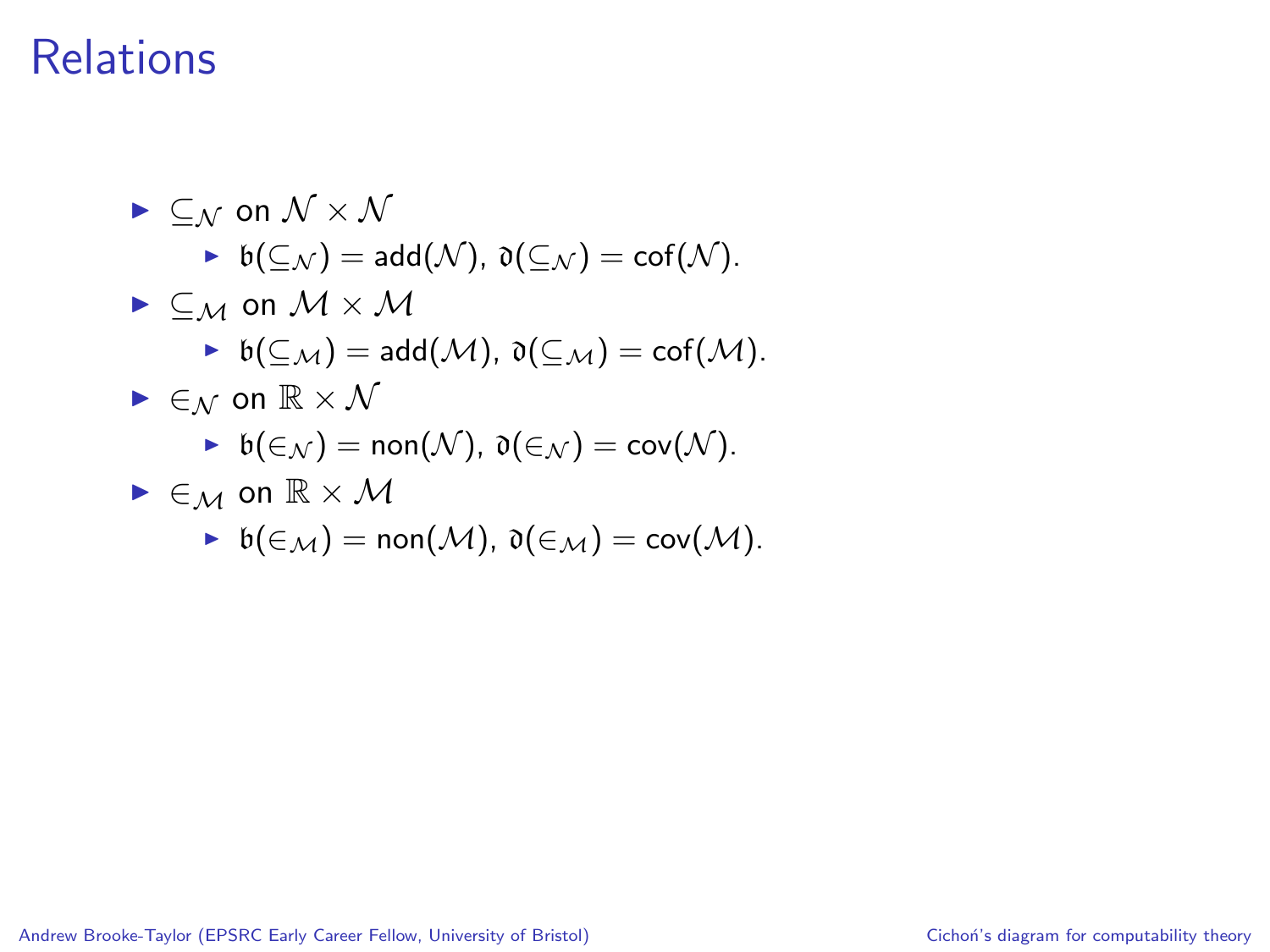\n- $$
\subseteq_N
$$
 on  $\mathcal{N} \times \mathcal{N}$
\n- $\mathfrak{b}(\subseteq_N) = \text{add}(\mathcal{N}), \mathfrak{d}(\subseteq_N) = \text{cof}(\mathcal{N}).$
\n- $\subseteq_{\mathcal{M}}$  on  $\mathcal{M} \times \mathcal{M}$
\n- $\mathfrak{b}(\subseteq_{\mathcal{M}}) = \text{add}(\mathcal{M}), \mathfrak{d}(\subseteq_{\mathcal{M}}) = \text{cof}(\mathcal{M}).$
\n- $\in_N$  on  $\mathbb{R} \times \mathcal{N}$
\n- $\mathfrak{b}(\in_N) = \text{non}(\mathcal{N}), \mathfrak{d}(\in_N) = \text{cov}(\mathcal{N}).$
\n- $\in_{\mathcal{M}}$  on  $\mathbb{R} \times \mathcal{M}$
\n- $\mathfrak{b}(\in_{\mathcal{M}}) = \text{non}(\mathcal{M}), \mathfrak{d}(\in_{\mathcal{M}}) = \text{cov}(\mathcal{M}).$
\n

A slalom is a function  $\varphi:\omega\to[\omega]^{<\omega}$  such that for every  $n,$   $|\varphi(n)|\leq n.$ Let Φ denote the set of slaloms.

$$
\blacktriangleright \in^* \text{ on } \omega^{\omega} \times \Phi : f \in^* \varphi \Leftrightarrow \forall^{\infty} n(f(n) \in \varphi(n)).
$$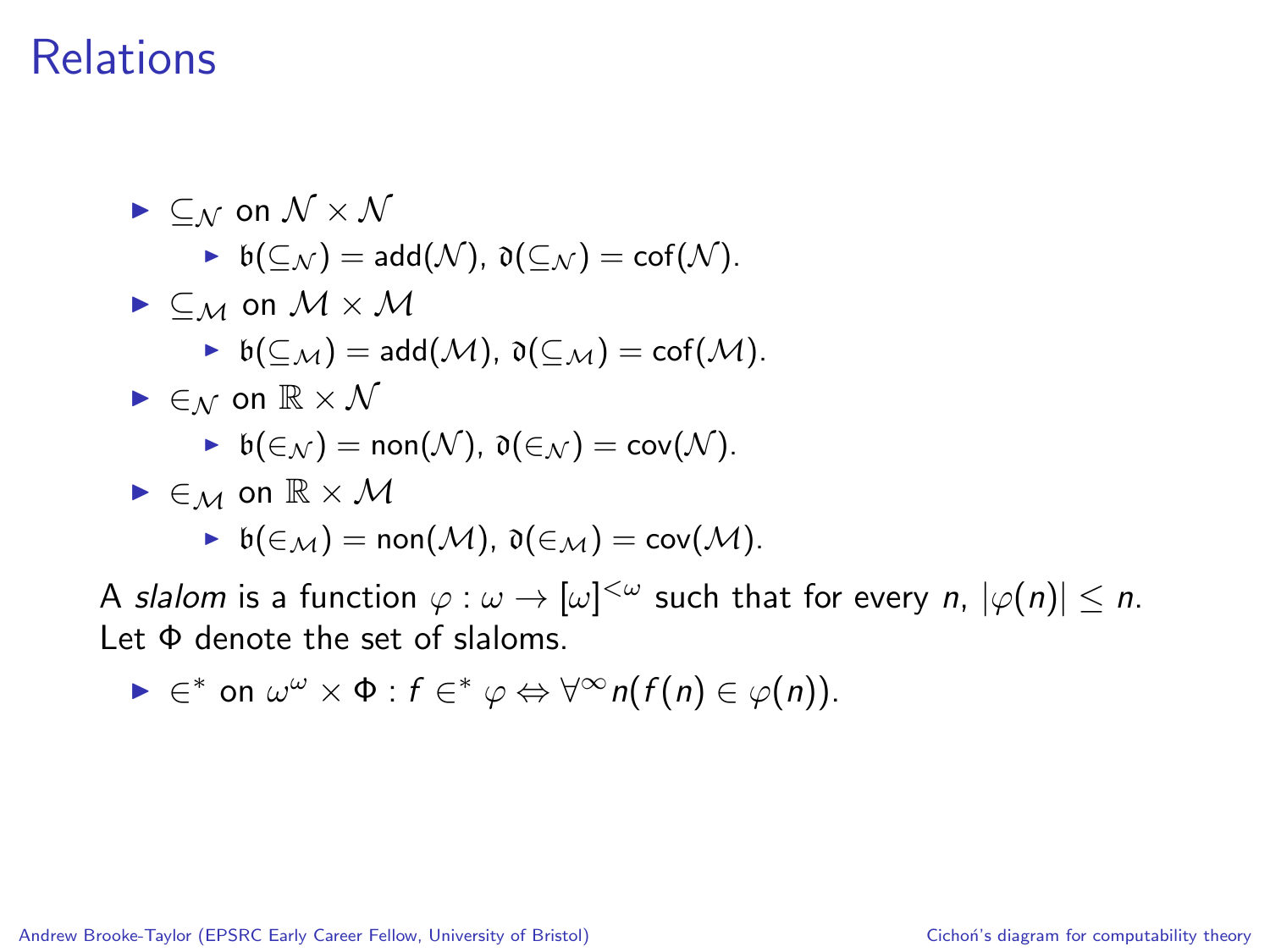\n- $$
\subseteq_N
$$
 on  $\mathcal{N} \times \mathcal{N}$
\n- $b(\subseteq_N) = \text{add}(\mathcal{N}), \, \mathfrak{d}(\subseteq_N) = \text{cof}(\mathcal{N}).$
\n- $\subseteq_M$  on  $\mathcal{M} \times \mathcal{M}$
\n- $b(\subseteq_M) = \text{add}(\mathcal{M}), \, \mathfrak{d}(\subseteq_M) = \text{cof}(\mathcal{M}).$
\n- $\in_N$  on  $\mathbb{R} \times \mathcal{N}$
\n- $b(\in_N) = \text{non}(\mathcal{N}), \, \mathfrak{d}(\in_N) = \text{cov}(\mathcal{N}).$
\n- $\in_M$  on  $\mathbb{R} \times \mathcal{M}$
\n- $b(\in_M) = \text{non}(\mathcal{M}), \, \mathfrak{d}(\in_M) = \text{cov}(\mathcal{M}).$
\n

A slalom is a function  $\varphi:\omega\to[\omega]^{<\omega}$  such that for every  $n,$   $|\varphi(n)|\leq n.$ Let Φ denote the set of slaloms.

\n- $$
\blacktriangleright \in^*
$$
 on  $\omega^{\omega} \times \Phi : f \in^* \varphi \Leftrightarrow \forall^{\infty} n(f(n) \in \varphi(n))$ .
\n- $\blacktriangleright \neq^*$  on  $\omega^{\omega} \times \omega^{\omega} : f \neq^* g \Leftrightarrow \forall^{\infty} n(f(n) \neq g(n))$
\n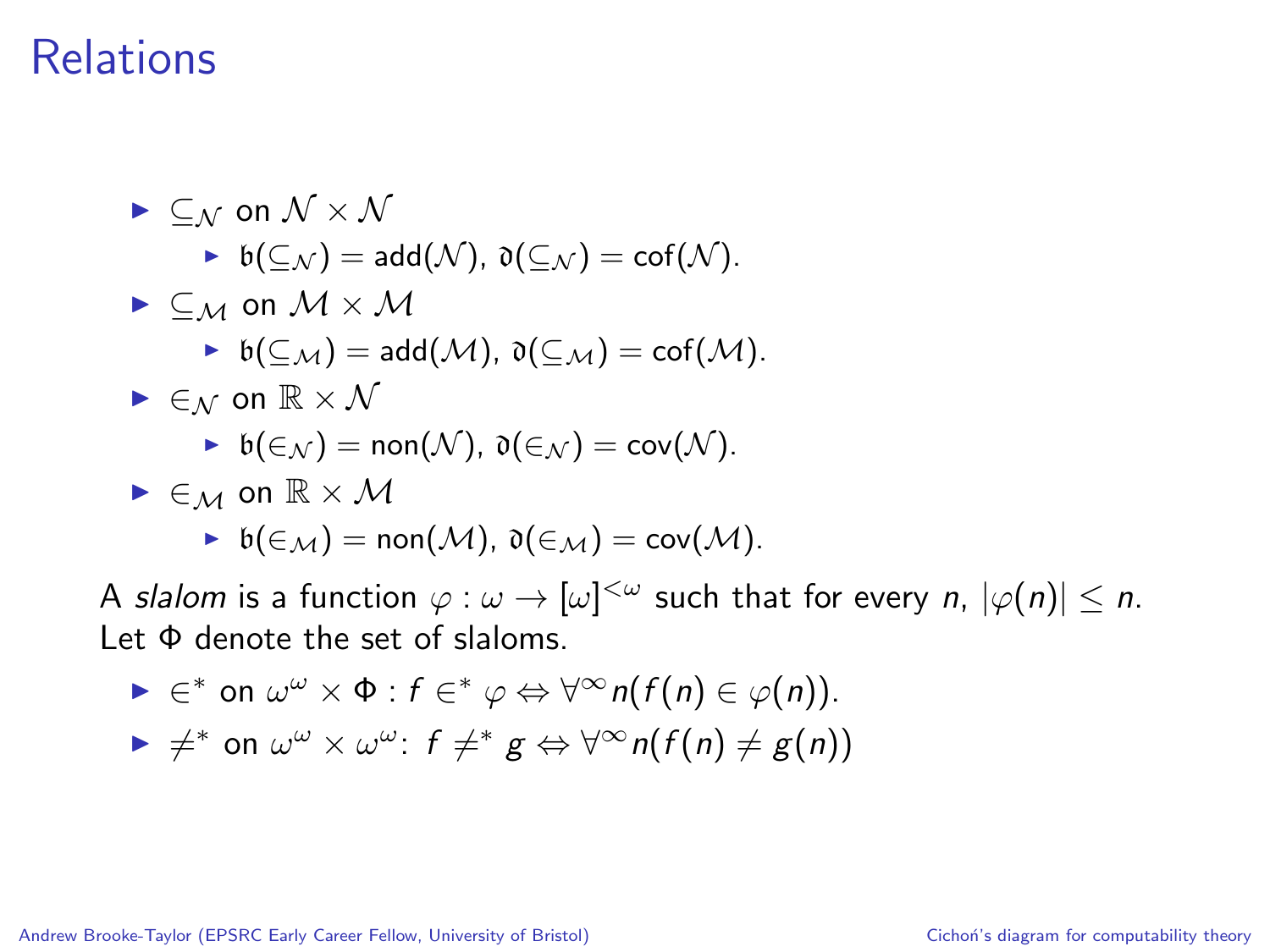## Cichoń's diagram

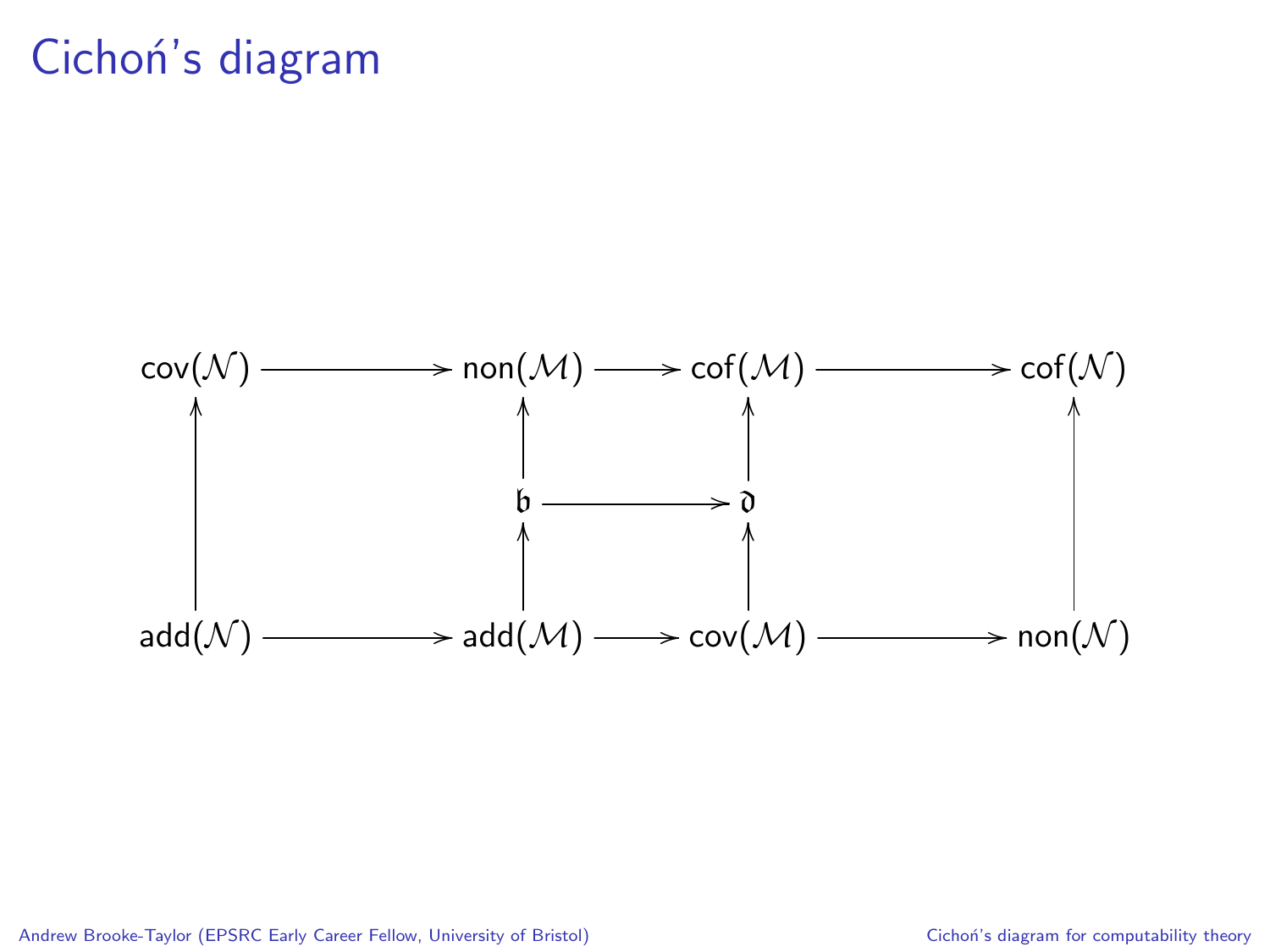## Cichoń's diagram

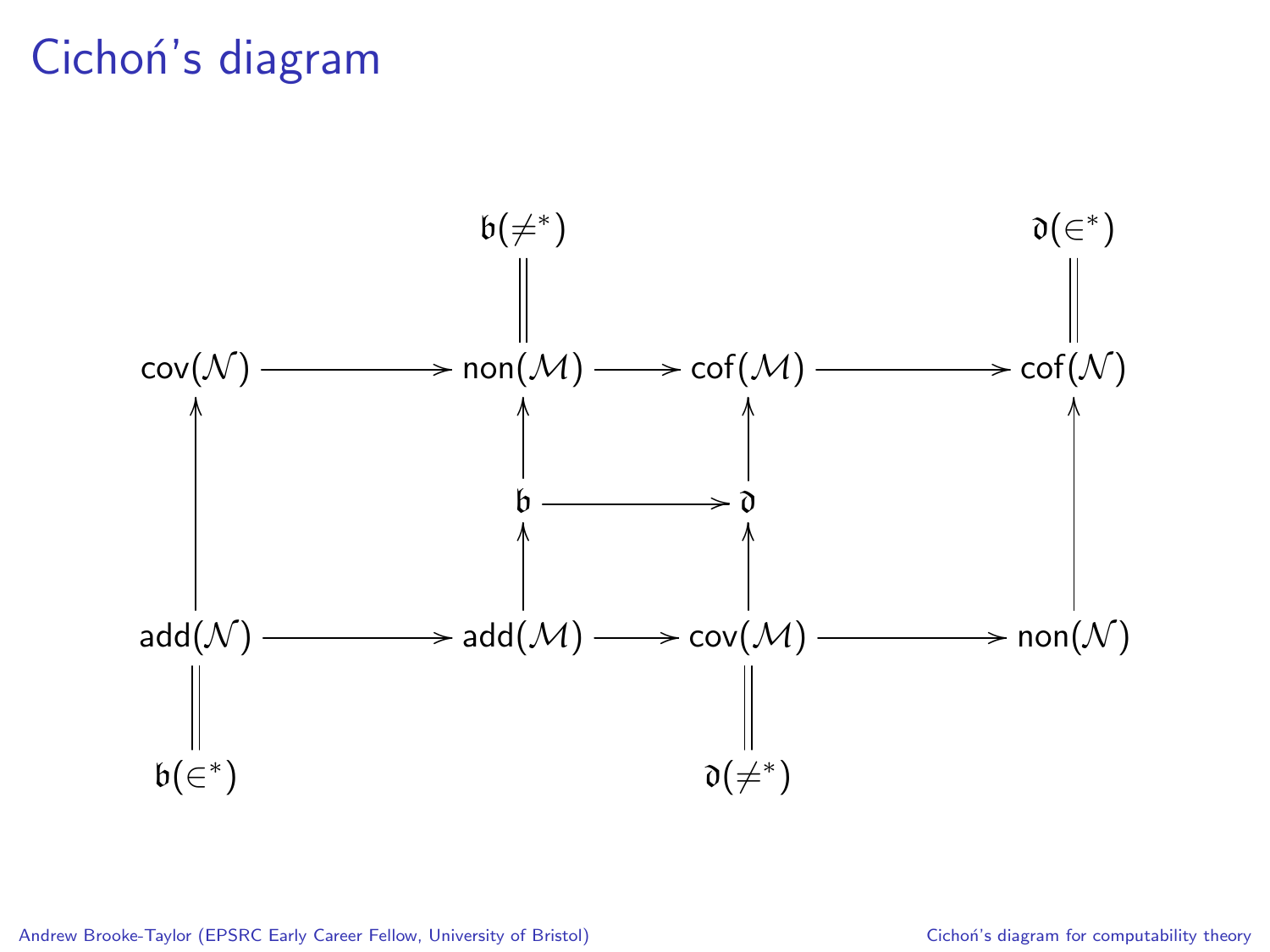## Cichon's diagram

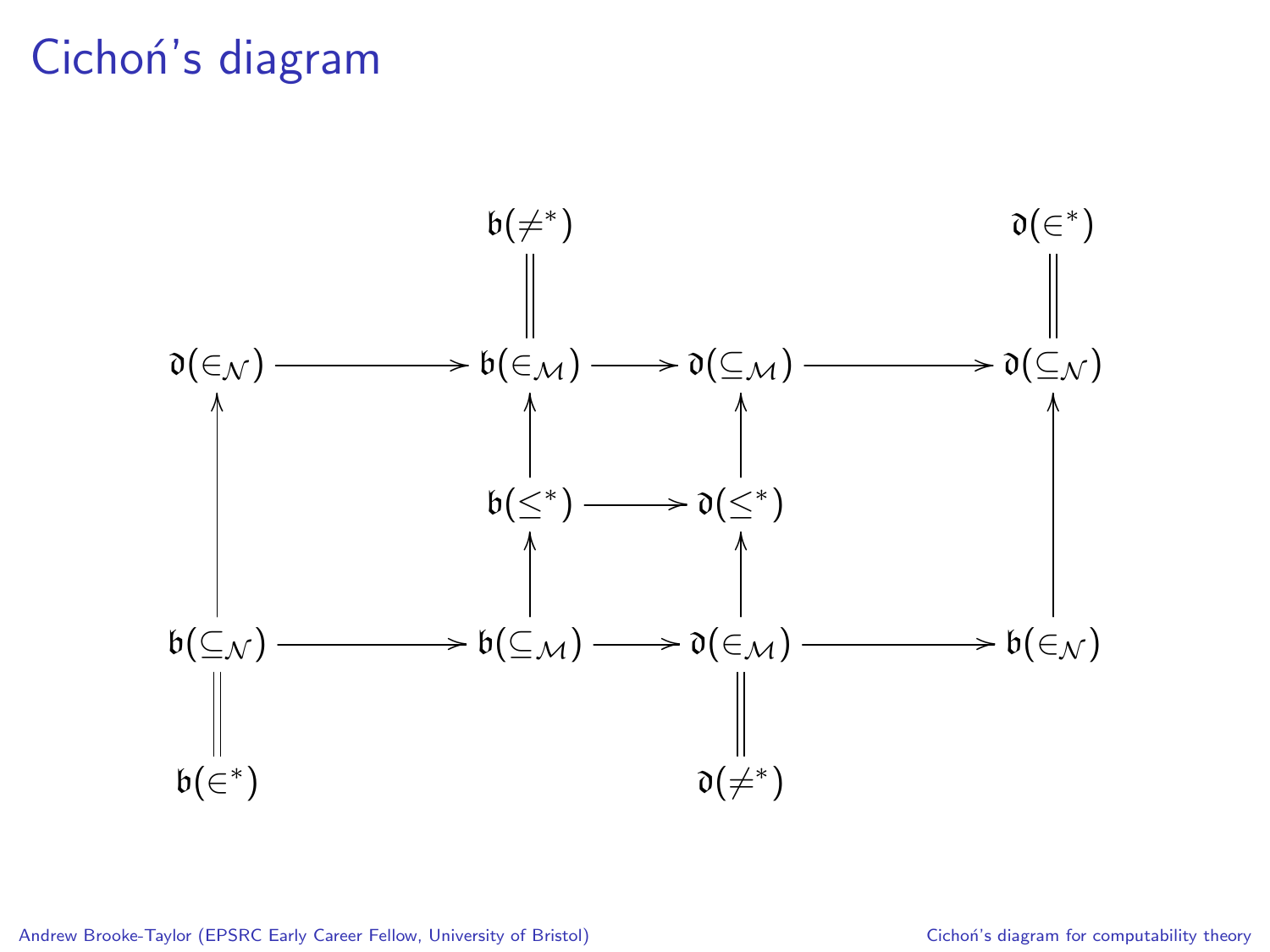## Computability theory

Given  $A \in 2^\omega$ , computability relative to A, or computability with A as an oracle, means computability where the Turing machine is permitted the additional operation of querying for any  $n$  what the nth bit of  $A$  is.  $A \leq_{\mathcal{T}} B$  means that A is computable from B.

We consider highness properties of such Turing oracles.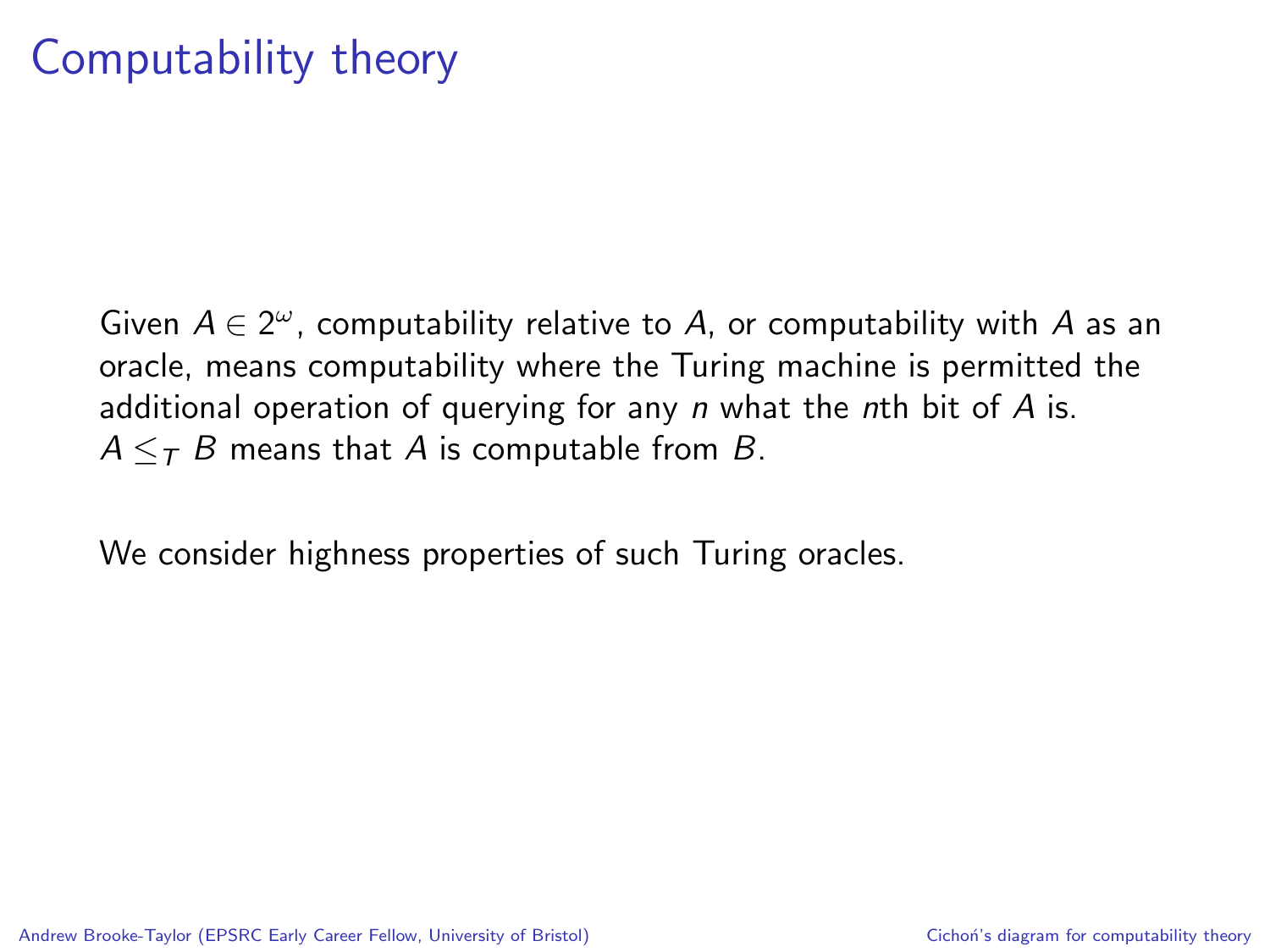## The analogy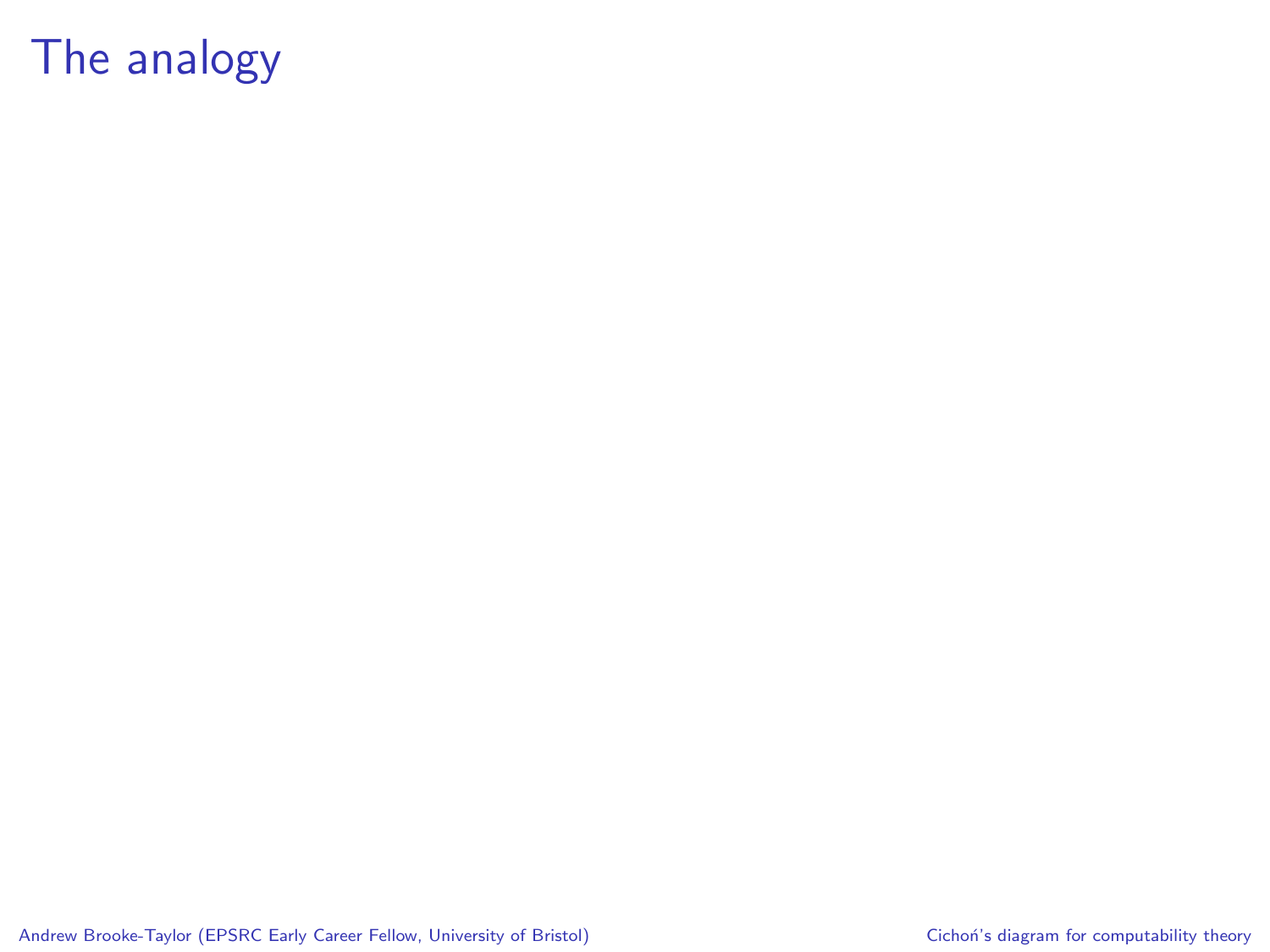## The analogy

Given a set-theoretic relation  $R$  and a computability-theoretic analogue  $R'$ , we say that

 $\mathfrak{b}(R)$  corresponds to  $\mathcal{B}(R')(A):=\exists y\leq_{\mathcal{T}} A\,\forall$  computable  $x(x\,R'y)$  $\mathfrak{d}(R)$  corresponds to  $\mathcal{D}(R')(A):=\exists x\leq_{\mathcal{T}} A\,\forall$  computable  $y\neg(x\,R'\,y)$ 

### Eg

For  $R = \leq^*$  we take  $R' = \leq^*$  too, and so corresponding to  $\mathfrak{b}(\leq^*)$  we have the property  $\mathcal{B}(\leq^*)(\mathcal{A})$ , which is that  $\mathcal A$  computes a function that eventually dominates all computable functions.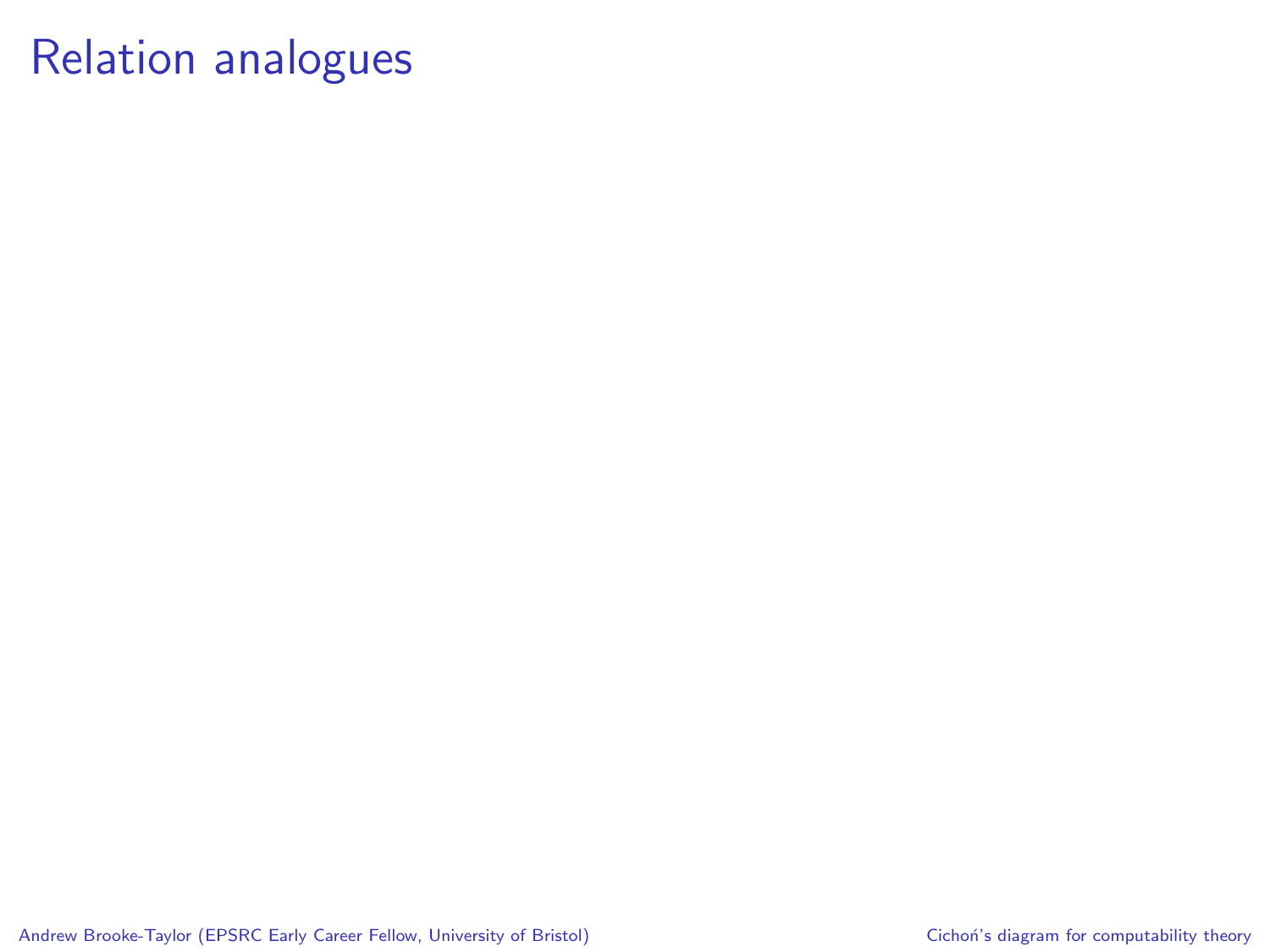#### Slaloms

The analogue of a slalom is a *trace*, that is, a computable slalom.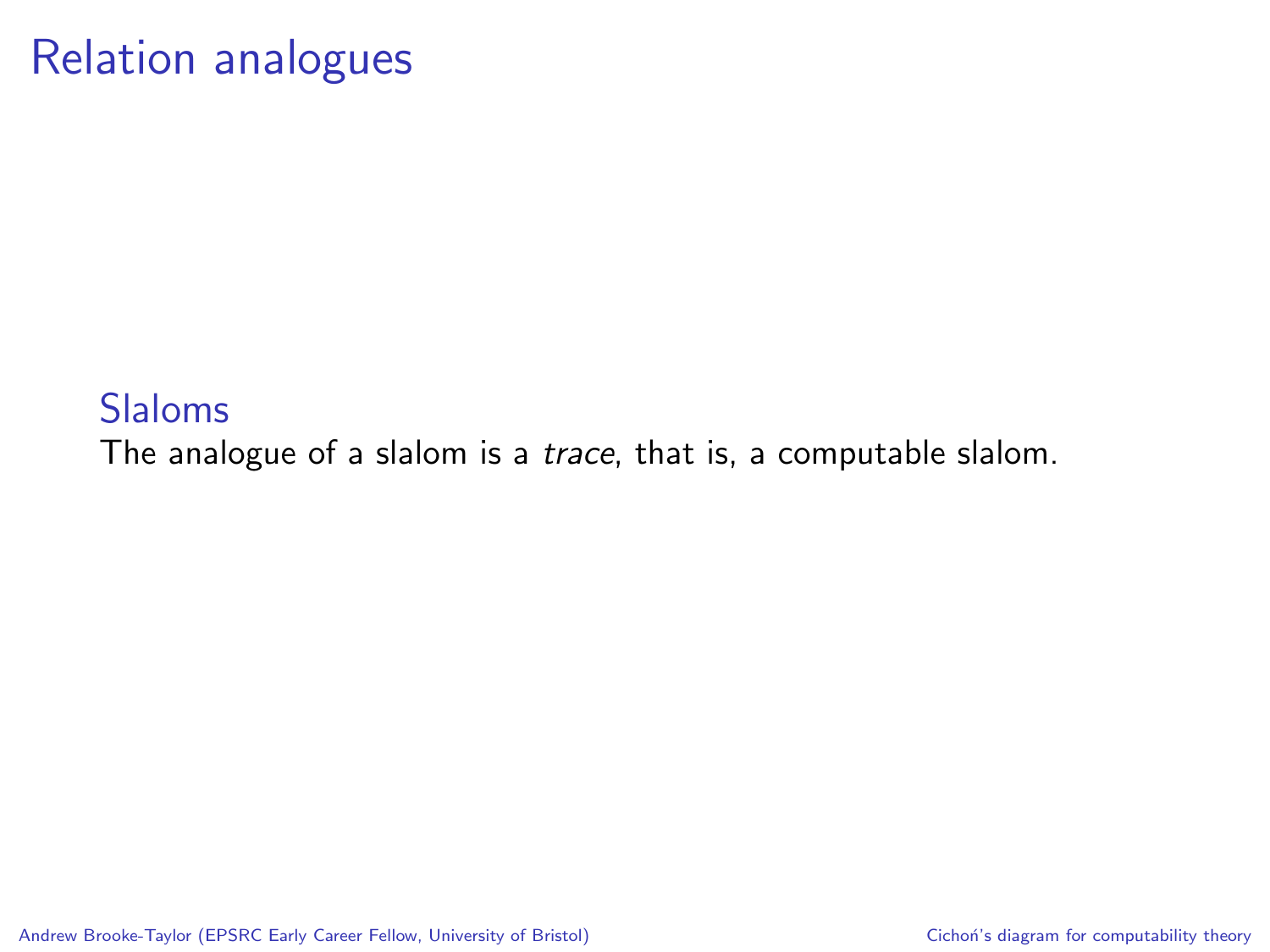Lebesgue null sets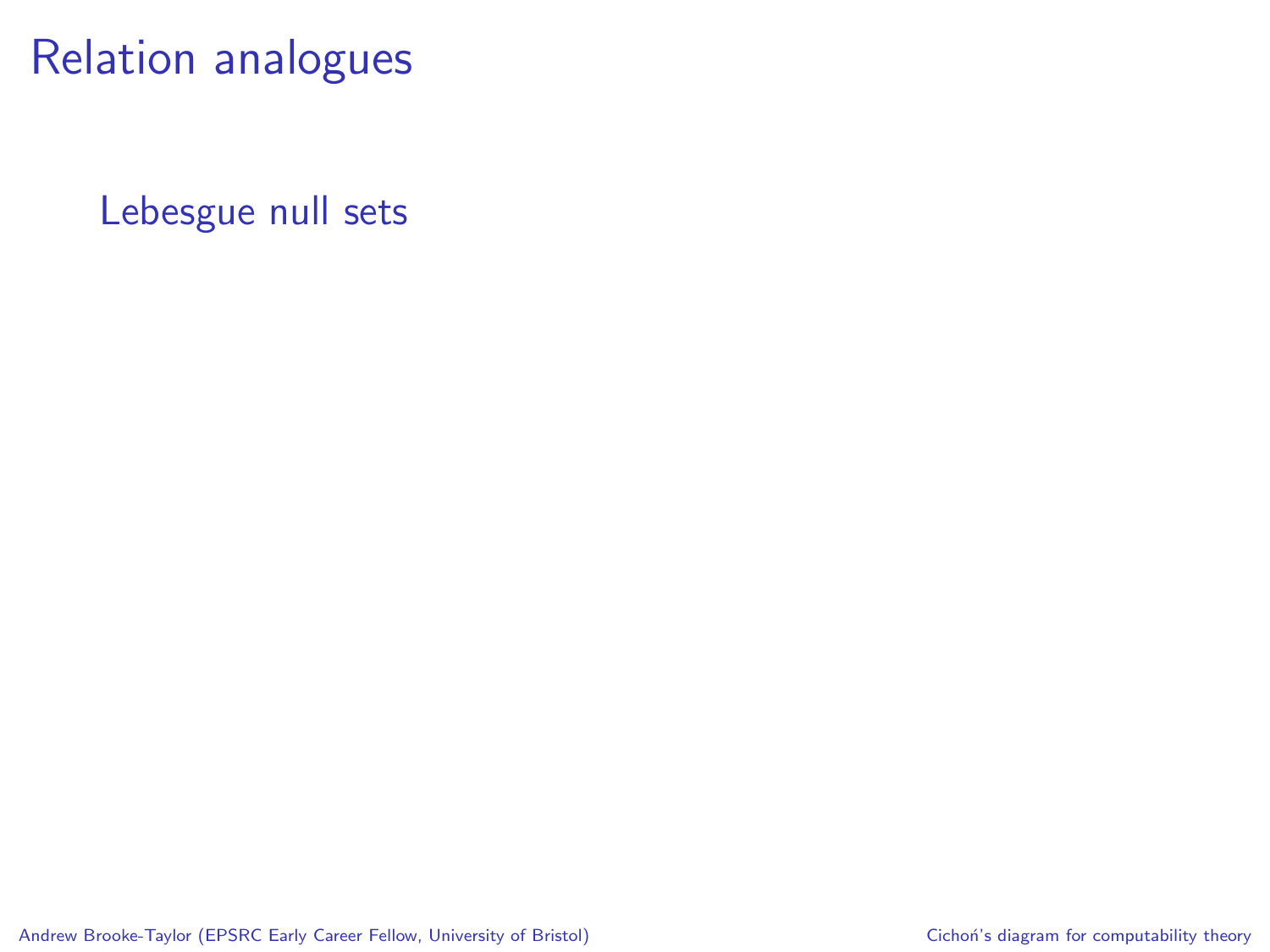#### Lebesgue null sets

For this purpose our set of reals is  $2^{\omega}$  with the usual product measure  $\lambda$ : if  $\mathcal{O}(s)$  is the set of all strings  $x \in 2^\omega$  starting with  $s$ , then

$$
\lambda(\mathcal{O}(s))=2^{-|s|}.
$$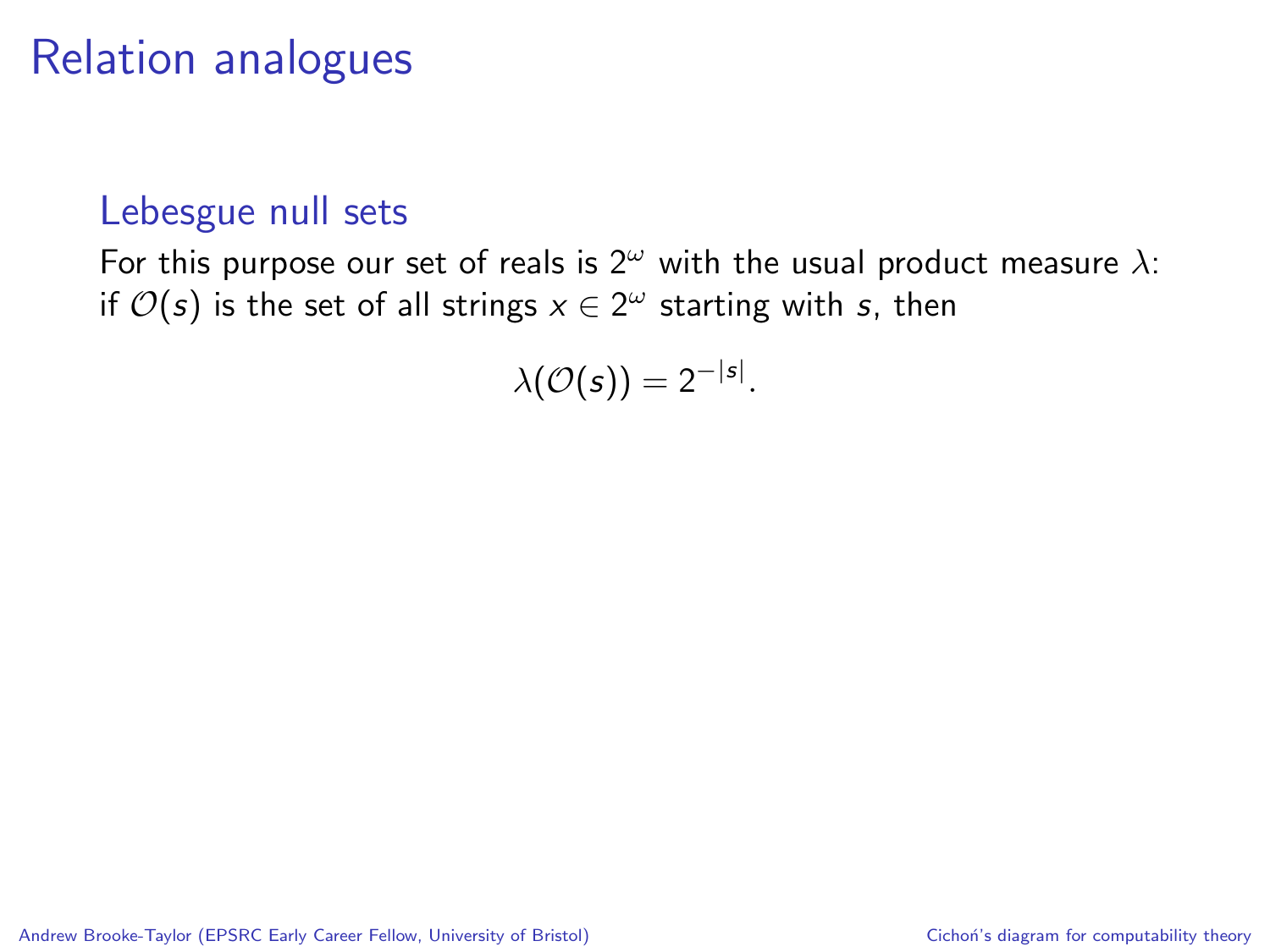#### Lebesgue null sets

For this purpose our set of reals is  $2^{\omega}$  with the usual product measure  $\lambda$ : if  $\mathcal{O}(s)$  is the set of all strings  $x \in 2^\omega$  starting with  $s$ , then

$$
\lambda(\mathcal{O}(s))=2^{-|s|}.
$$

A *Schnorr test* is an effective sequence  $(\mathsf{G}_m)_{m\in\omega}$  of  $\Sigma_1^0$  sets such that for each  $m$ ,  $\lambda(\mathcal{G}_m) < 2^{-m}$ , and the function  $m \mapsto \lambda(\mathcal{G}_m)$  is computable.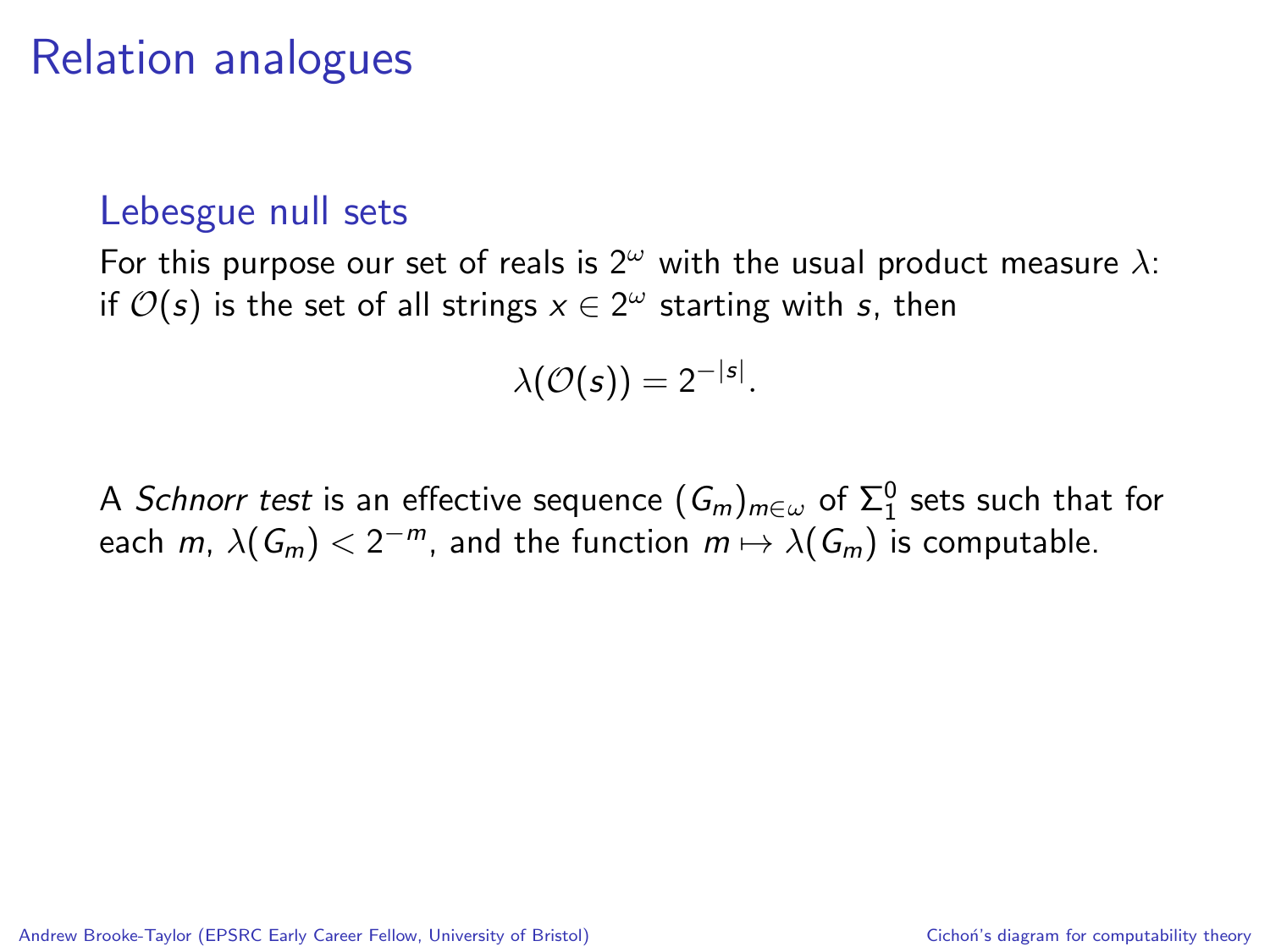#### Lebesgue null sets

For this purpose our set of reals is  $2^{\omega}$  with the usual product measure  $\lambda$ : if  $\mathcal{O}(s)$  is the set of all strings  $x \in 2^\omega$  starting with  $s$ , then

$$
\lambda(\mathcal{O}(s))=2^{-|s|}.
$$

A *Schnorr test* is an effective sequence  $(\mathsf{G}_m)_{m\in\omega}$  of  $\Sigma_1^0$  sets such that for each  $m$ ,  $\lambda(\mathcal{G}_m) < 2^{-m}$ , and the function  $m \mapsto \lambda(\mathcal{G}_m)$  is computable.

A set  $X\subseteq 2^\omega$  is *Schnorr null* if there is a Schnorr test  $(\mathit{G}_m)_{m\in\omega}$  such that  $X \subseteq \bigcap_m G_m$ .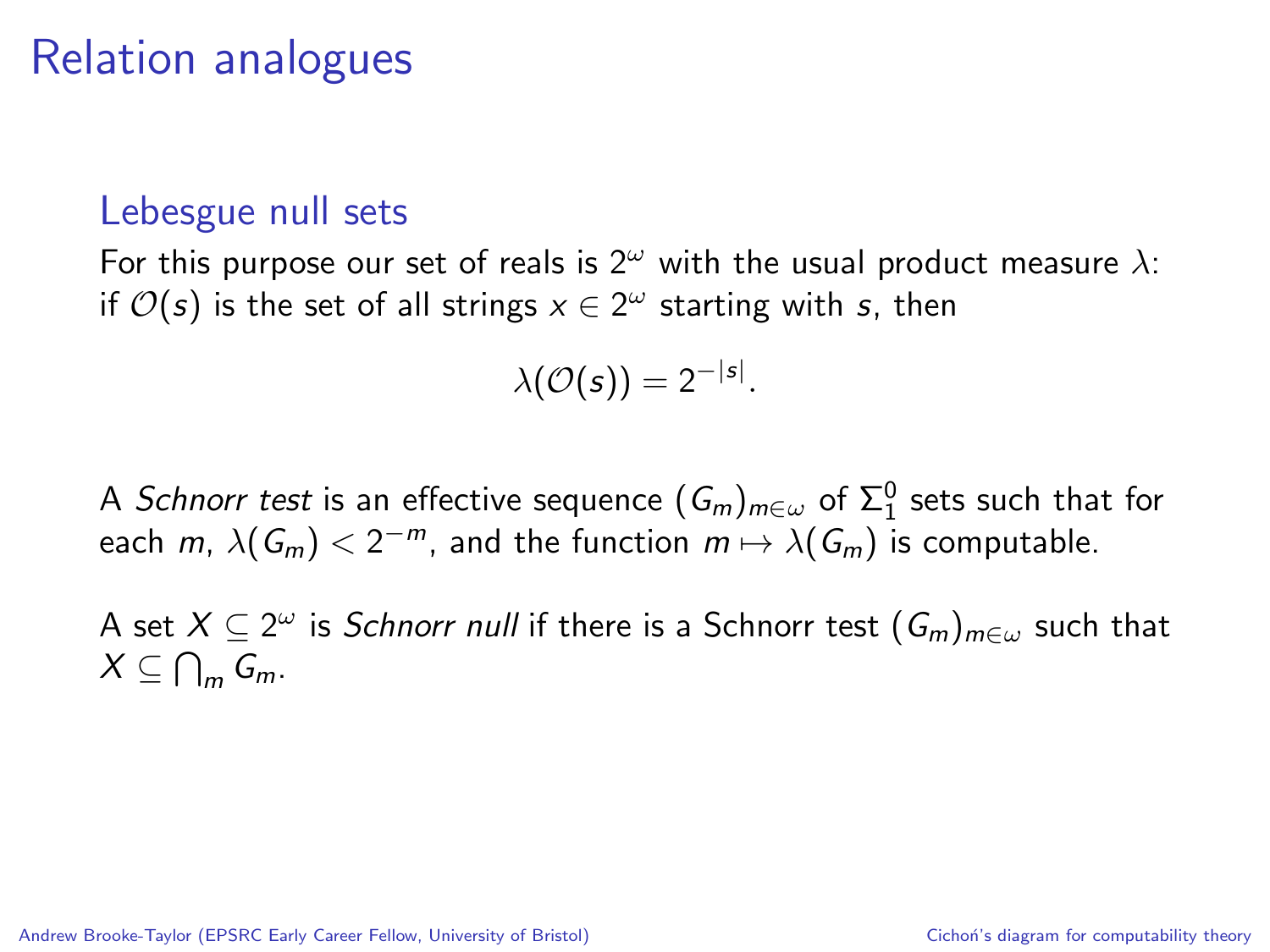#### Lebesgue null sets

For this purpose our set of reals is  $2^{\omega}$  with the usual product measure  $\lambda$ : if  $\mathcal{O}(s)$  is the set of all strings  $x \in 2^\omega$  starting with  $s$ , then

$$
\lambda(\mathcal{O}(s))=2^{-|s|}.
$$

A *Schnorr test* is an effective sequence  $(\mathsf{G}_m)_{m\in\omega}$  of  $\Sigma_1^0$  sets such that for each  $m$ ,  $\lambda(\mathcal{G}_m) < 2^{-m}$ , and the function  $m \mapsto \lambda(\mathcal{G}_m)$  is computable.

A set  $X\subseteq 2^\omega$  is *Schnorr null* if there is a Schnorr test  $(\mathit{G}_m)_{m\in\omega}$  such that  $X \subseteq \bigcap_m G_m$ .

A real  $x \in 2^{\omega}$  is *Schnorr random* if x does not lie in any Schnorr null set.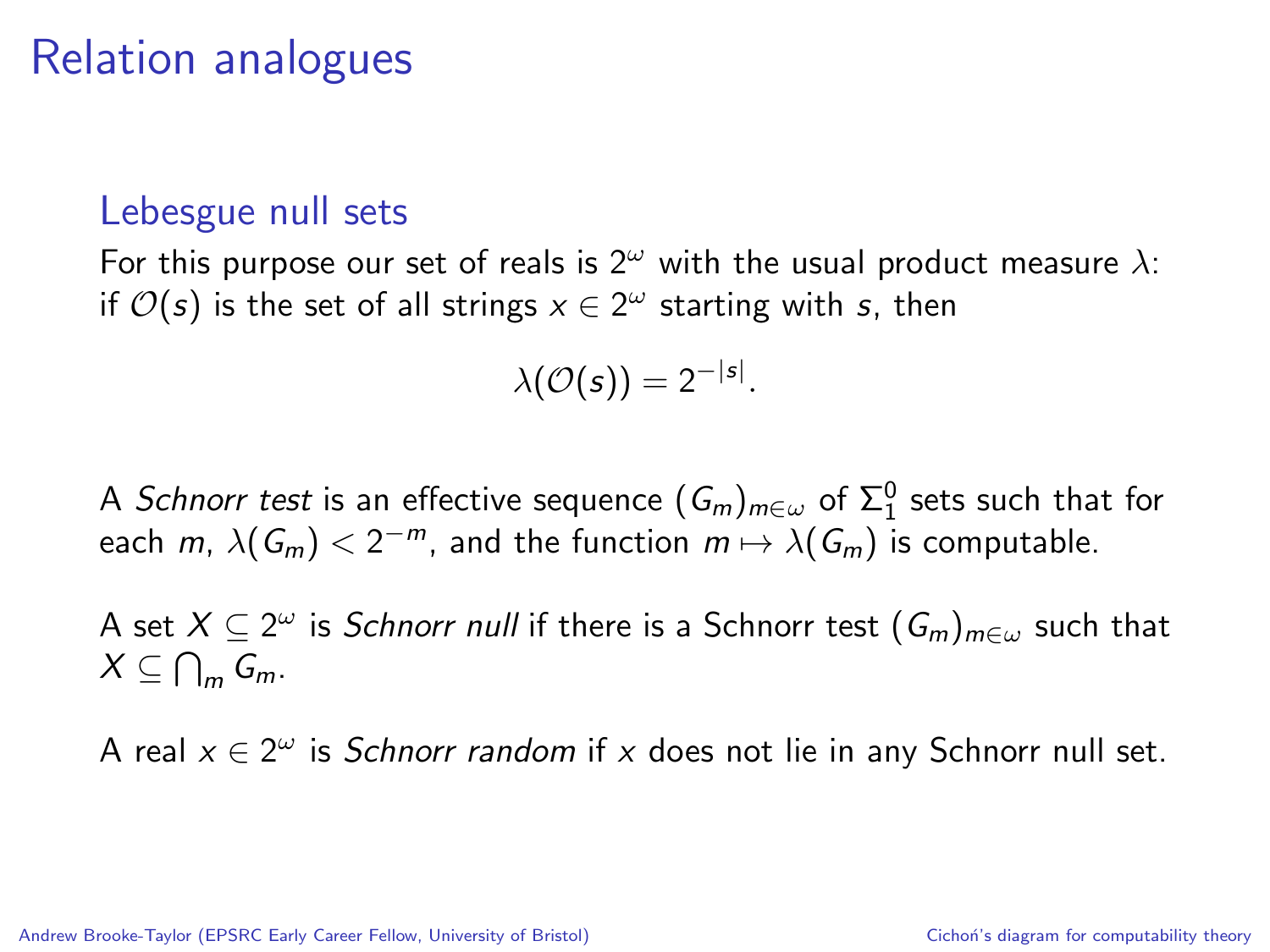Meagre sets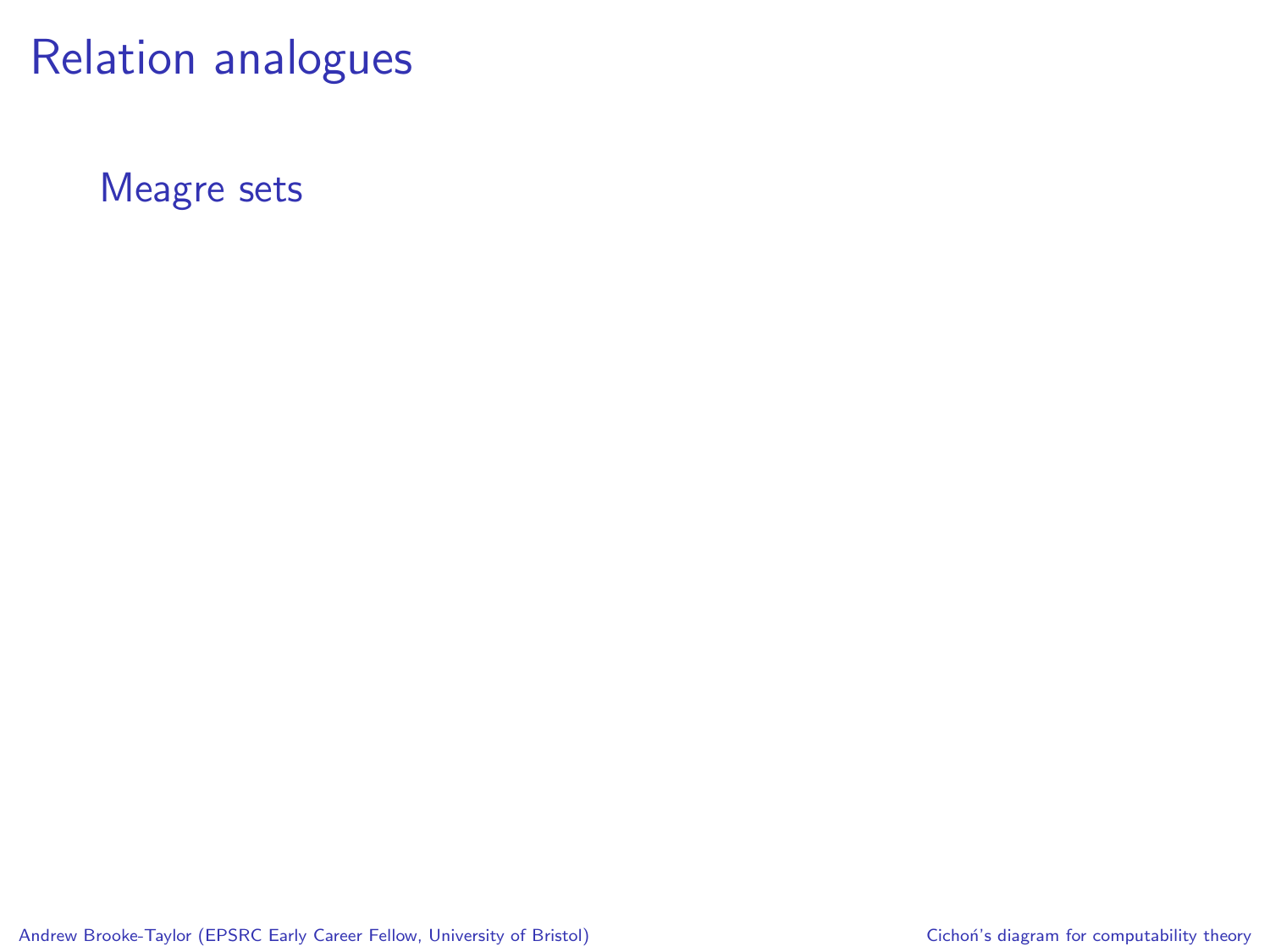#### Meagre sets

Recall that every nowhere dense set is contained in a closed nowhere dense set, so every meagre set is contained in a countable union of closed sets, ie, an  $F_{\sigma}$  set.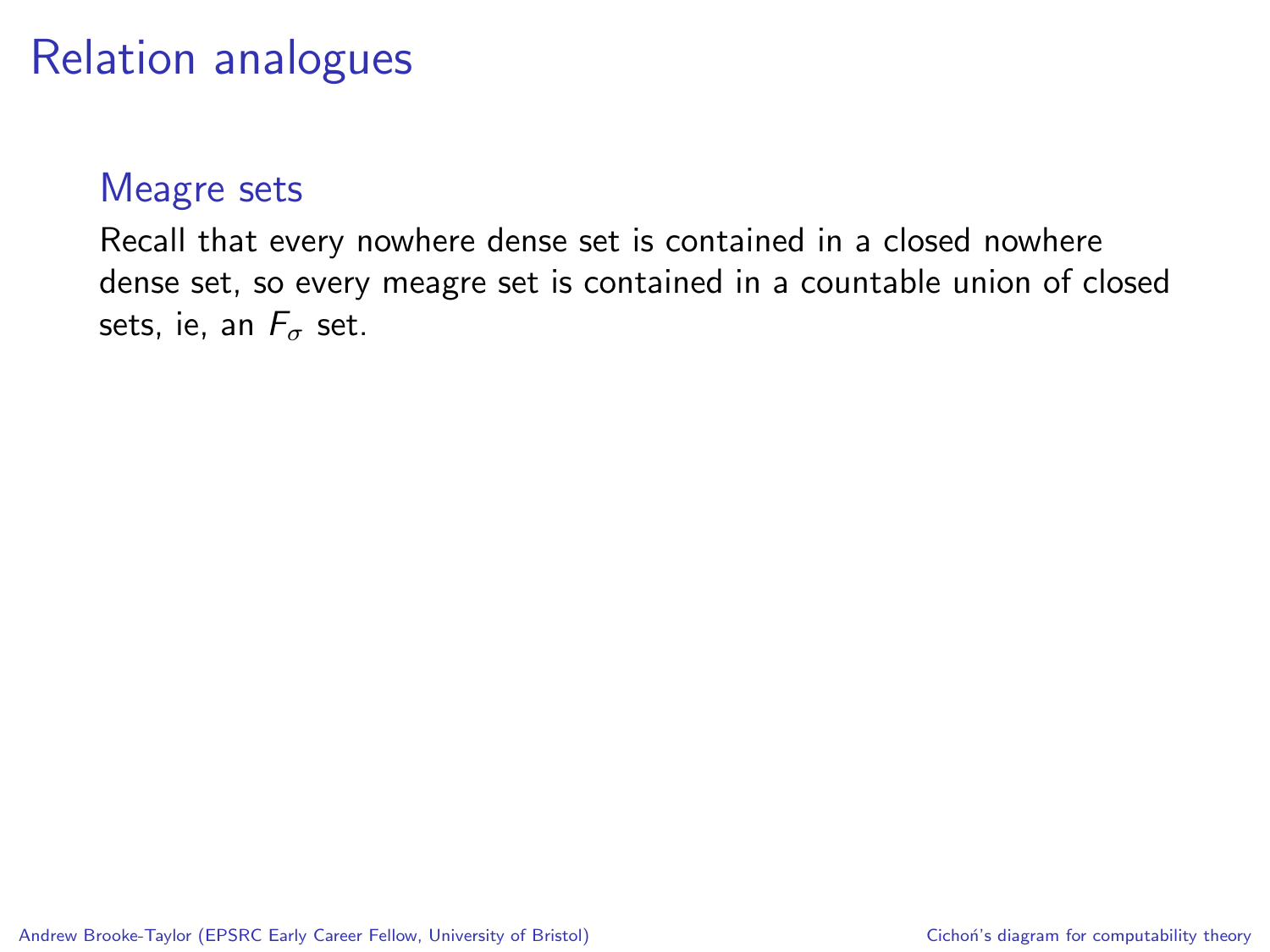#### Meagre sets

Recall that every nowhere dense set is contained in a closed nowhere dense set, so every meagre set is contained in a countable union of closed sets, ie, an  $F_{\sigma}$  set.

An *effective*  $F_{\sigma}$  *class* is a set of the form  $\bigcup_{m} C_m$ , where the  $C_m$  are uniformly  $\Pi_1^0$ .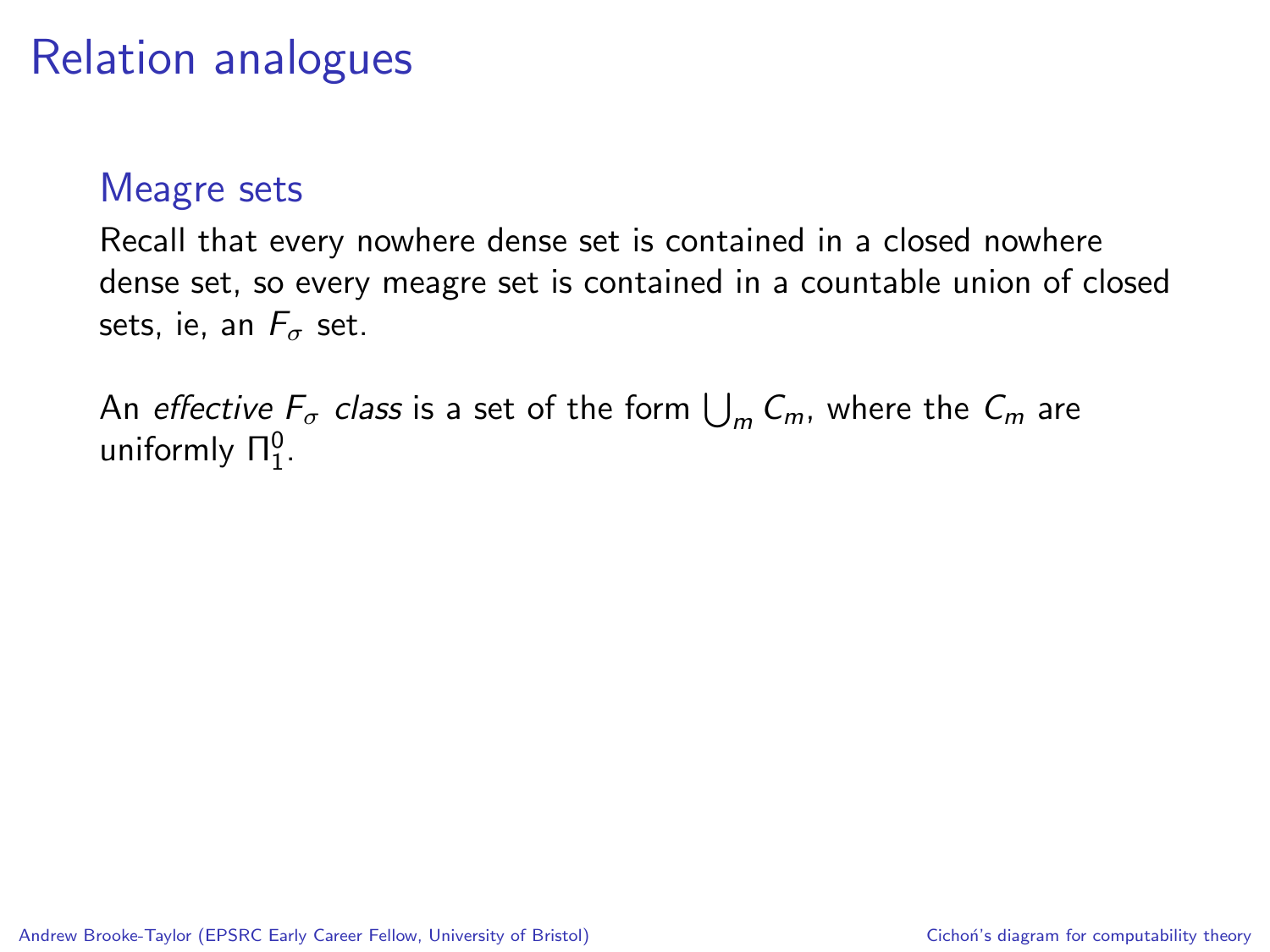#### Meagre sets

Recall that every nowhere dense set is contained in a closed nowhere dense set, so every meagre set is contained in a countable union of closed sets, ie, an  $F_{\sigma}$  set.

An *effective*  $F_{\sigma}$  *class* is a set of the form  $\bigcup_{m} C_m$ , where the  $C_m$  are uniformly  $\Pi_1^0$ .

A set is effectively meagre if is contained in such an  $F_{\sigma}$  class in which each  $C_m$  is nowhere dense.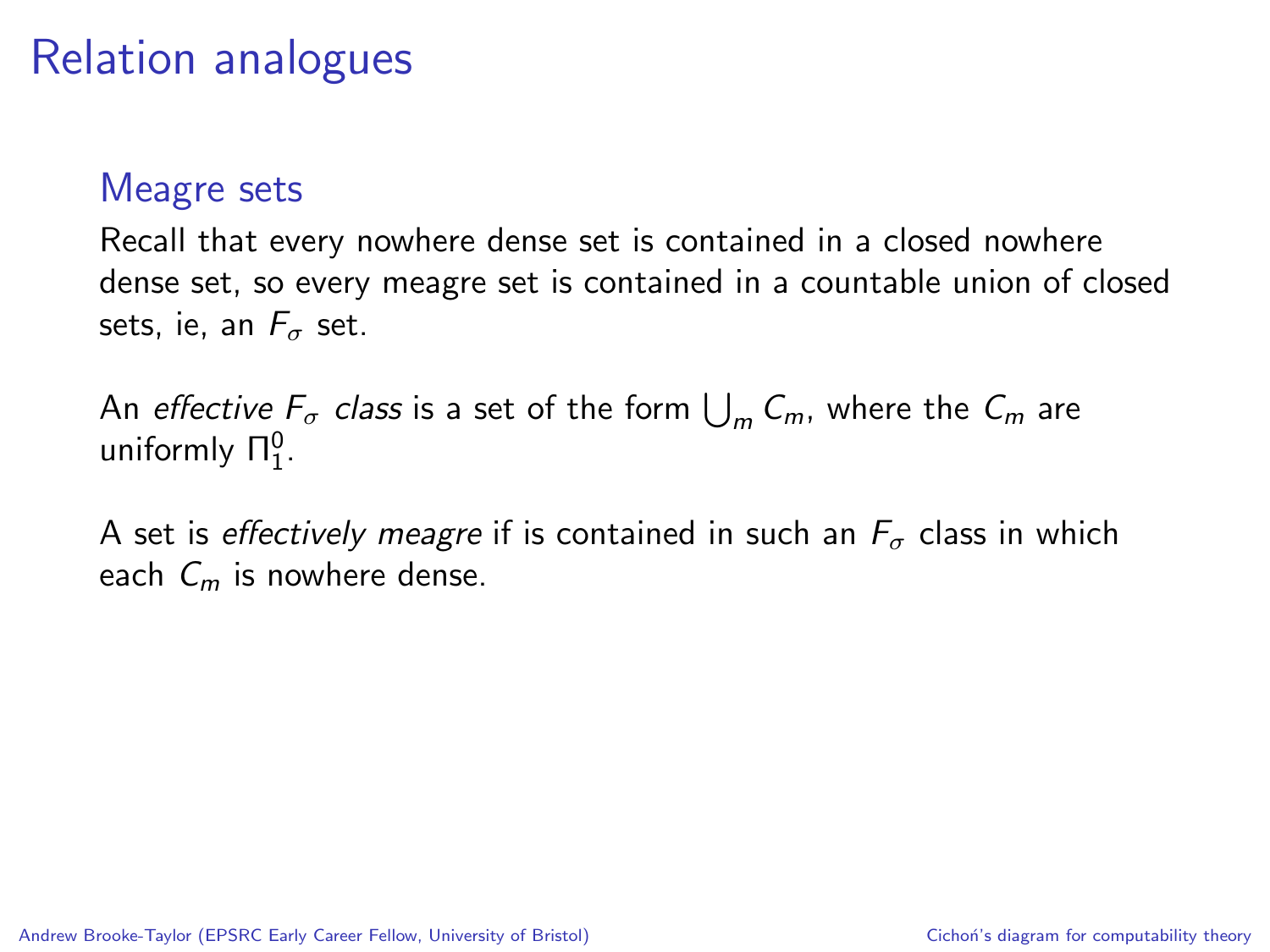#### Meagre sets

Recall that every nowhere dense set is contained in a closed nowhere dense set, so every meagre set is contained in a countable union of closed sets, ie, an  $F_{\sigma}$  set.

An *effective*  $F_{\sigma}$  *class* is a set of the form  $\bigcup_{m} C_m$ , where the  $C_m$  are uniformly  $\Pi_1^0$ .

A set is *effectively meagre* if is contained in such an  $F_{\sigma}$  class in which each  $C_m$  is nowhere dense.

A real x is weakly 1-generic if x does not lie in any effectively meagre set.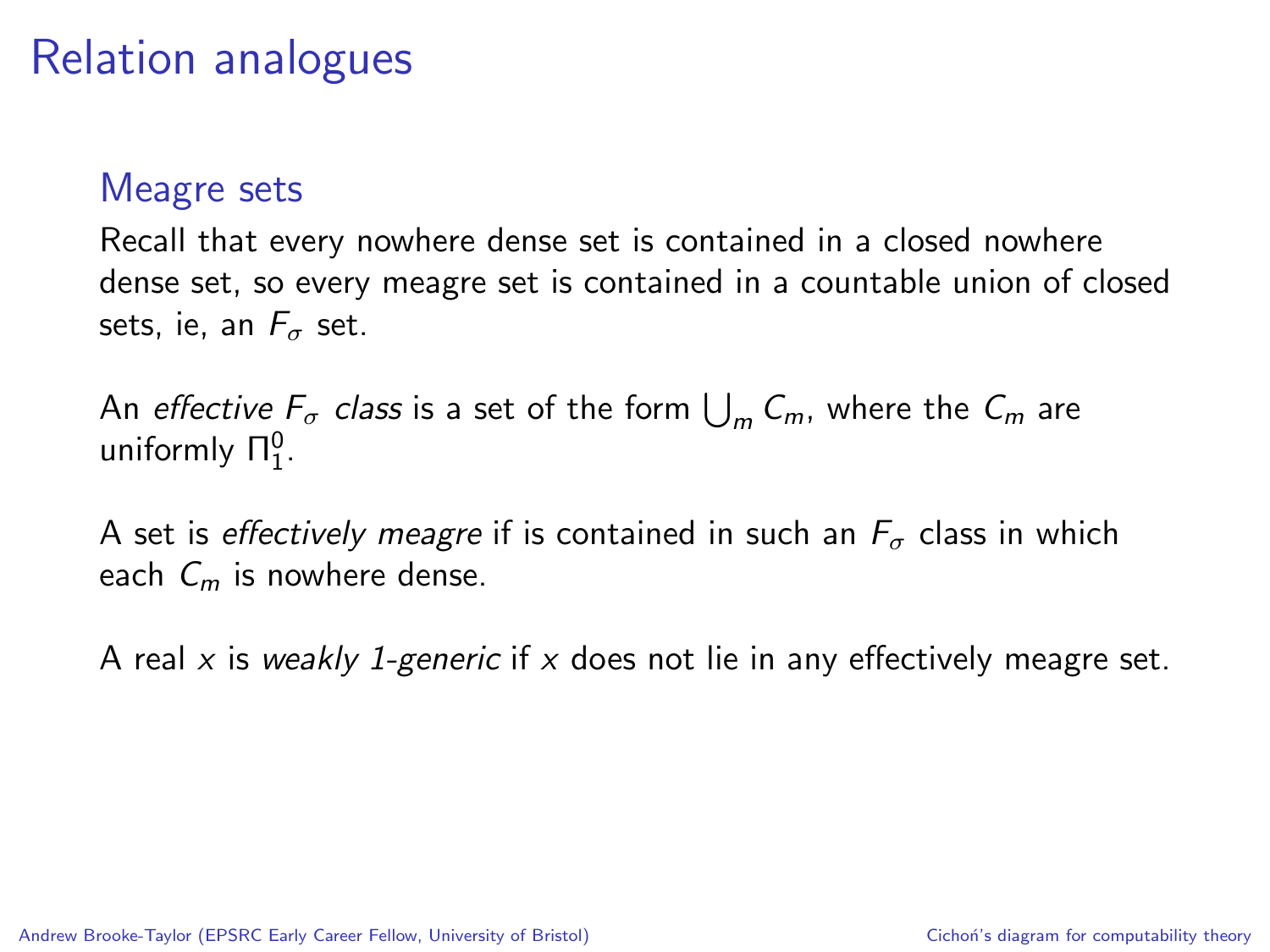#### Meagre sets

Recall that every nowhere dense set is contained in a closed nowhere dense set, so every meagre set is contained in a countable union of closed sets, ie, an  $F_{\sigma}$  set.

An *effective*  $F_{\sigma}$  *class* is a set of the form  $\bigcup_{m} C_m$ , where the  $C_m$  are uniformly  $\Pi_1^0$ .

A set is *effectively meagre* if is contained in such an  $F_{\sigma}$  class in which each  $C_m$  is nowhere dense.

A real x is weakly 1-generic if x does not lie in any effectively meagre set.

All of these notions relativize to any Turing oracle A.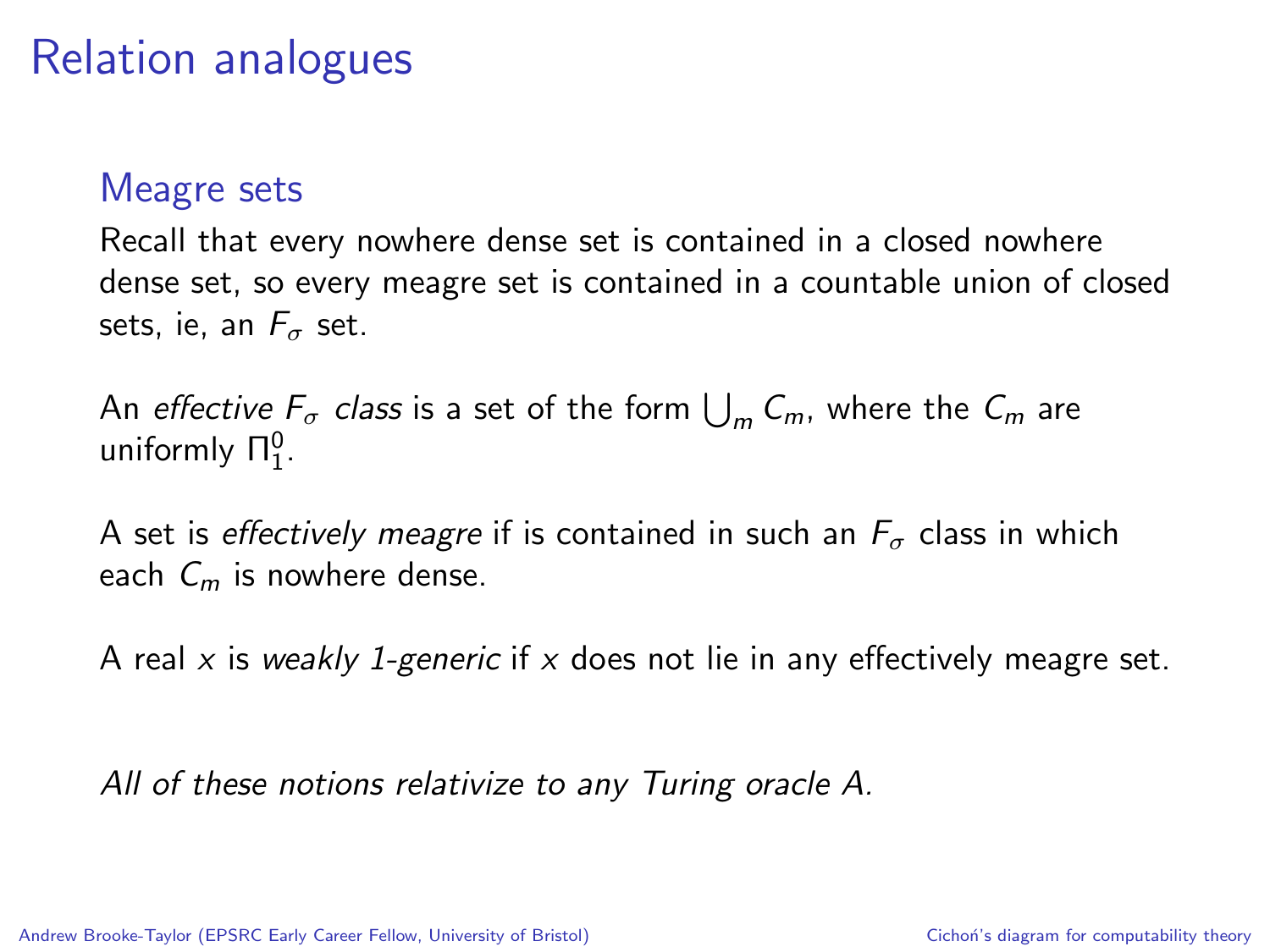## The set-theoretic diagram

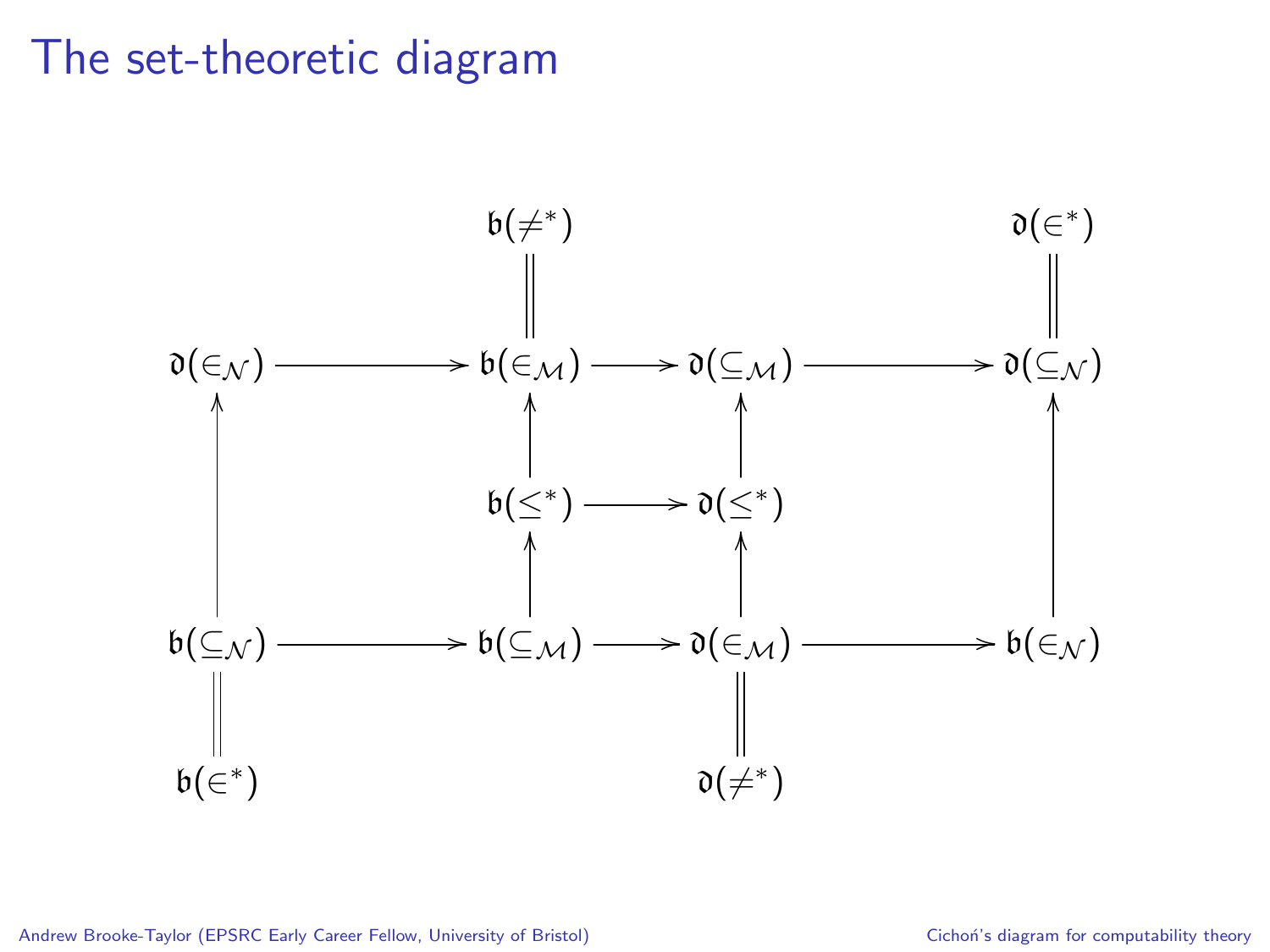$$
B(\neq^*) \qquad \qquad \mathcal{D}(\in^*)
$$
  

$$
\mathcal{D}(\in_{\mathcal{N}}) \qquad \qquad \mathcal{B}(\in_{\mathcal{M}}) \qquad \qquad \mathcal{D}(\subseteq_{\mathcal{M}}) \qquad \qquad \mathcal{D}(\subseteq_{\mathcal{N}})
$$
  

$$
\mathcal{B}(\leq^*) \qquad \qquad \mathcal{D}(\leq^*)
$$
  

$$
\mathcal{B}(\subseteq_{\mathcal{N}}) \qquad \qquad \mathcal{B}(\subseteq_{\mathcal{M}}) \qquad \qquad \mathcal{D}(\in_{\mathcal{M}}) \qquad \qquad \mathcal{B}(\in_{\mathcal{N}})
$$
  

$$
\mathcal{B}(\in^*) \qquad \qquad \mathcal{D}(\neq^*)
$$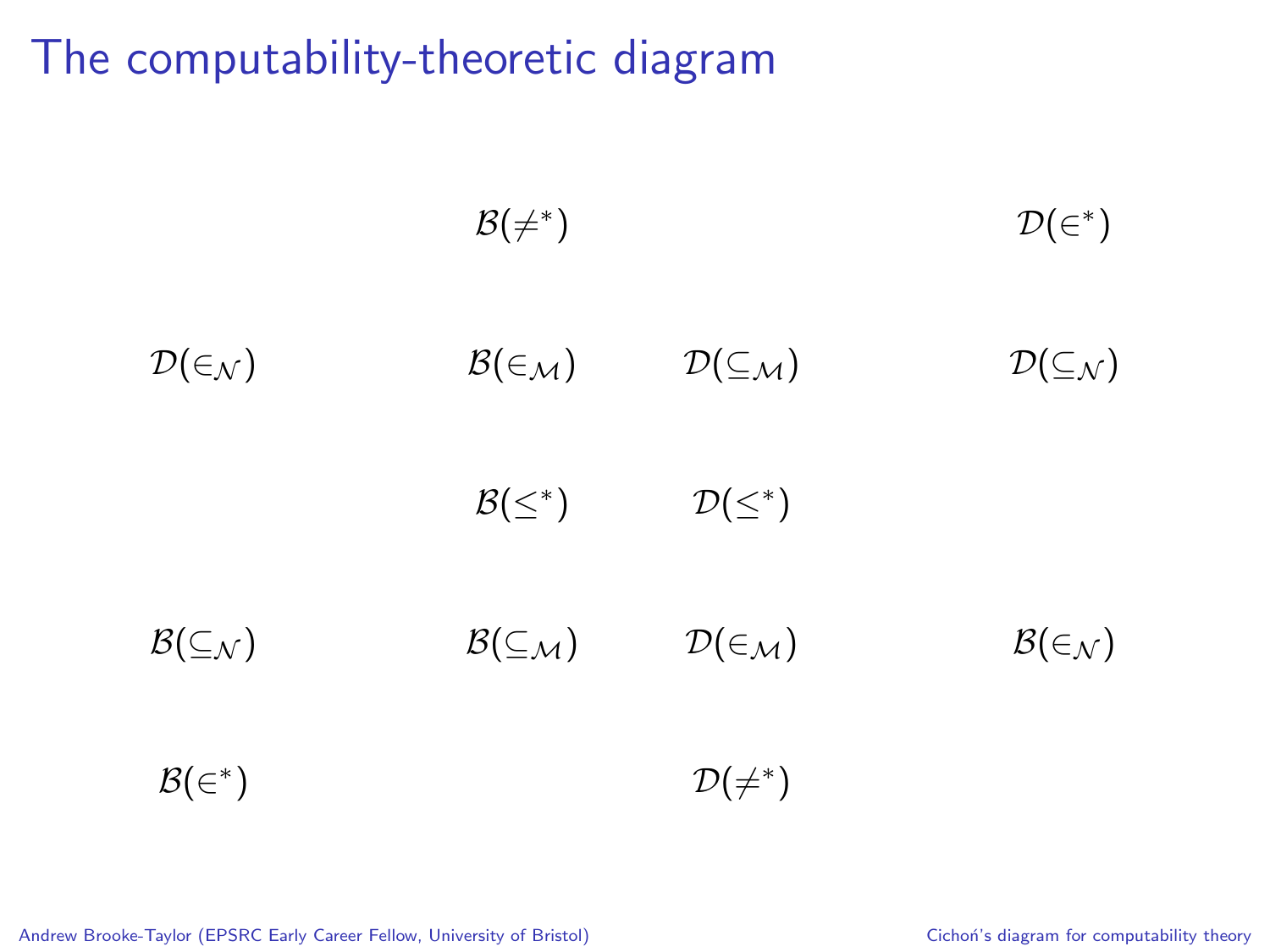high or DNR not computably traceable  $A >_{T} a$ Schnorr random weakly meager engulfing not low for weak 1-genericity not low for Schnorr tests high hyperimmune Schnorr engulfing meager engulfing weakly 1-generic weakly Schnorr engulfing  $A >_{\mathcal{T}} f$  agreeing infinitely often

 $A >_{T} \varphi$  tracing all computable functions

with all computable functions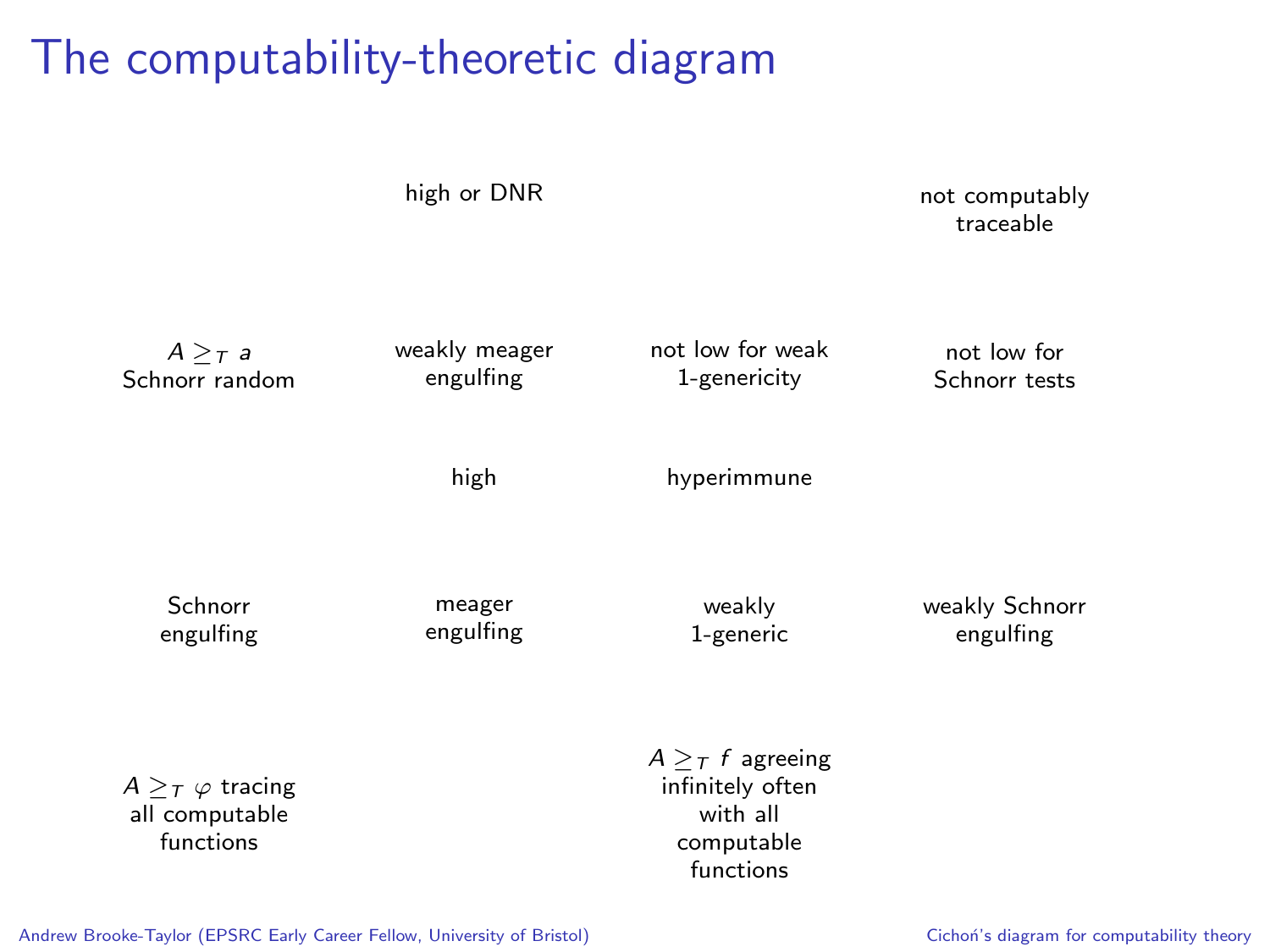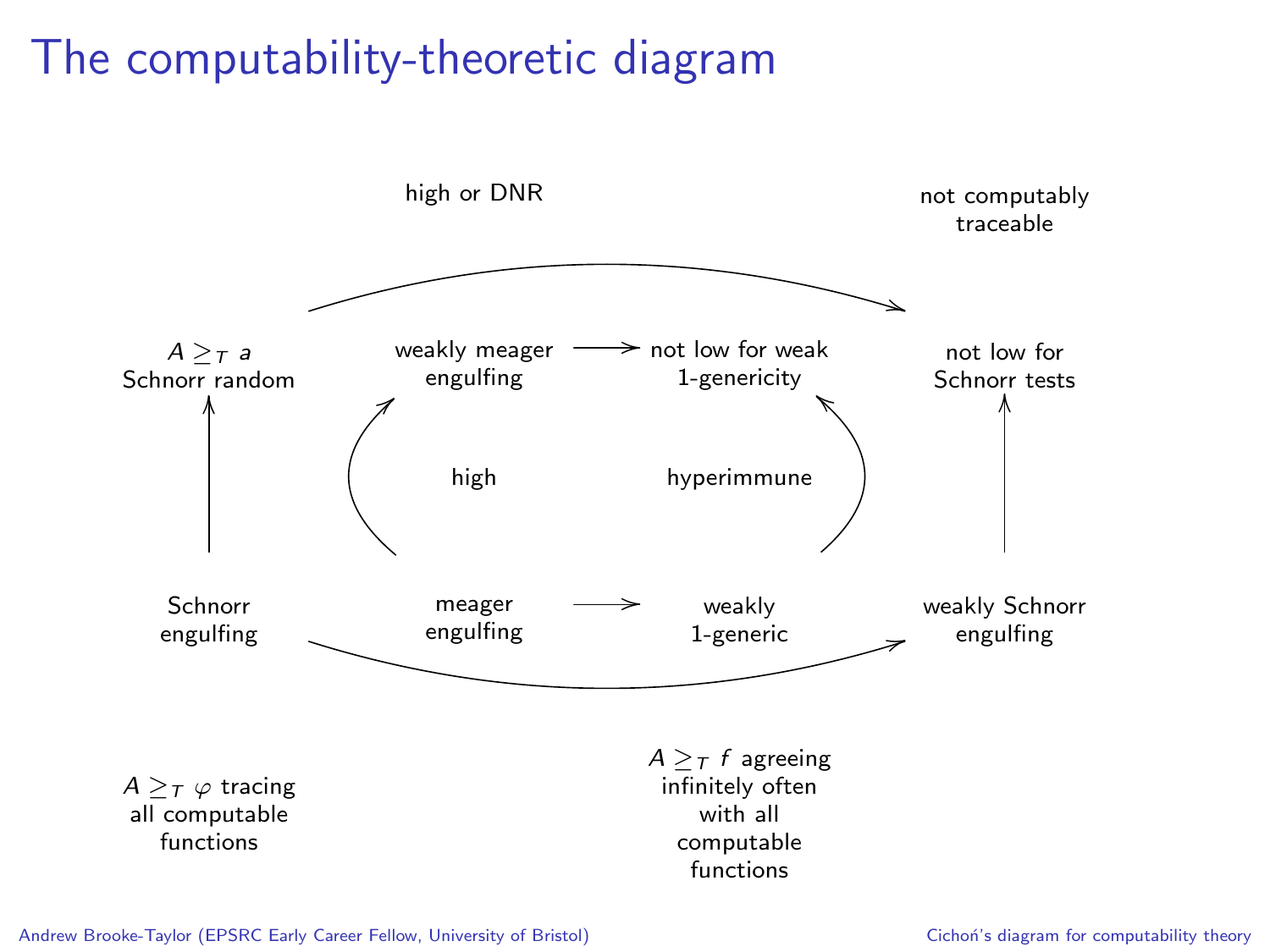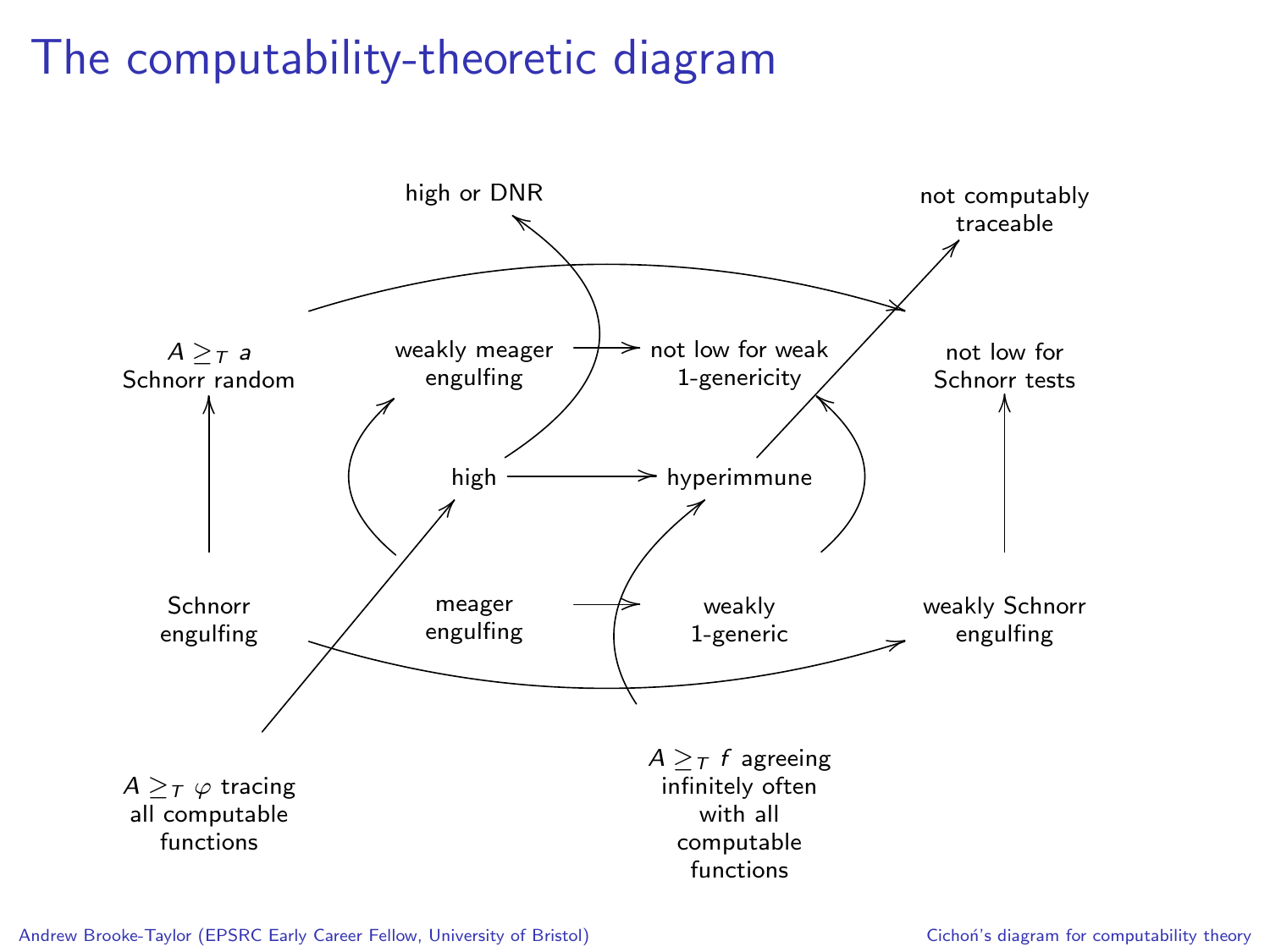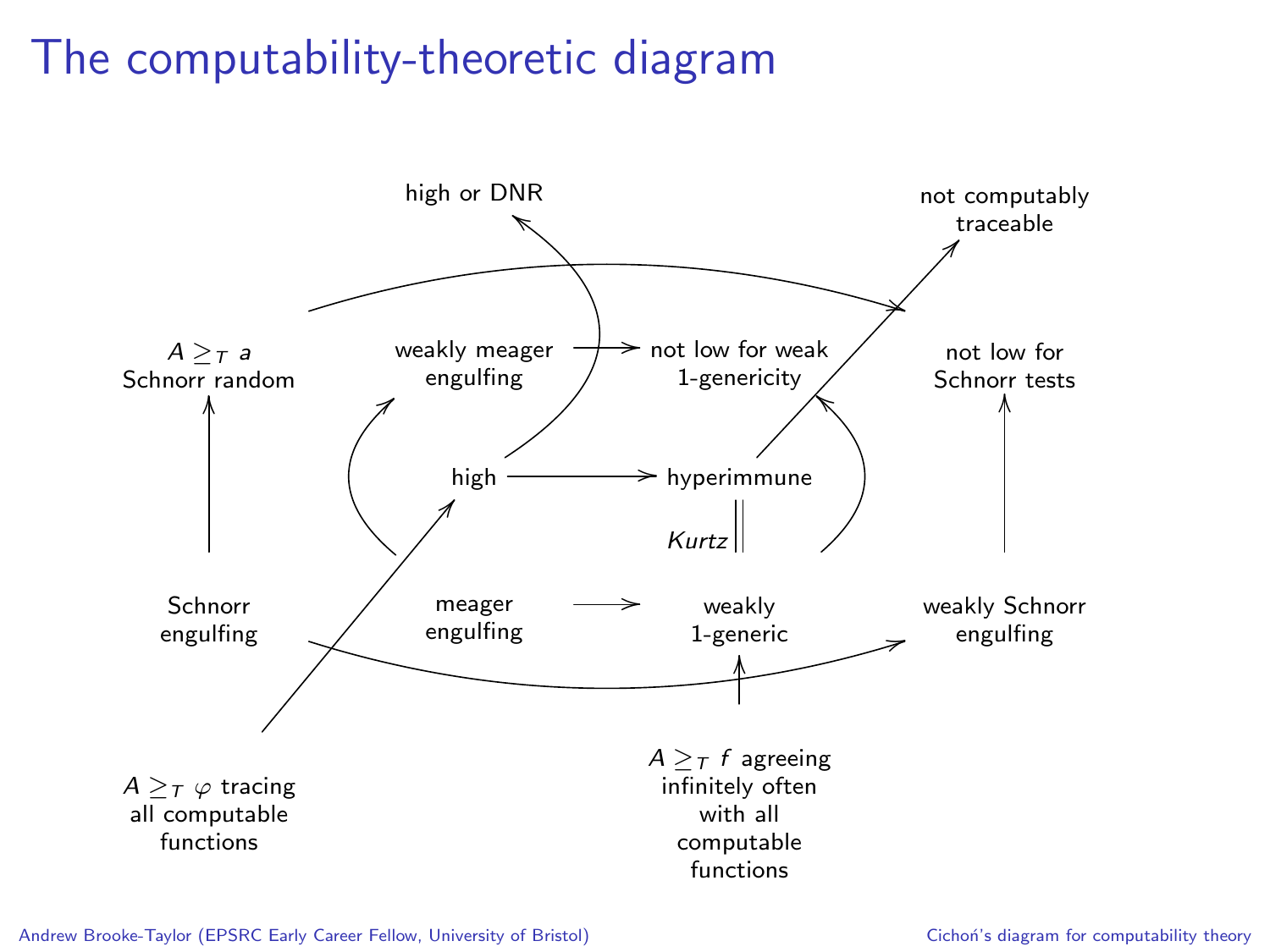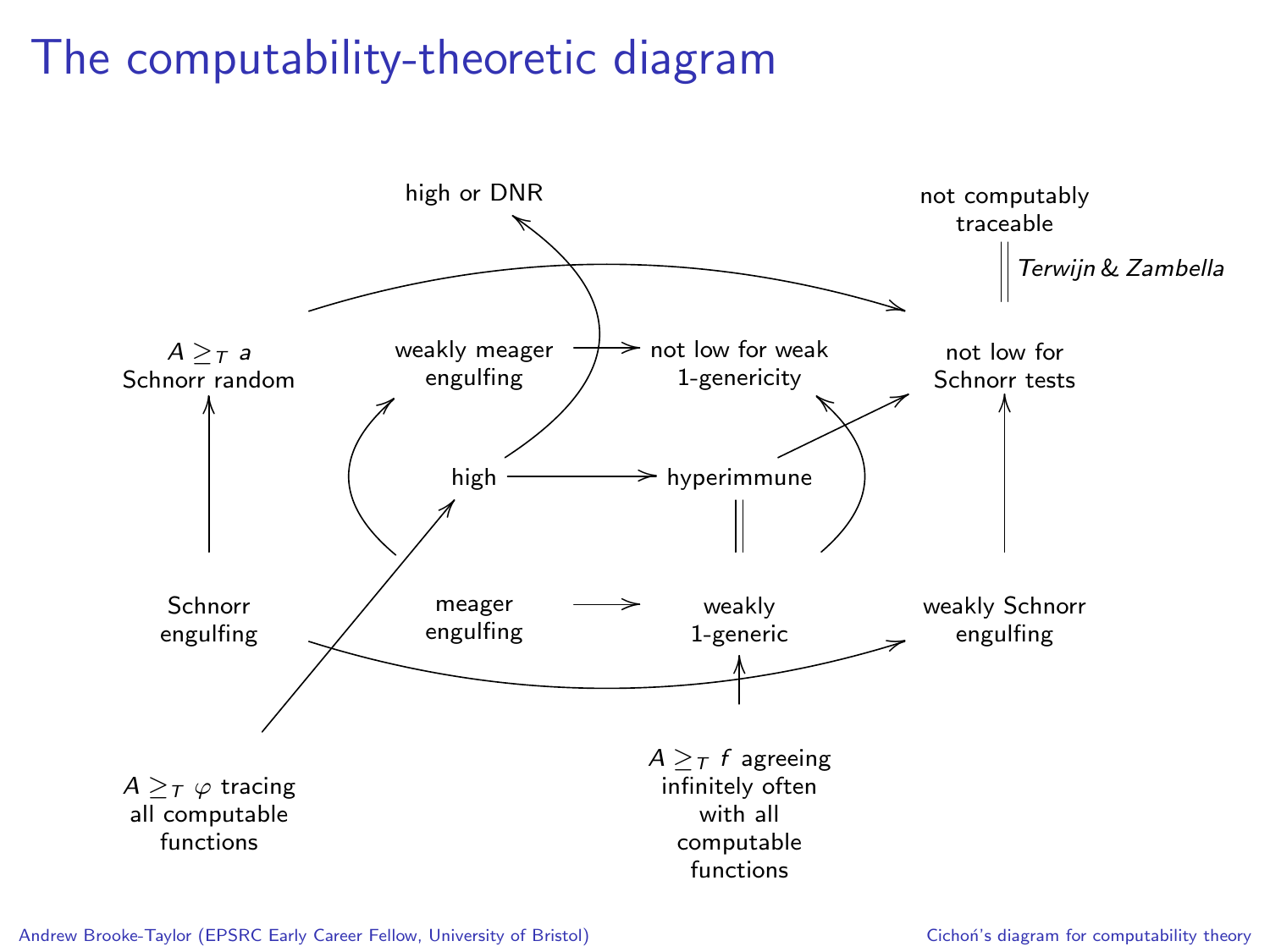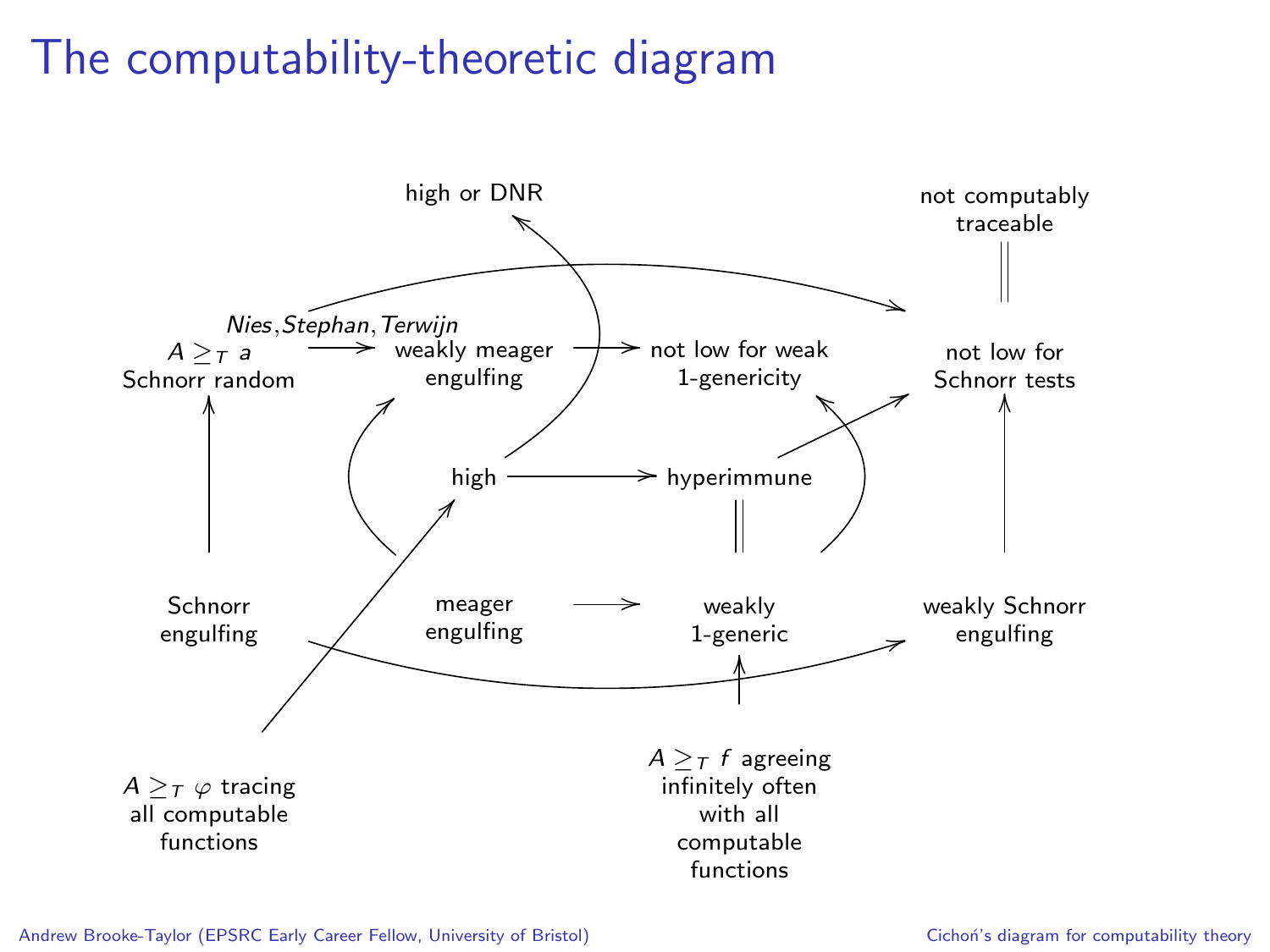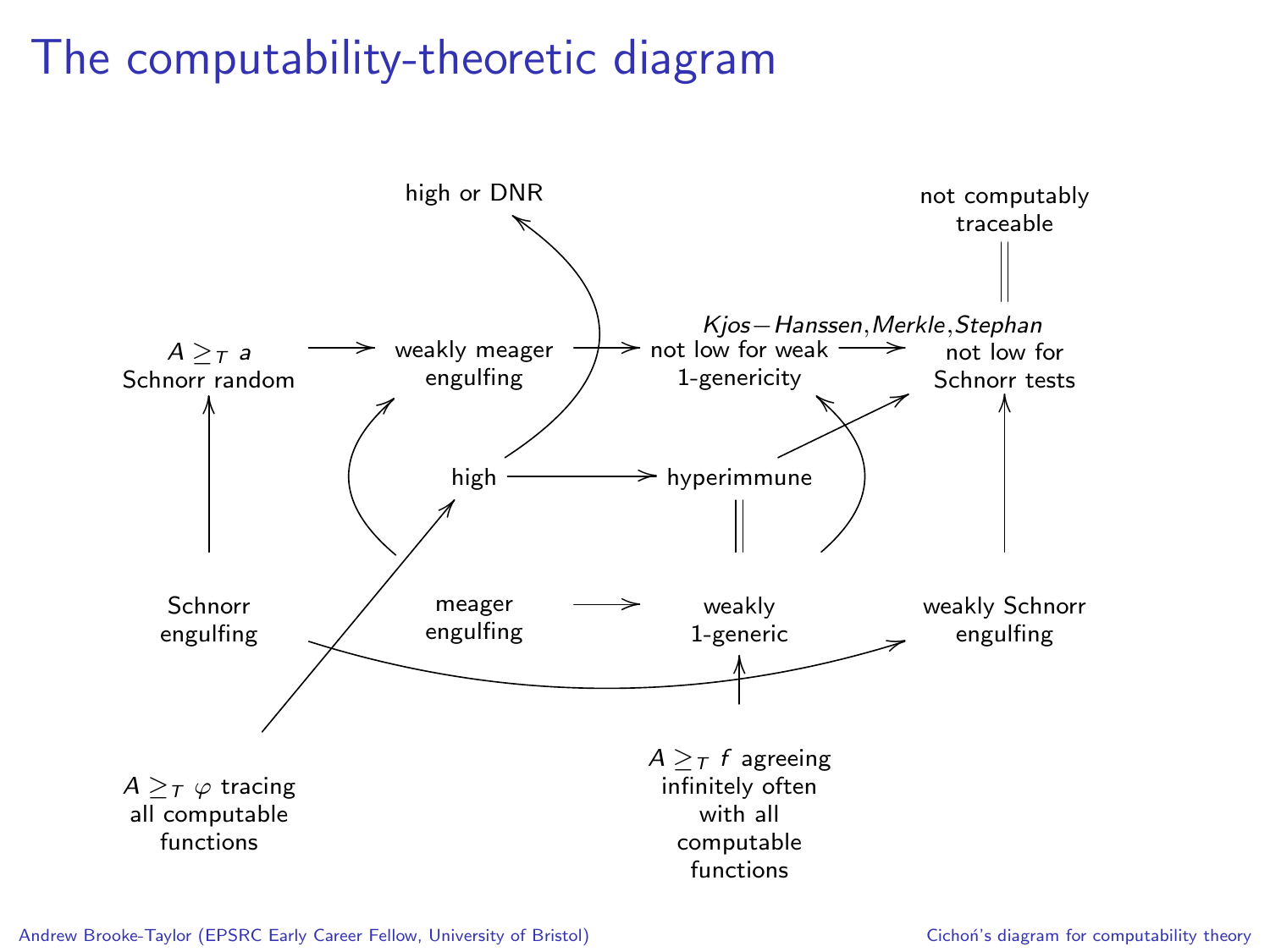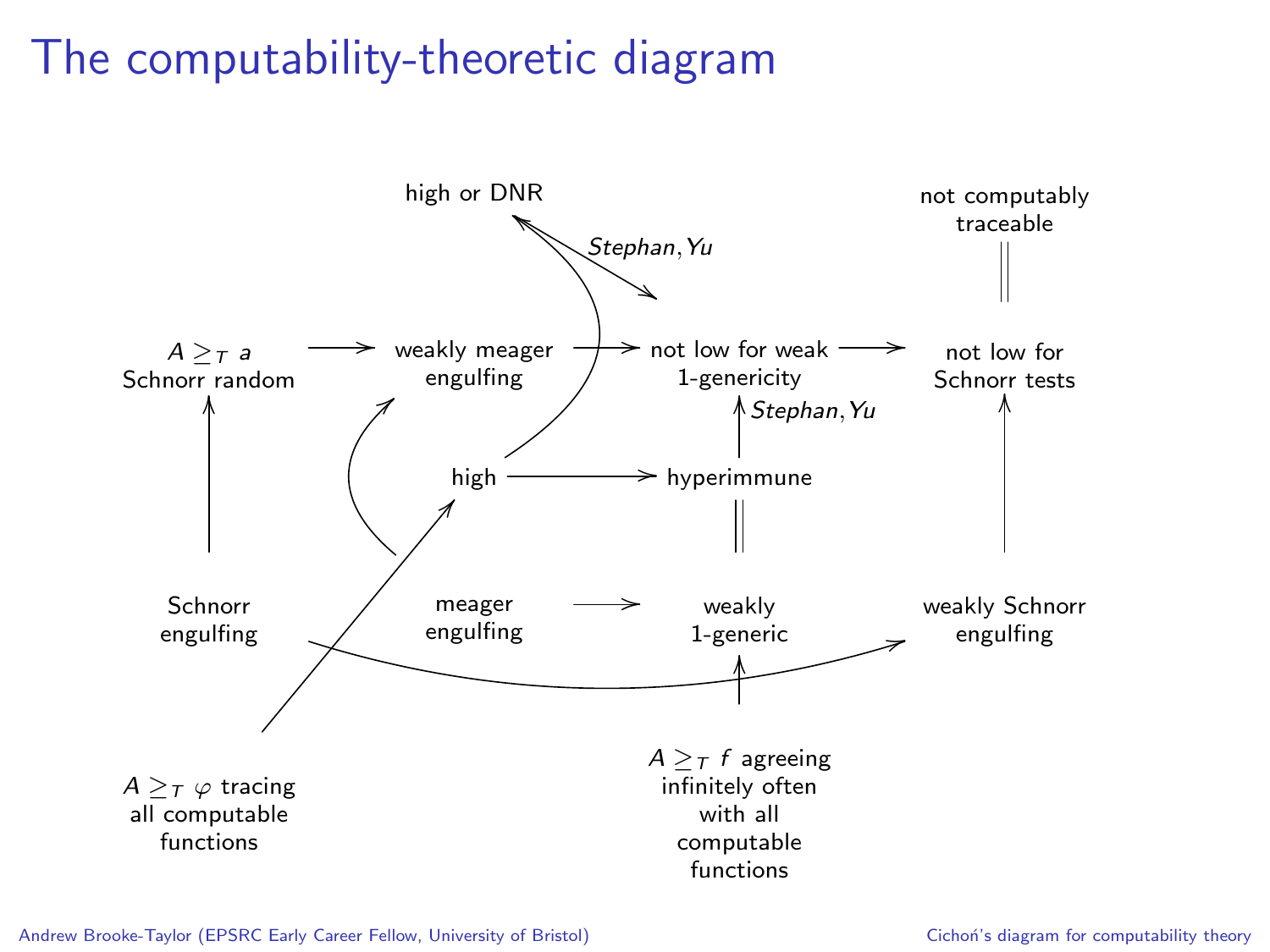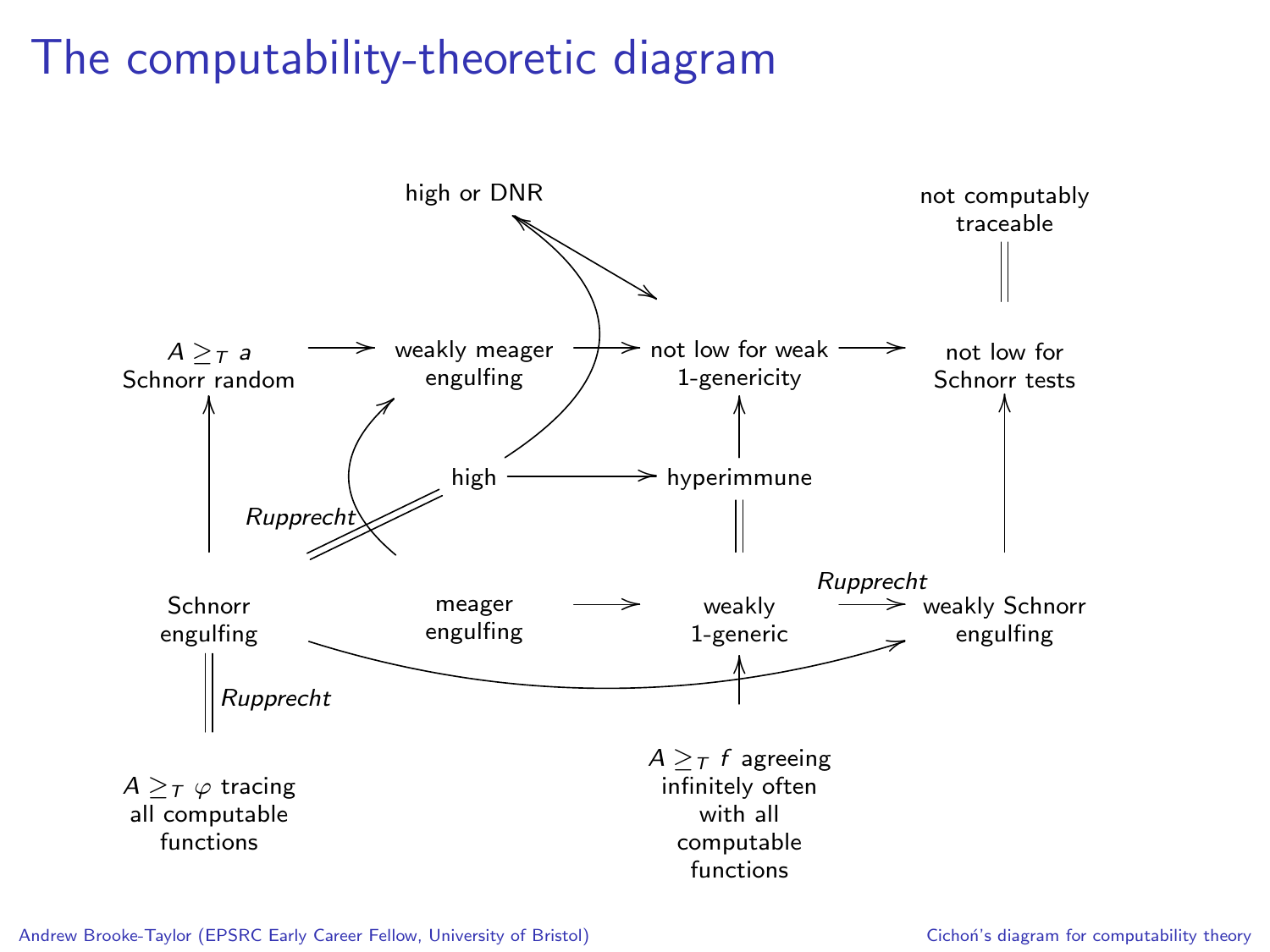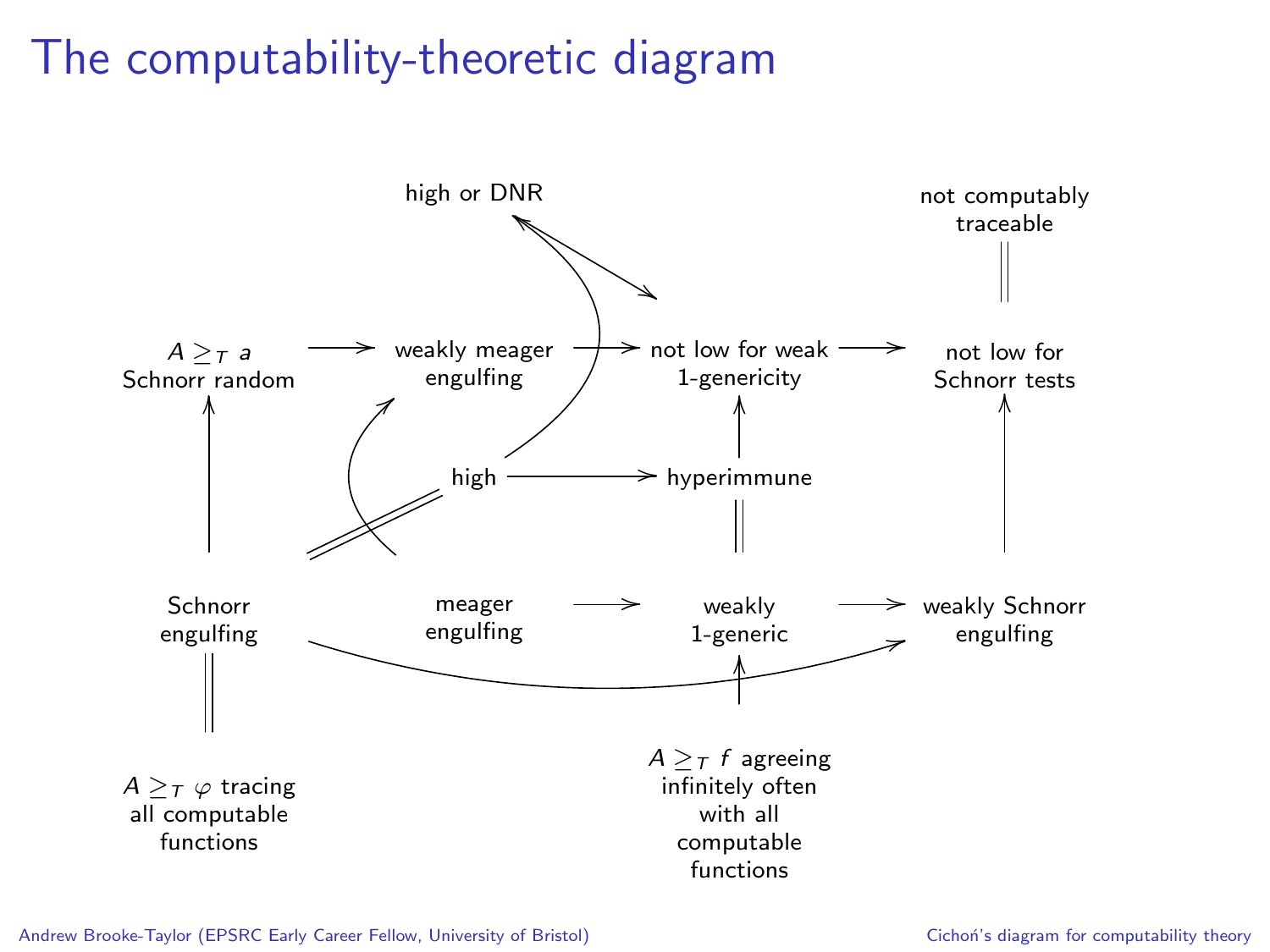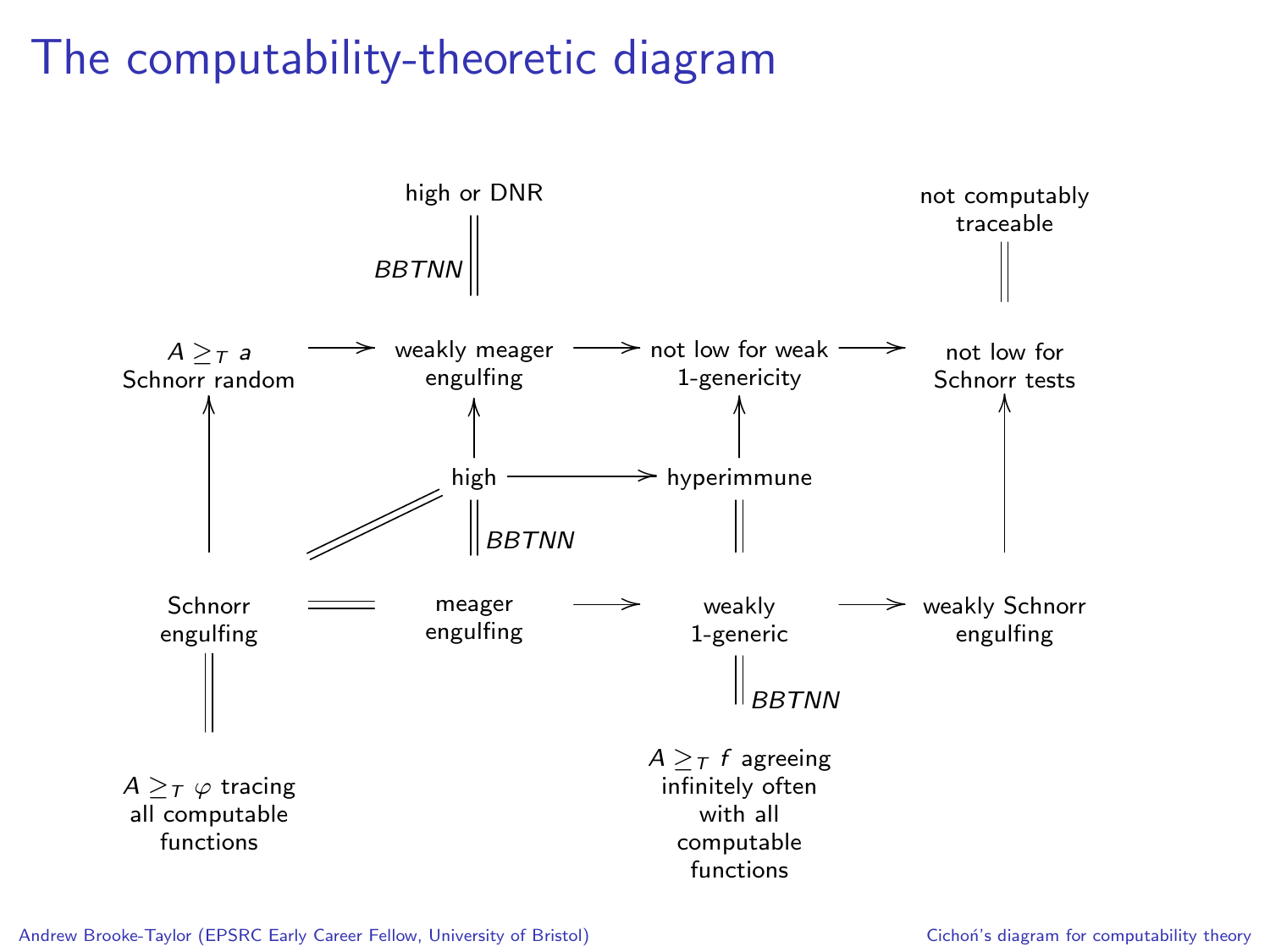# A proof

### Theorem (Brendle, B-T, Ng, Nies)

The following are equivalent for a Turing oracle A.

- 1. A is high, i.e., A computes a function evenutally dominating each computable function  $\omega \to \omega$ .
- 2. A is meagre engulfing, i.e., there is an effectively meagre relative to A set that contains all (ordinary) effectively meagre sets.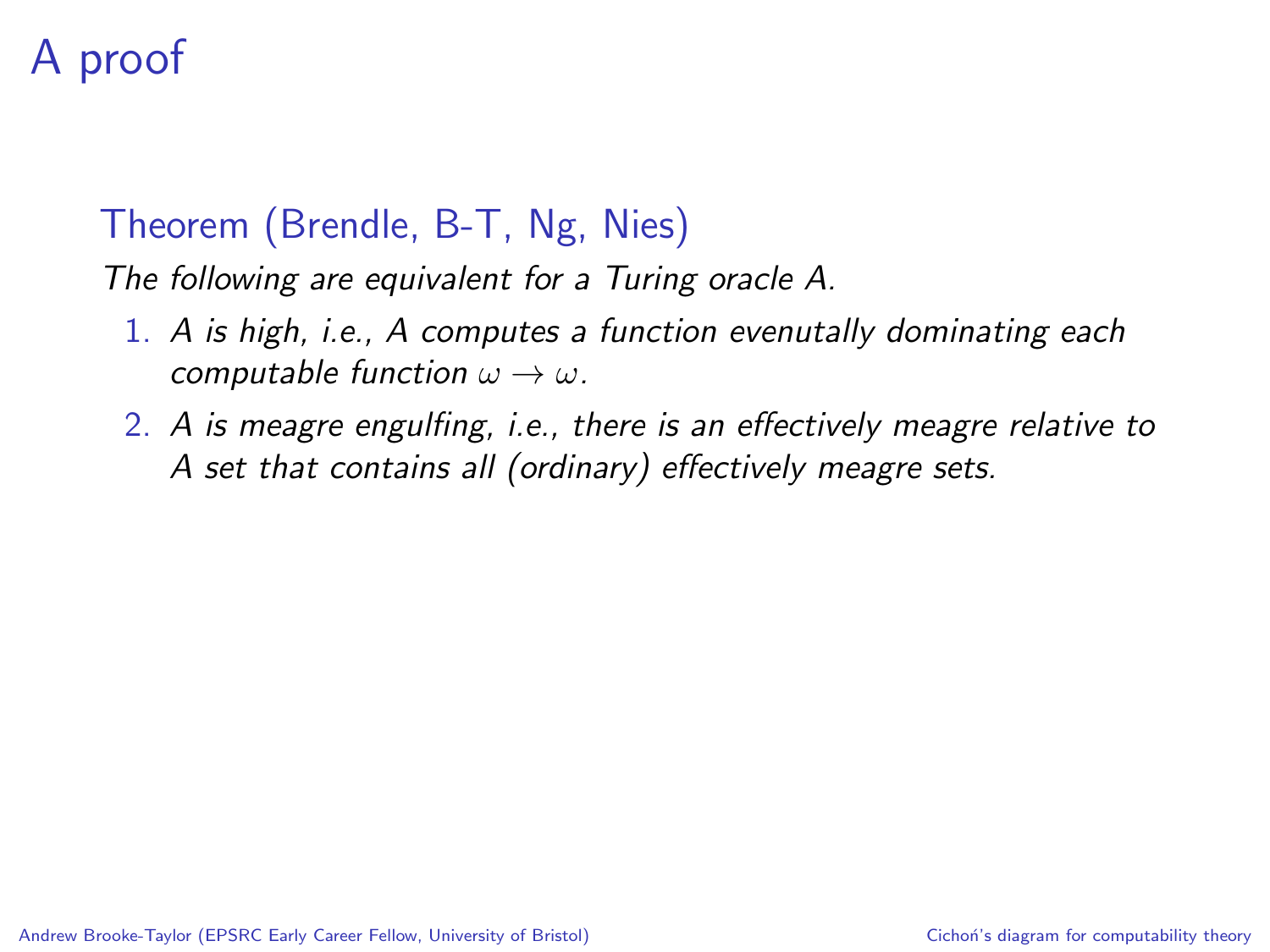# A proof

### Theorem (Brendle, B-T, Ng, Nies)

The following are equivalent for a Turing oracle A.

- 1. A is high, i.e., A computes a function evenutally dominating each computable function  $\omega \to \omega$ .
- 2. A is meagre engulfing, i.e., there is an effectively meagre relative to A set that contains all (ordinary) effectively meagre sets.
- 3. A computes a (total) listing of all nowhere dense  $\Pi^0_1$  sets.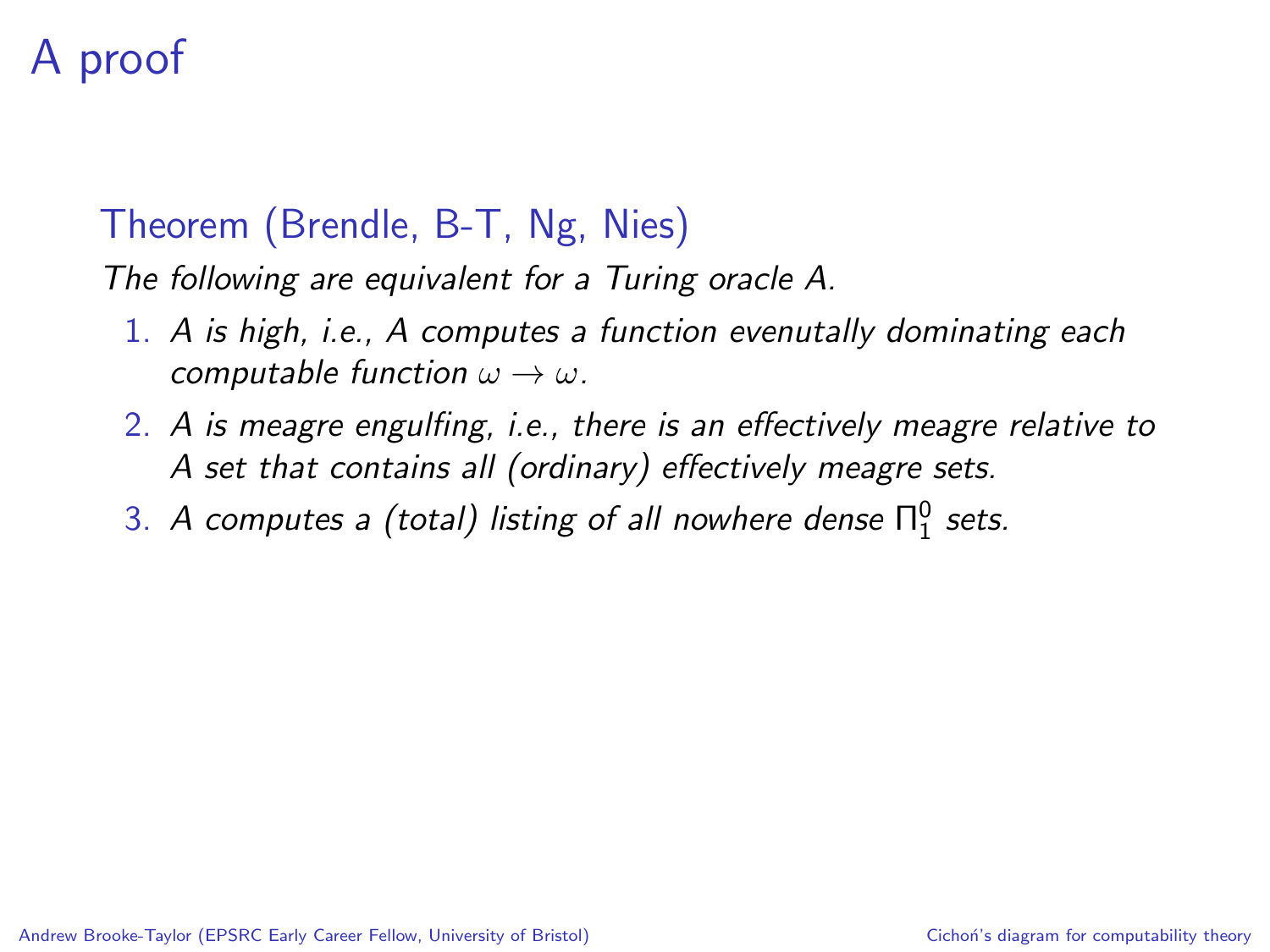# A proof

### Theorem (Brendle, B-T, Ng, Nies)

The following are equivalent for a Turing oracle A.

- 1. A is high, i.e., A computes a function evenutally dominating each computable function  $\omega \rightarrow \omega$ .
- 2. A is meagre engulfing, i.e., there is an effectively meagre relative to A set that contains all (ordinary) effectively meagre sets.
- 3. A computes a (total) listing of all nowhere dense  $\Pi^0_1$  sets.

Proof.

 $(3) \Rightarrow (2)$ : trivial — the union of the list is the desired effectively meagre in  $A$  set.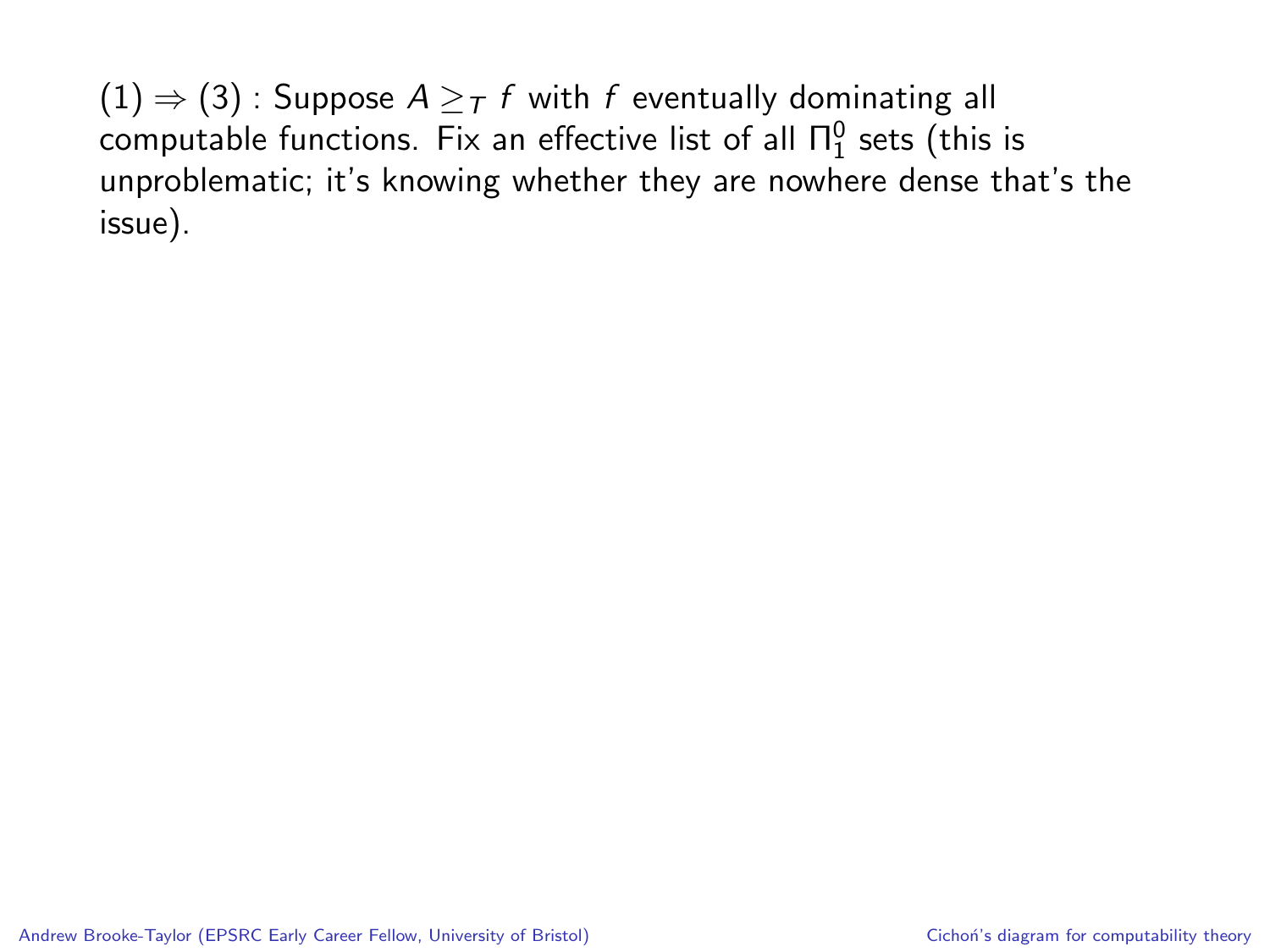$$
h_i(n) = \mu s > n(\forall \sigma \in 2^n \exists \tau \supseteq \sigma([\tau] \cap P_{i,s} = \emptyset)
$$

Here  $P_{i,s}$  is the approximation to  $P_i$  after  $s$  steps of computation. So  $h_i$  is partial computable, and total if and only if  $P_i$  is nowhere dense.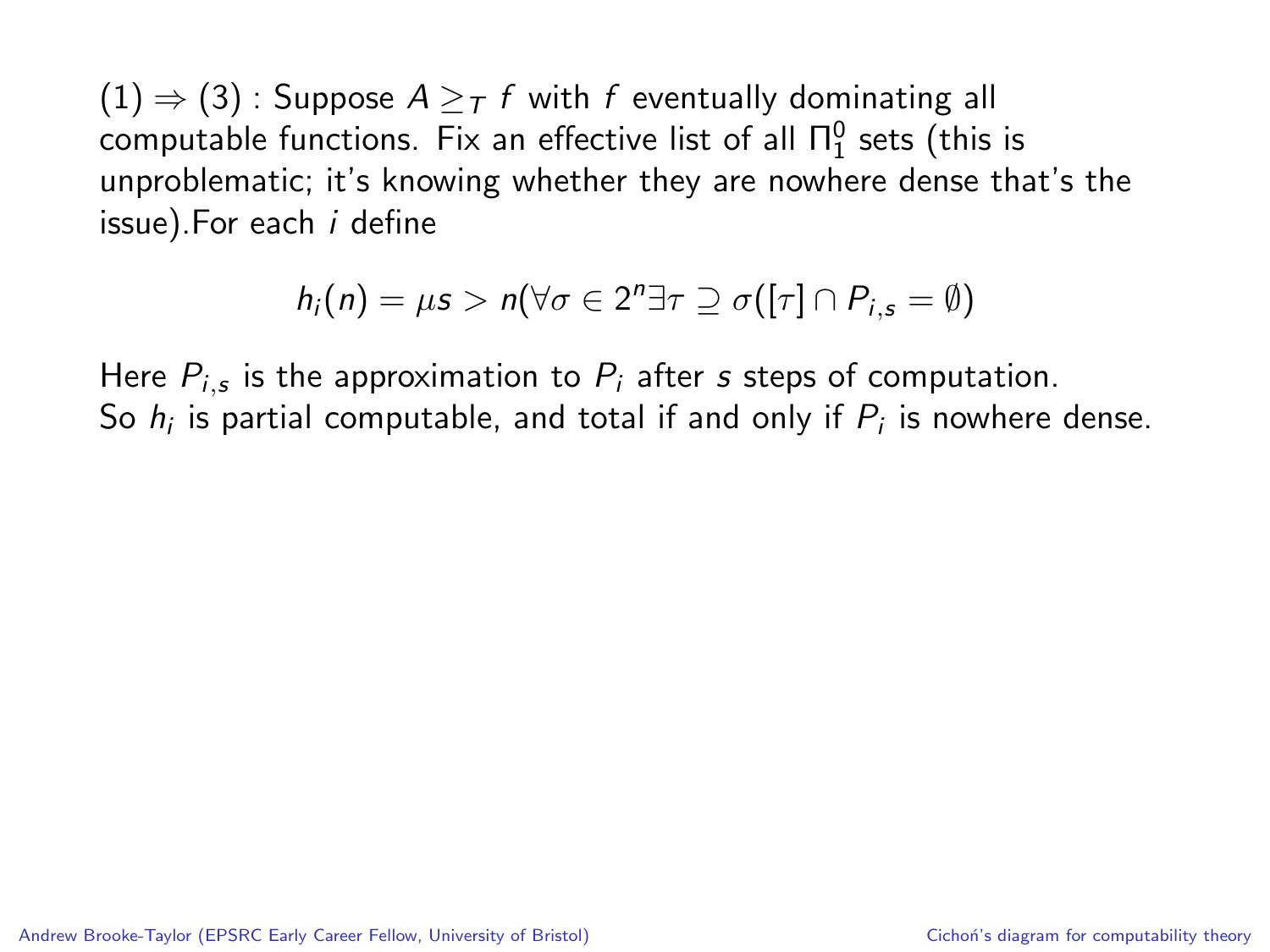$$
h_i(n) = \mu s > n(\forall \sigma \in 2^n \exists \tau \supseteq \sigma([\tau] \cap P_{i,s} = \emptyset)
$$

Here  $P_{i,s}$  is the approximation to  $P_i$  after  $s$  steps of computation. So  $h_i$  is partial computable, and total if and only if  $P_i$  is nowhere dense.

Define

$$
F_{i,m} = \begin{cases} \emptyset & \text{if } \exists n > m(h_i(n) \uparrow \vee h_i(n) > f(n)) \\ P_i & \text{otherwise} \end{cases}
$$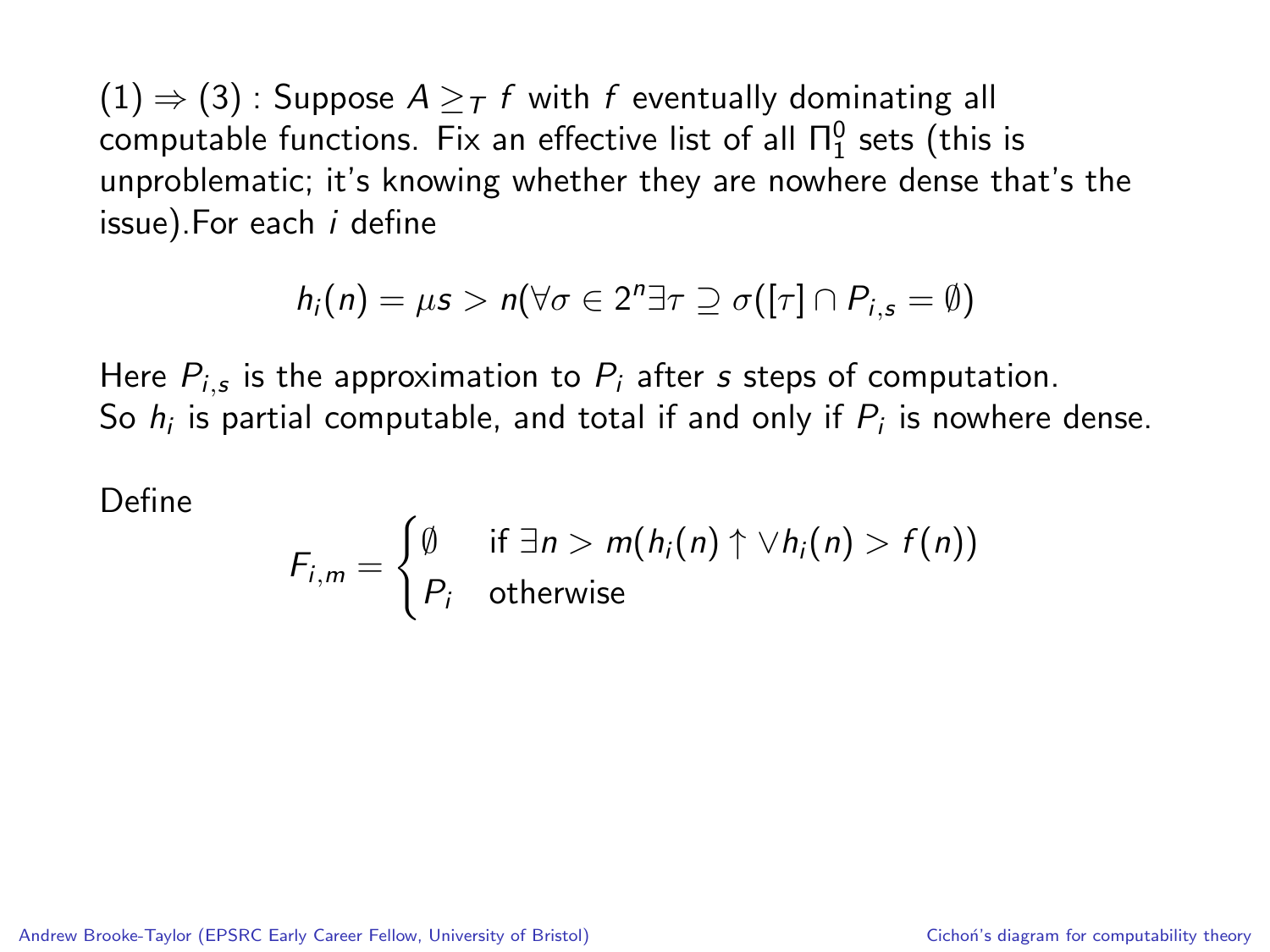$$
h_i(n) = \mu s > n(\forall \sigma \in 2^n \exists \tau \supseteq \sigma([\tau] \cap P_{i,s} = \emptyset)
$$

Here  $P_{i,s}$  is the approximation to  $P_i$  after  $s$  steps of computation. So  $h_i$  is partial computable, and total if and only if  $P_i$  is nowhere dense.

Define

$$
F_{i,m} = \begin{cases} \emptyset & \text{if } \exists n > m(h_i(n) \uparrow \vee h_i(n) > f(n)) \\ P_i & \text{otherwise} \end{cases}
$$

The  $F_{i,m}$  are computable in A, closed, and nowhere dense. Moreover if  $P_i$ is nowhere dense, then for  $n$  large enough that  $f(n) > h_i(n)$ ,  $F_{i,n} = P_i.$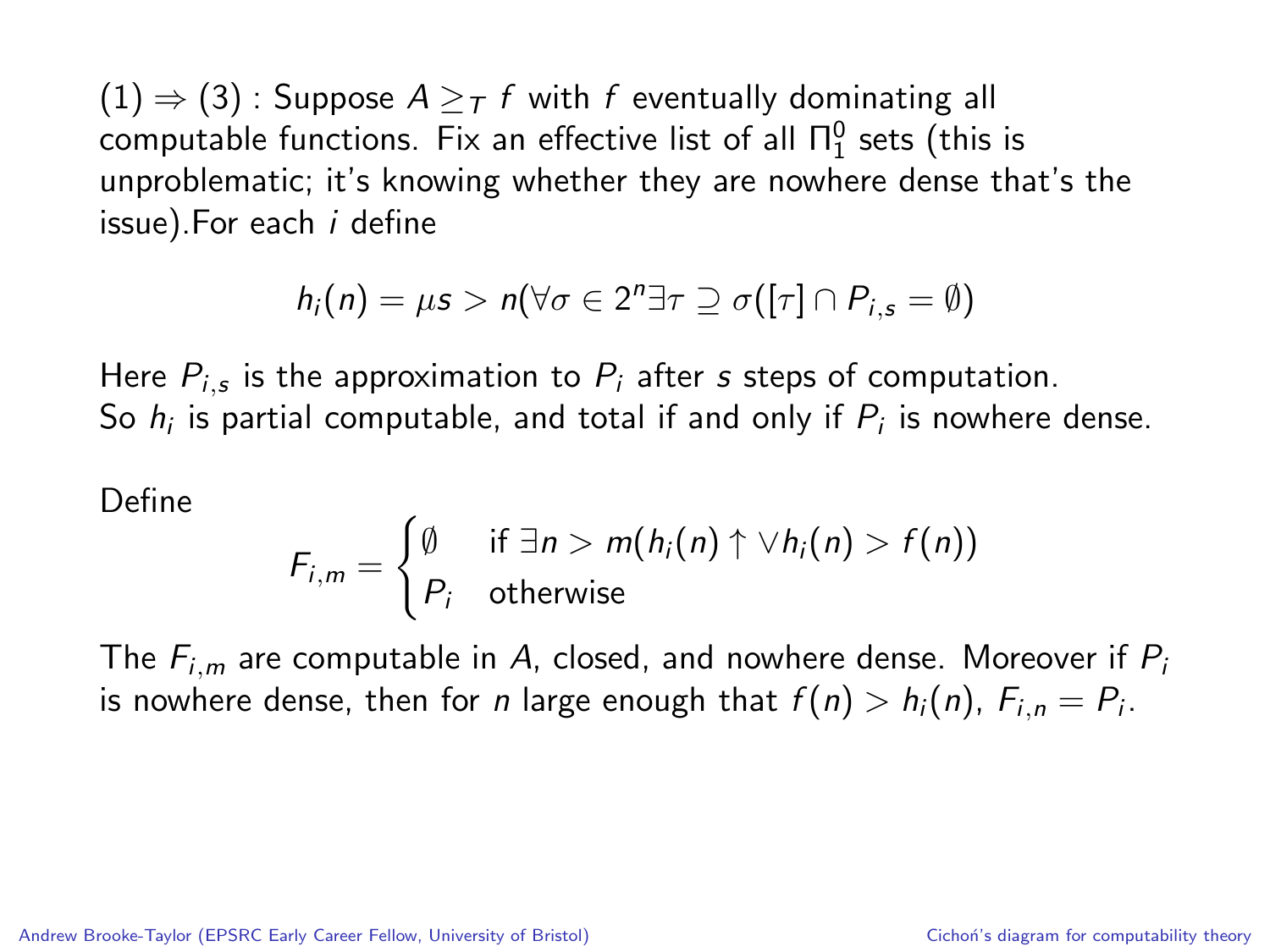$$
h_i(n) = \mu s > n(\forall \sigma \in 2^n \exists \tau \supseteq \sigma([\tau] \cap P_{i,s} = \emptyset)
$$

Here  $P_{i,s}$  is the approximation to  $P_i$  after  $s$  steps of computation. So  $h_i$  is partial computable, and total if and only if  $P_i$  is nowhere dense.

Define

$$
F_{i,m} = \begin{cases} \emptyset & \text{if } \exists n > m(h_i(n) \uparrow \vee h_i(n) > f(n)) \\ P_i & \text{otherwise} \end{cases}
$$

The  $F_{i,m}$  are computable in A, closed, and nowhere dense. Moreover if  $P_i$ is nowhere dense, then for  $n$  large enough that  $f(n) > h_i(n)$ ,  $F_{i,n} = P_i.$ 

$$
(2) \Rightarrow (1) : See our paper!
$$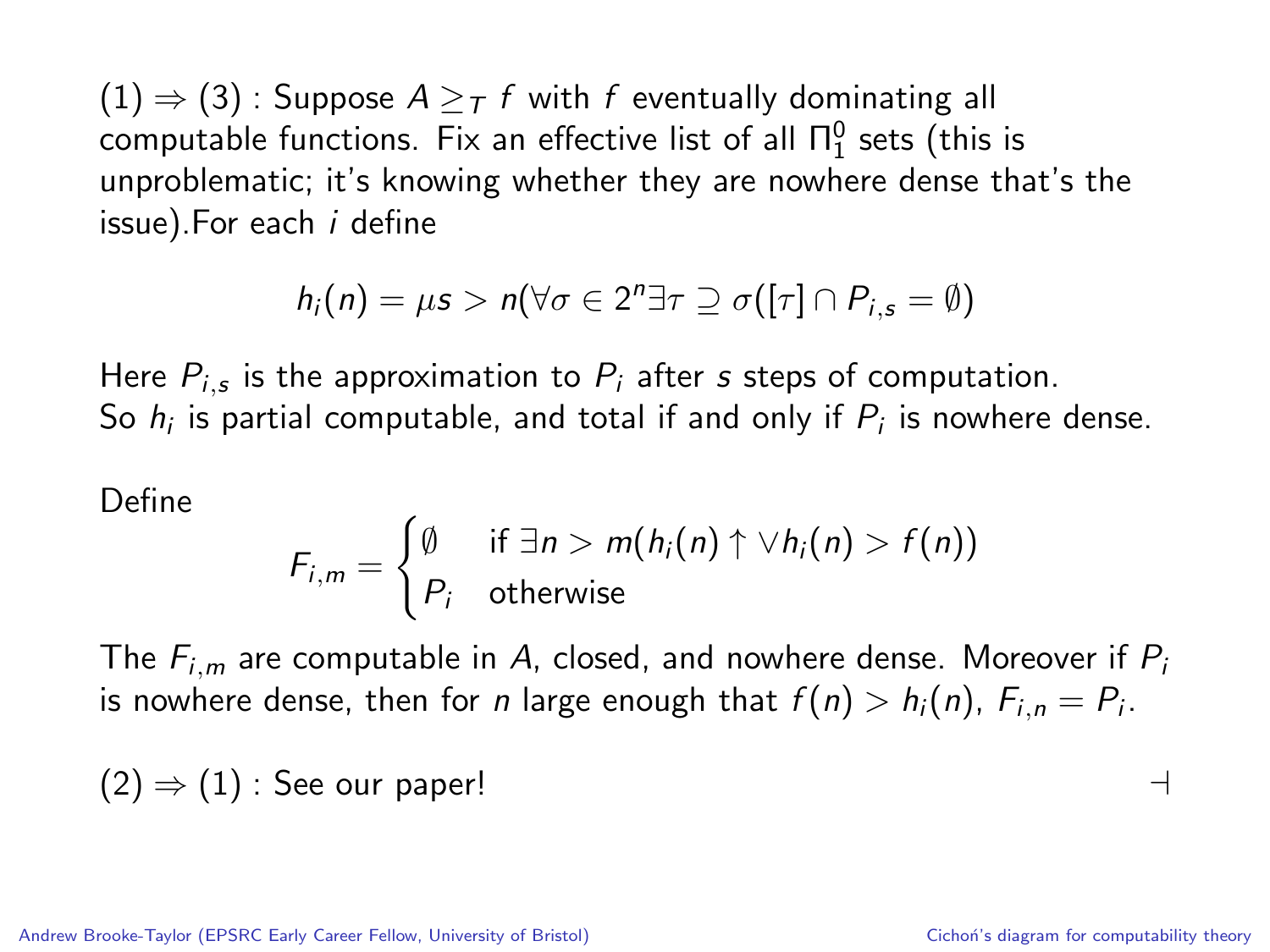The diagram now gives all provable pairwise implications between the properties that appear.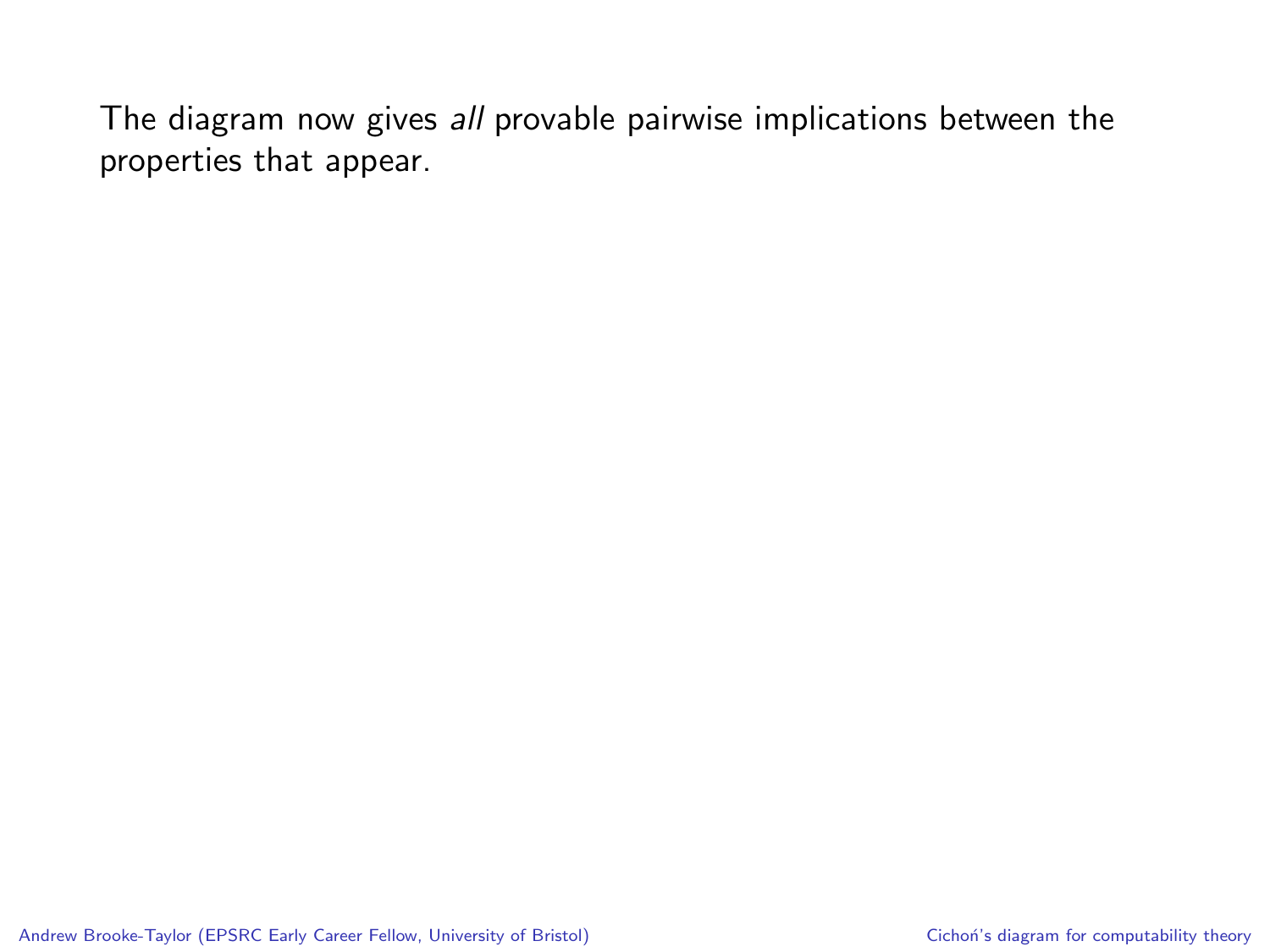The diagram now gives all provable pairwise implications between the properties that appear.

What about more complex Boolean combinations?